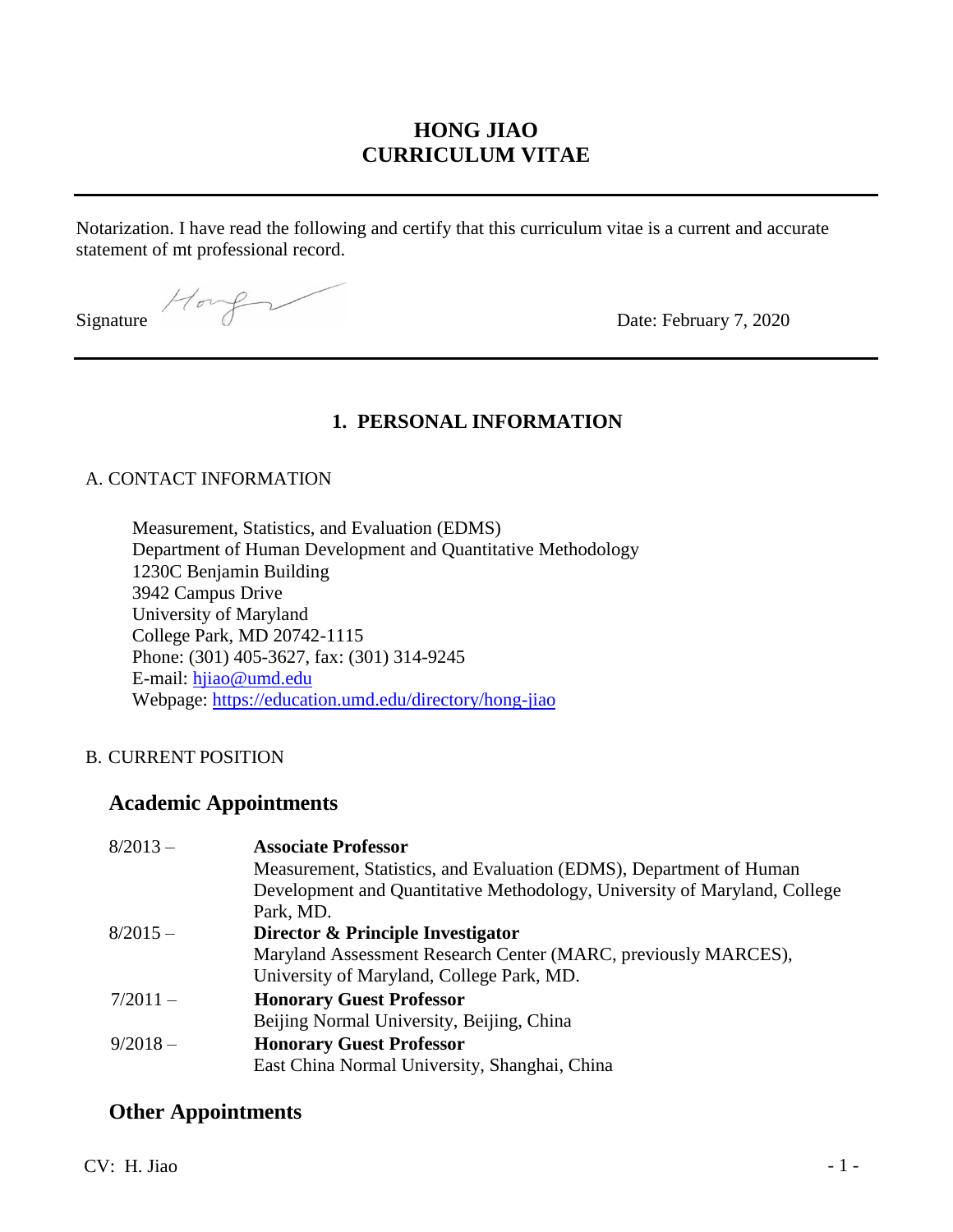| <b>Chair</b><br>$2015$ – present                                            |  |
|-----------------------------------------------------------------------------|--|
| The Technical Advisory Committee for the Maryland State Assessment          |  |
| Programs, Maryland State Department of Education.                           |  |
| $2019 - 2021$<br><b>Chair</b>                                               |  |
| The Organizing Committee for the 2020 International Meeting of Psychometric |  |
| Society.                                                                    |  |
| <b>Chair Elected</b><br>$2018 - 2020$                                       |  |
| American Educational Research Association, Rasch Measurement Special        |  |
| Interest Group.                                                             |  |

#### C. PREVIOUS PROFESSIONAL EMPLOYMENT

#### **Co-Director**

Maryland Assessment Research Center (MARC, previously MARCES), University of Maryland, College Park, MD.

#### **Assistant Professor**

Measurement, Statistics, and Evaluation (EDMS), Department of Human Development and Quantitative Methodology, University of Maryland, College Park, MD.

#### **Psychometrician II and I**

Psychometric and Research Service, Harcourt Assessment, Inc. San Antonio, TX.

#### **Lenke Psychometric Fellow**

Psychometric and Research Service, Harcourt Educational Measurement, Inc. San Antonio, TX.

#### **Measurement and Statistics Intern**

Student Assessment, Leon County Schools, Tallahassee, FL.

#### **Teaching Assistant**

College Mathematics in Department of Mathematics, Florida State University, Tallahassee, FL.

# **Lecturer of English**

Department of Foreign Languages, Shanghai Jiao Tong University, Shanghai, China.

### D. EDUCATION

### **Ph.D. in Measurement, Statistics, and Evaluation**

Florida State University, Tallahassee, FL

### **M.A. in Linguistics and Applied Linguistics**

Shanghai Jiao Tong University, Shanghai, China (Graduated with honor)

### **B.S. in English for Science and Technology**

Shanghai Jiao Tong University, Shanghai, China

### **2. RESEARCH, SCHOLARLY, AND CREATIVE ACTIVITIES**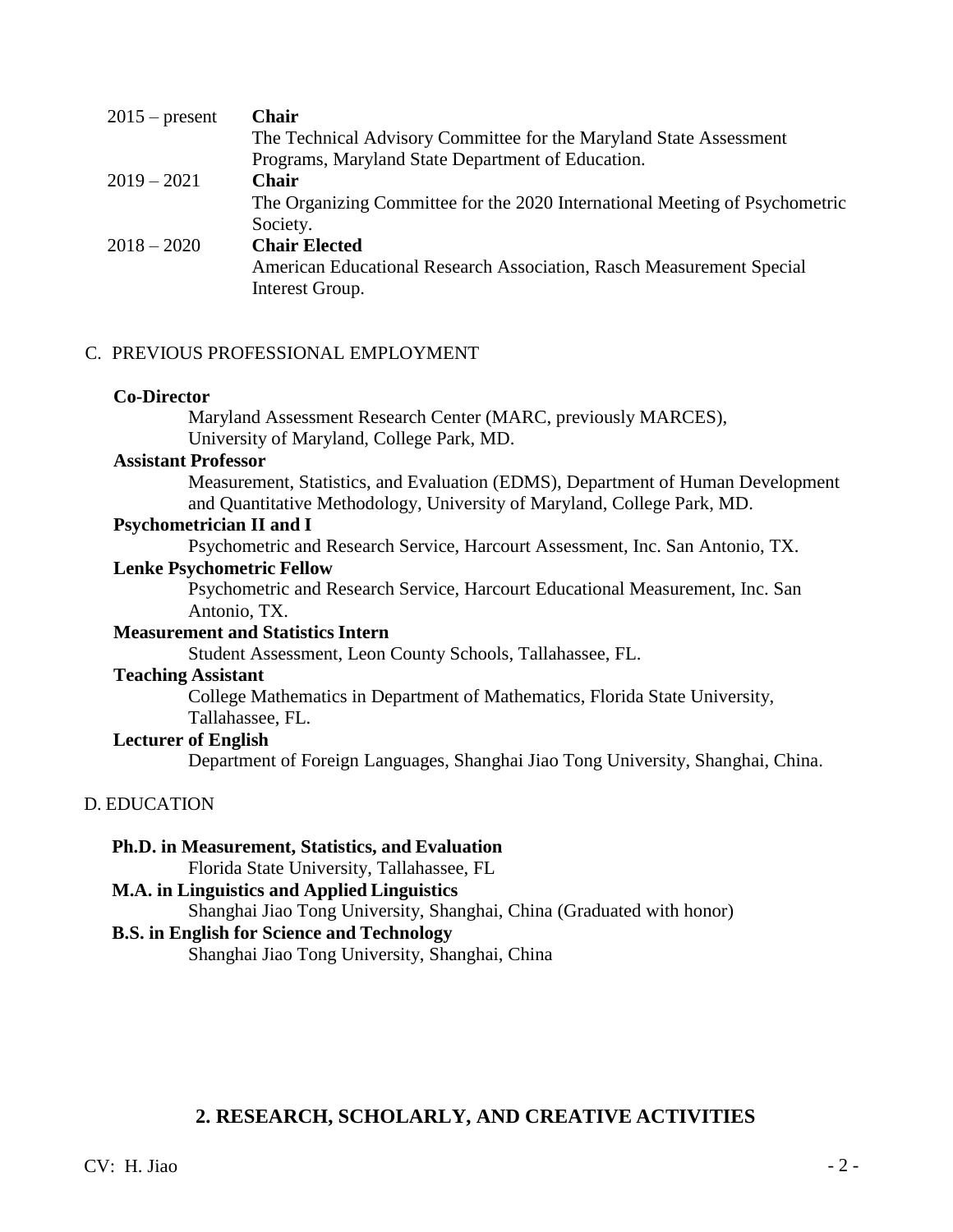Note: \* indicates student coauthors.

### A. BOOKS

#### *Books Edited (Published)*

- 1. **Jiao, H.**, & Lissitz, R. W. (2020). *Applications of artificial intelligence to assessment*. Charlotte, NC: Information Age Publisher.
- 2. **Jiao, H.**, Lissitz, R. W., & Van Wie\*, A. (2018, Eds.). *Data analytics and psychometrics: Informing assessment practices*. Charlotte, NC: Information Age Publisher.
- 3. **Jiao, H.**, & Lissitz, R. W. (2017, Eds.). *Technology enhanced innovative assessment: Development, modeling, and scoring from an interdisciplinary perspective*. Charlotte, NC: Information Age Publisher.
- 4. **Jiao, H.**, & Lissitz, R. W. (2017, Eds.). *Test fairness in the new generation of large-scale assessment*. Charlotte, NC: Information Age Publisher.
- 5. **Jiao, H.**, & Lissitz, R. W. (2015, Eds.). *The next generation of testing: Common core standards, Smarter-Balanced, PARCC, and the nationwide testing movement*. Charlotte, NC: Information Age Publisher.
- 6. Lissitz, R. W., & **Jiao, H.** (2014, Eds.). *Value added modeling and growth modeling with particular application to teacher and school effectiveness*. Charlotte, NC: Information Age Publisher.
- 7. Lissitz, R. W., & **Jiao, H.** (2012, Eds.). *Computers and their impact on state assessment: Recent history and predictions for the future*. Charlotte, NC: Information Age Publisher.

*Chapters in Books (Published)*

- 1. **Jiao, H.,** Liao\*, D., & Zhan\*, P. (2019). Utilizing process data for cognitive diagnosis. In M. von Davier & Y. Lee (Eds.), *Handbook of Diagnostic Classification Models*.
- 2. He, Q., Liao\*, D., & **Jiao, H.** (2019). Clustering behavioral patterns using process data in PIAAC problem-solving items. In B. P. Veldkamp & C. Sluijter (Eds.). *Theoretical and Practical Advances in Computer-Based Educational Measurement*. Springer. Methodology of Educational Measurement and Assessment (book series), Springer. [https://doi.org/10.1007/978-](https://doi.org/10.1007/978-3-030-18480-3_10) [3-030-18480-3\\_10.](https://doi.org/10.1007/978-3-030-18480-3_10)
- 3. **Jiao, H.**, & Li\*, C. (2018). Progress in International Reading Literacy Study (PIRLS) data. In *The SAGE Encyclopedia of Educational Research, Measurement, and Evaluation*. Thousand Oaks, CA: Sage.
- 4. **Jiao, H.**, & Liao\*, D. (2018). Testlet response theory. In *The SAGE Encyclopedia of Educational Research, Measurement, and Evaluation*. Thousand Oaks, CA: Sage.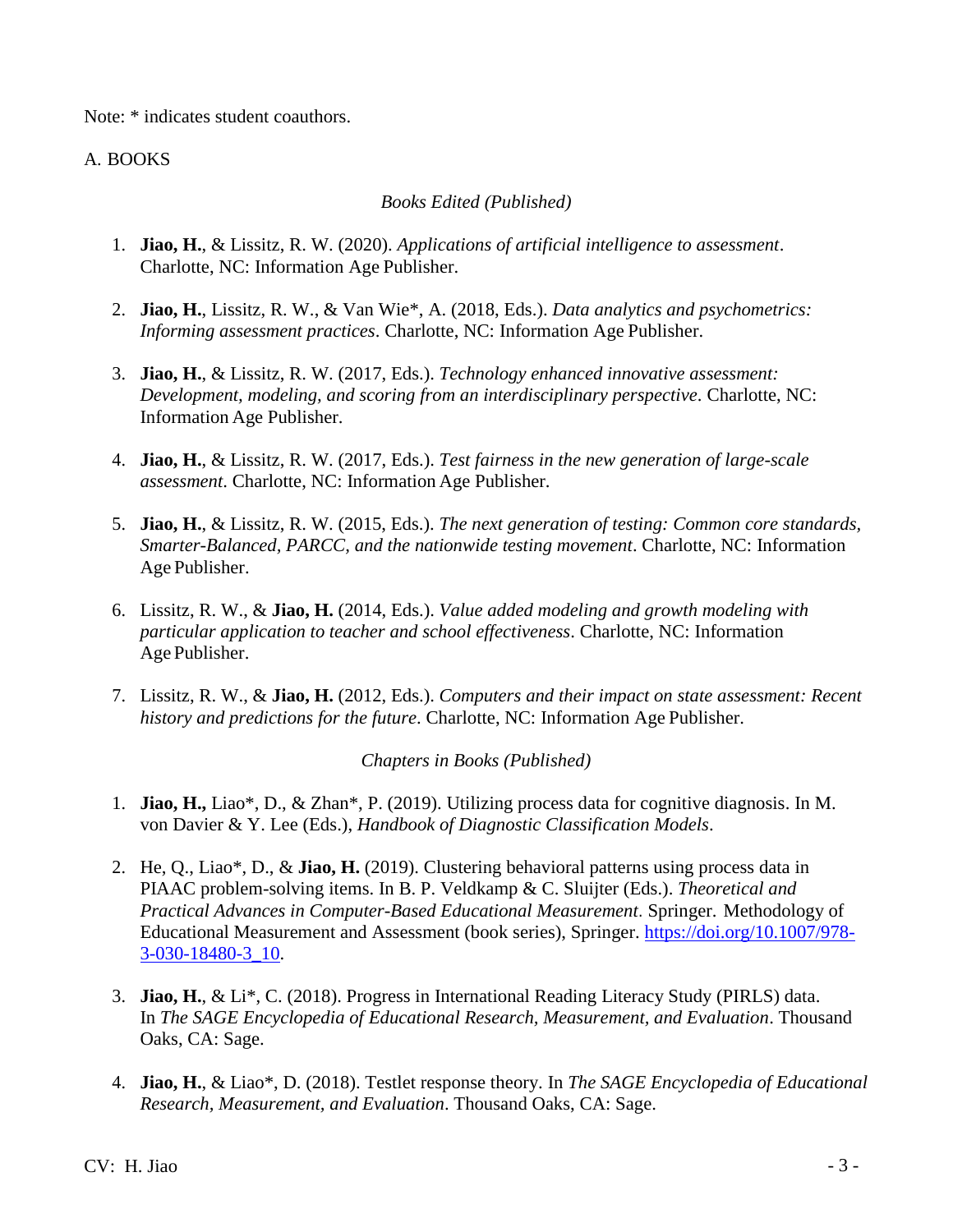- 5. **Jiao, H.,** Lissitz, R. W., & Zhan\*, P. (2017). Calibrating innovative items embedded in multiple contexts. In H. Jiao & R.W. Lissitz (Eds.), *Technology-enhanced innovative assessment: Development, modeling, scoring from an interdisciplinary perspective*. Charlotte, NC: Information Age Publishing.
- 6. **Jiao, H.,** Kamata, A., & Xie, C. (2015). A multilevel cross-classified testlet model for complex item and person clustering in item response modeling. In J. Harring, L. Stapleton, & S. Beretvas (Eds.), *Advances in multilevel modeling for educational research: Addressing practical issues found in real-world applications* (pp.139-161). Charlotte, NC: Information Age Publishing.
- 7. Luo, Y., **Jiao, H.,** & Lissitz, R. W. (2015). An empirical study of the impact of the choice of persistence model in value-added modeling upon teacher effect estimates. In L. A. van der Ark, D. Bolt, W.-C. Wang, J. A. Douglas & S.-M. Chow (Eds.), *Quantitative psychology research* (pp.133-143). Springer, Switzerland.
- 8. **Jiao, H.,** & Lissitz, R. W. (2014). Direct modeling of student growth with multilevel and mixture extensions. In R. W. Lissitz & H. Jiao (Eds.), *Value added modeling and growth modeling with particular application to teacher and school effectiveness (pp.293-306). Charlotte, NC:* Information Age Publisher.
- 9. **Jiao, H.,** & Chen\*, Y.-F. (2014). Differential item and testlet functioning. In A. Kunnan (Ed.), *The Companion to Language Assessments* (pp.1282-1300). John Wiley & Sons, Inc.
- 10. Chen\*, Y.-F., & **Jiao**, H. (2014). Does model misspecification lead to spurious latent classes? An evaluation of model comparison indices. In R. E. Millsap et al. (Eds.), *New development in quantitative psychology, Springer Proceedings in Mathematics & Statistics*, 66, DOI 10.1007/978-1-4614-9348-8\_22, Springer Science +Business Media, New York.
- 11. **Jiao, H.,** & Lissitz, R. W. (2012). Computer-based testing in K-12 state assessments: An Introduction. In R. W. Lissitz & H. Jiao (Ed.), *Computers and their impact on state assessment: Recent history and predictions for the future* (pp. 1-21). Charlotte, NC: Information Age Publisher.
- 12. Templin, J. & **Jiao, H.** (2011). Applying model-based approaches to identify performance categories. In G. Cizek (Ed.), *Setting performance standards: foundations, methods, and innovations* (pp. 379-397). New York, NY: Routlege.
- 13. **Jiao, H.,** Wang, S., Kamata, A. (2007). Modeling local item dependence with the hierarchical generalized linear model. In E. V. Smith & R. M. Smith (Eds.), *Rasch Measurement: Advanced and Specialized Applications*. JAM press.
- 14. **Jiao, H.** (2004). Evaluating the Dimensionality of the Michigan English Language Assessment Battery. *Spaan Fellow Working Papers in Second or Foreign Language Assessment: Volume 2*  (pp. 27-52). University of Michigan, Ann Arbor, MI.

### B. ARTICLES IN REFEREED JOURNALS

*Articles in Refereed Journals (Published)*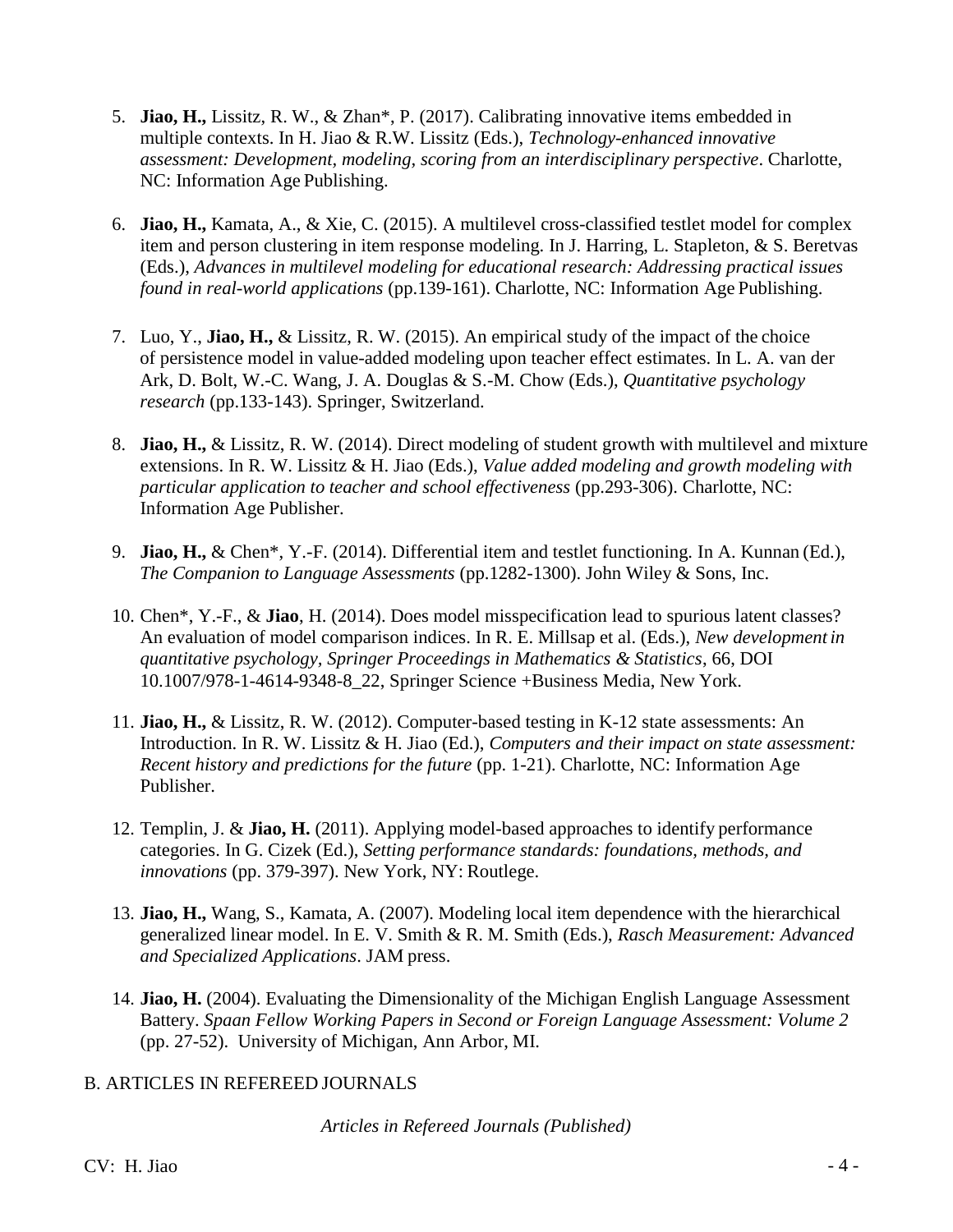- 1. Liao\*, D., He, Q., & **Jiao, H.** (2019). Mapping background variables with sequential patterns in problem solving environments: An investigation on US adults' employment status in PIAAC. *Frontiers in Psychology*. [https://doi.org/10.3389/fpsyg.2019.00646.](https://doi.org/10.3389/fpsyg.2019.00646)
- 2. Man\*, K., Harring, J., **Jiao, H.,** & Zhan\*, P. (2019). Conditional joint modeling of compensatory multidimensional item responses and response times. *Applied Psychological Measurement.* Advanced Online Publication. URL [https://doi.org/10.1177/0146621618824853.](https://doi.org/10.1177/0146621618824853)
- 3. Zhan\*, P., **Jiao, H.,** Liao\*, D. & Li, F (2019). A longitudinal higher-order diagnostic classification model. *Journal of Educational and Behavioral Statistics*. Advanced Online Publication. URL [https://doi.org/10.3102/1076998619827593.](https://doi.org/10.3102/1076998619827593)
- 4. Zhan\*, P., Ma, W., **Jiao, H.,** & Ding, S. (2019). A sequential higher-order latent structural model for hierarchical attributes in cognitive diagnostic assessments. *Applied Psychological Measurement.* Advanced Online Publication. URL [https://doi.org/10.1177/0146621619832935.](https://doi.org/10.1177/0146621619832935)
- 5. Zhan\*, P., **Jiao, H**., Man, K, & Wang, L. (2019). Using JAGS for Bayesian cognitive diagnosis modeling: A tutorial. *Journal of Educational and Behavioral Statistics.* Advanced Online Publication. URL<https://doi.org/10.3102/1076998619826040>
- 6. Zhan\*, P., Wang, W.-C., **Jiao, H.,** & Bian, Y. (2018). The probabilistic-inputs, noisy conjunctive models for cognitive diagnosis. *Frontiers in Psychology*. URL [https://doi.org/10.3389/fpsyg.2018.00997.](https://doi.org/10.3389/fpsyg.2018.00997)
- 7. Zhan\*, P., **Jiao, H.**, Liao\*, M., & Bian, Y. (2018). Bayesian DINA modeling incorporating within-item characteristics dependency. *Applied Psychological Measurement*. *43*, 143–158. [https://doi.org/10.1177/0146621618781594](https://doi.org/10.1177%2F0146621618781594)
- 8. Qiao\*, X., & **Jiao, H.** (2018). Comparing data mining techniques in analyzing process data: A case study on PISA 2012 problem-solving items. *Frontiers in Psychology*.
- 9. Zhan\*, P. **Jiao, H.,** & Liao\*, D. (2017). Cognitive diagnosis modeling incorporating item response times. *British Journal of Mathematical and Statistical Psychology*. doi: 10.1111/bmsp.12114
- 10. Luo, Y., & **Jiao, H**. (2017). Using the Stan program for Bayesian item response theory. *Educational and Psychological Measurement*. DOI: 10.1177/0013164417693666
- 11. Li\*, T., Xie\*, C., & **Jiao, H**. (2016). Assessing fit of alternative unidimensional polytomous item response models using posterior predictive model checking. *Psychological Methods*.
- 12. Li\*, T., **Jiao, H.,** & Macready, G. (2015). Different approaches to covariate inclusion in the mixture Rasch model. *Educational and Psychological Measurement.* DOI: 10.1177/0013164415610380
- 13. **Jiao, H.,** & Zhang\*, Y. (2015). Polytomous multilevel testlet models for testlet-based assessments with complex sampling designs. *British Journal of Mathematical and*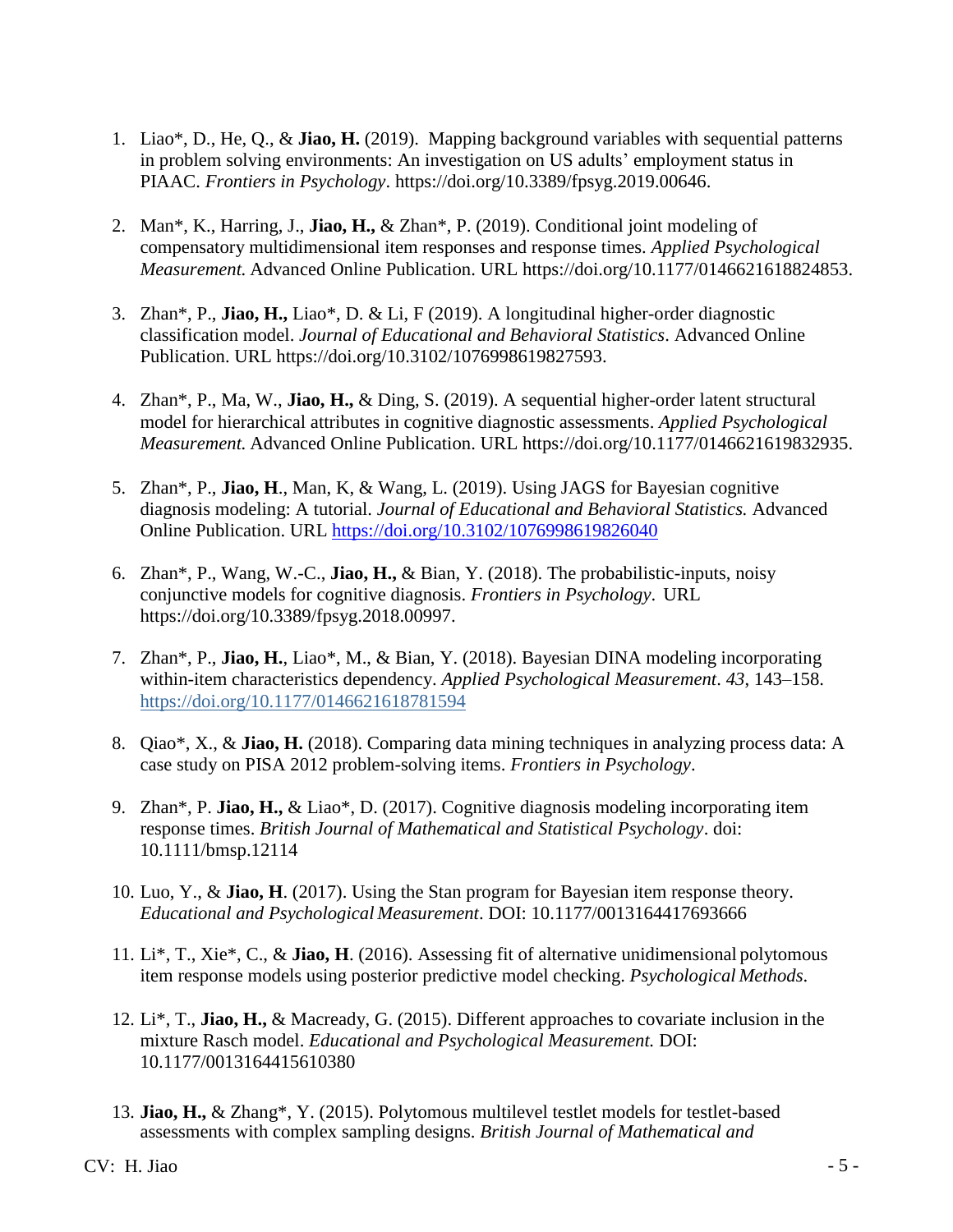*Statistical Psychology, 1, 65-83. Online first, DOI:10.1111/bmsp.12035.* 

- 14. Wolfe, E., Song, T. W., & **Jiao, H.** (2015). Features of difficult-to-score essays. *Assessing Writing.27*, 1-10.
- *15.* Wolfe, E. W., **Jiao, H.**, & Song, T. (2015). A family of rater accuracy models. *Journal of Applied Measuremen*t. *16*
- 16. Chen\*, Y.-F. & **Jiao, H.** (2014). Exploring the utility of background and cognitive variables in explaining latent differential item functioning: An example of the PISA 2009 reading assessment*. Educational Assessment.19*, 77-96.
- *17.* **Jiao, H.,** Wang, S., & He, W. (2013). Estimation methods for one-parameter testlet models*. Journal of Educational Measurement*, *50*, 186-203*.*
- 18. Wang, S., **Jiao, H.,** & Zhang, L. (2013). Validation of longitudinal achievement constructs of vertically scaled computerized adaptive tests: A multiple-indicator, latent-growth modeling approach. *International Journal of Quantitative Research in Education*, *1*, 383- 407.
- 19. Tao, J., Xu, B., Shi, N., & **Jiao, H**. (2013). Refining the two-parameter testlet response model by introducing testlet discrimination parameters. *Japanese Psychological Research*. *55*, 284- 291.
- 20. Wang, S., McCall, M., **Jiao, H.,** & Harris, G. (2013). Construct validity and measurement invariance of computerized adaptive testing: application to Measures of Academic Progress (MAP) using confirmatory factor analysis. *Journal of Educational and Developmental Psychology*, *3*, 88-100.
- 21. Li\*, Y., **Jiao, H.,** & Lissitz, R.W. (2012). Applying multidimensional IRT models in validating test dimensionality: An example of K-12 large-scale science assessment. *Journal of Applied Testing Technology*, vol. 13, n2.
- 22. **Jiao, H.,** Macready, G., Liu\*, J., & Cho\*, Y. (2012). A mixture Rasch model based computerized adaptive test for latent class identification. *Applied Psychological Measurement*, *36*, 469-493.
- 23. **Jiao, H.,** Kamata, A., Wang, S., & Jin, Y. (2012). A multilevel testlet model for dual local dependence. *Journal of Educational Measurement, 49*, 82-100.
- 24. **Jiao, H.,** Liu\*, J., Haynie, K., Woo, A., & Gorham, J. (2012). Comparison between dichotomous and polytomous scoring of innovative items in a large-scale computerized adaptive test. *Educational and Psychological Measurement*, *72*, 493 - 509.
- 25. **Jiao, H.,** Lissitz, B., Macready, G., Wang, S., & Liang\*, S. (2011). Exploring levels of performance using the Mixture Rasch Model for standard setting. *Psychological Testing and Assessment Modeling*, *53*, 499-522.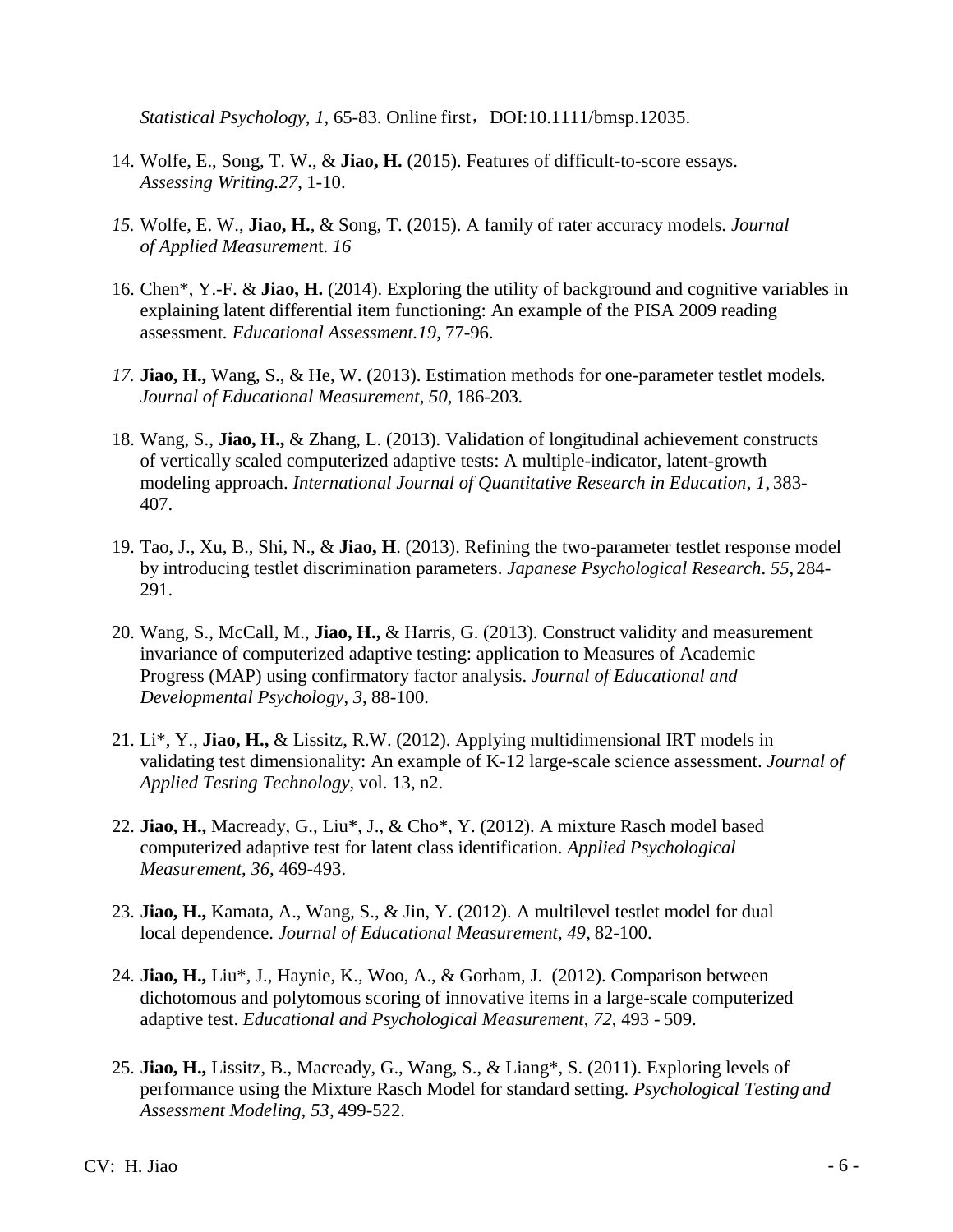- 26. **Jiao, H.,** & Wang, S. (2010). A multifaceted approach to investigating the equivalence between computer-based and paper-and-pencil assessments: An example of Reading Diagnostics. *International Journal of Learning Technology*, *5*, 264-288.
- 27. Wang, S., & **Jiao, H.** (2009). Construct equivalence across grades in a vertical scale for a K-12 large-scale reading assessment. *Educational and Psychological Measurement*, *69*, 760-777.
- 28. Wang, S., **Jiao, H.,** Young, M. J., Brooks, T., & Olson, J. (2008). Comparability of computerbased and paper-and-pencil testing in K-12 reading assessments: A meta-analysis of testing mode effects. *Educational and Psychological Measurement*, *68*(1), 5-24.
- 29. Wang, S., **Jiao, H.,** Young, M. J., Brooks, T., & Olson, J. (2007). A meta-analysis of testing mode effects in Grade K-12 Mathematics Tests. *Educational and Psychological Measurement*, *67*(2), 219-238.
- 30. **Jiao, H.,** Wang, S., & Kamata, A. (2005). Modeling local item dependence with the hierarchical generalized linear model. *Journal of Applied Measurement*, *6*(3), 311-321.
- 31. Wang, S., & **Jiao, H.** (2005). Development and application of the Stanford achievement test, diagnostic test, and English proficiency test. *Examinations Research*, *1*(1), 118-128. (in Chinese with English abstract).

### C. MONOGRAPHS, REPORTS, AND EXTENSION PUBLICATIONS

- 1. Liao\*, M., Qiao\*, X., **Jiao, H.**, & Lissitz, R. W. (2019). Investigating the relationship between SAT scores and post-secondary outcomes (MARC Research Report). College Park, MD: University of Maryland.
- 2. Qiao\*, X., **Jiao, H.**, & Lissitz, R.W. (2019). Investigating the Concordance Relationship Between the HSA Cut Scores and the PARCC Cut Scores Using the 2018 PARCC Test Data. (MARC research Report). College Park, MD: University of Maryland.
- 3. Liao\*, M., Qiao\*, X., **Jiao, H.**, & Lissitz, R. W. (2019). *Investigating the relationship between the PARCC test scores and post-secondary outcomes* (MARC Research Report). College Park, MD: University of Maryland.
- 4. Liao\*, M., Lee\*, J., **Jiao, H.**, & Lissitz, R. W. (2019). *Maryland state* s*tudent growth percentile on Multi-State Alternate Assessment* (MARC Research Report). College Park, MD: University of Maryland.
- 5. Qiao\*, X., **Jiao, H.,** & Lissitz, R.W. (2017). *Combined Score Options for High School Graduation Assessment*. (MARC research Report). College Park, MD: University of Maryland.
- 6. Liao\*, D., Liao\*, M., Qiao\*, X., **Jiao, H**., & Lissitz, R.W. (2017). *Investigating the Concordance Relationship Between the HSA Cut Scores and the PARCC Cut Scores Using the 2017 PARCC Test Data.* (MARC research Report). College Park, MD: University of Maryland.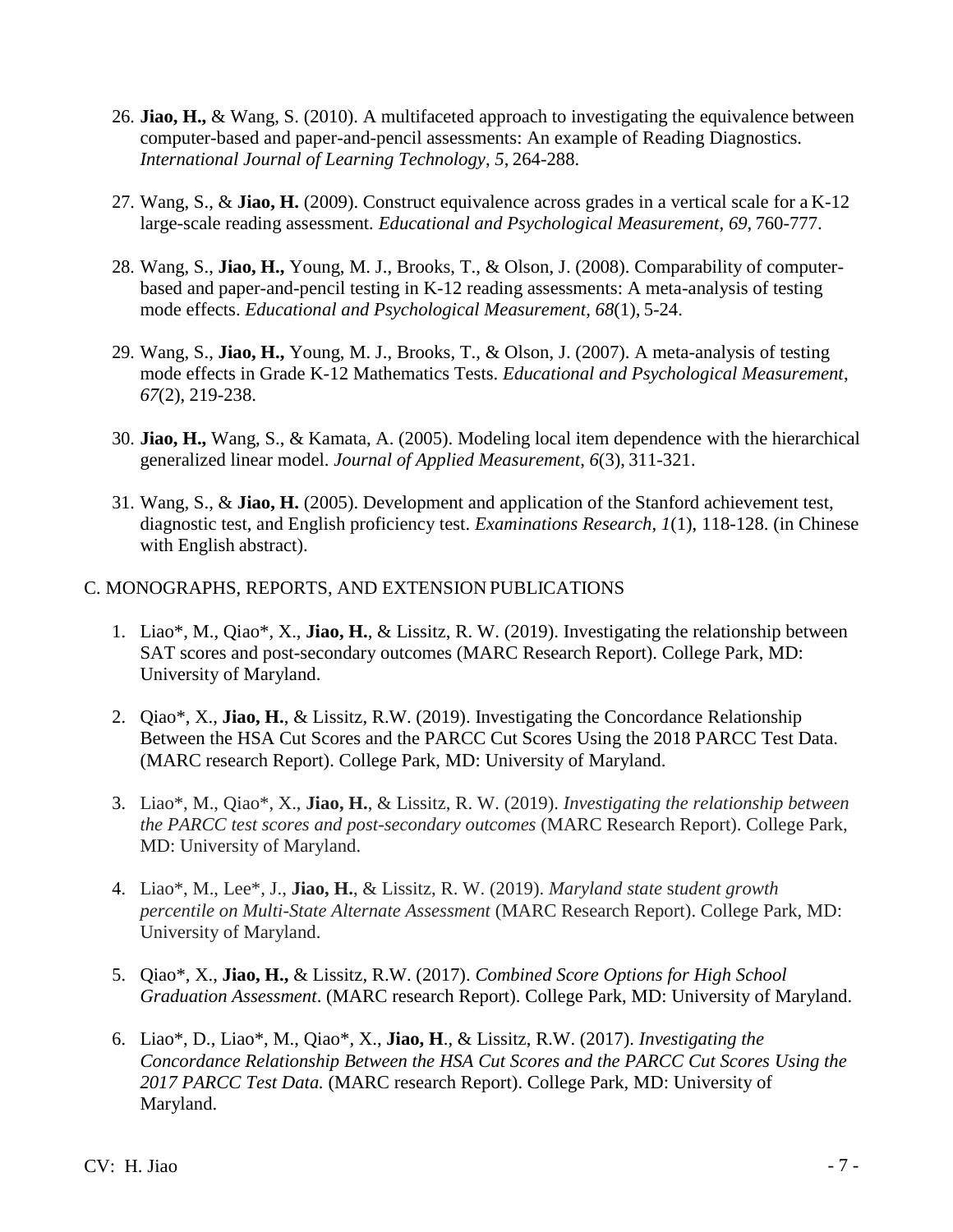- 7. Liao\*, M., Liao\*, D., **Jiao, H.,** & Lissitz, R. W. (2017). T*he relationship between the PARCC test scores and the college admission tests: SAT/ACT/PSAT* (MARC Research Report). College Park, MD: University of Maryland.
- 8. Zou\*, J., Liao\*, D., Liao\*, M., **Jiao, H.,** & Lissitz, R. W. (2017). *Investigating invariance of the concordance relationship between the HSA cut scores and PARCC cut scores using the 2017 test data* (MARC Research Report). College Park, MD: University of Maryland.
- 9. Liao\*, M., Liao\*, D., **Jiao, H.,** & Lissitz, R. W. (2017). *Investigating invariance of the relationship between the PARCC test scores and the college admission tests: SAT/ACT/PSAT across years* (MARC Research Report). College Park, MD: University of Maryland.
- 10. Chen\*, L., **Jiao, H.,** & Lissitz, R. W. (2017). *Investigating invariance of the concordance relationship between the MSA cut scores and PARCC cut scores across years* (MARC Research Report). College Park, MD: University of Maryland.
- 11. Chen\*, L., Liao\*, M., Liao\*, D., Zou\*, J., **Jiao, H.,** & Lissitz, R. W. (2016). *Maryland*  State student subgroup performance on 2016 PARCC tests (MARC Research Report). College Park, MD: University of Maryland.
- 12. Zou\*, J., Liao\*, M., **Jiao, H.,** & Lissitz, R. W. (2016). *Maryland State student performance on 2016 PARCC tests* (MARC Research Report). College Park, MD: University of Maryland.
- 13. Chen\*, L., Zou\*, J. **Jiao, H.,** & Lissitz, R. W. (2016). *Investigating the concordance relationship between the MSA cut scores and PARCC cut scores* (MARC Research Report). College Park, MD: University of Maryland.
- 14. **Jiao, H.,** Zou\*, J., Liao\*, D., Li\*, C., & Lissitz, R. W. (2016). *Investigating the concordance relationship between the HSA cut scores and PARCC cut scores* (MARC Research Report). College Park, MD: University of Maryland.
- 15. Bryant\*, R., **Jiao, H**., & Lissitz, R. W. (2016). *An investigation of NYC students' performance and experience with the 2015 PARCC pilot tests* (Research report submitted to PARCC Inc.). College Park, MD: University of Maryland.
- 16. Liao\*, D., Li\*, C., **Jiao, H.,** & Lissitz, R. W. (2015). *Investigating the relationship between the PARCC test scores and the college admission tests: SAT/ACT/PSAT* (MARC Research Report). College Park, MD: University of Maryland.
- 17. Liao\*, D., **Jiao, H.,** & Lissitz, R. W. (2015). *Comparison of different approaches to dealing with directional local item dependence in multipart items* (MARC Research Report). College Park, MD: University of Maryland.
- 18. Li\*, M., **Jiao, H.,** & Lissitz, R. W. (2015). *The impact of ignoring multiple-group structure in testlet-based tests on ability estimation* (MARC Research Report). College Park, MD: University of Maryland.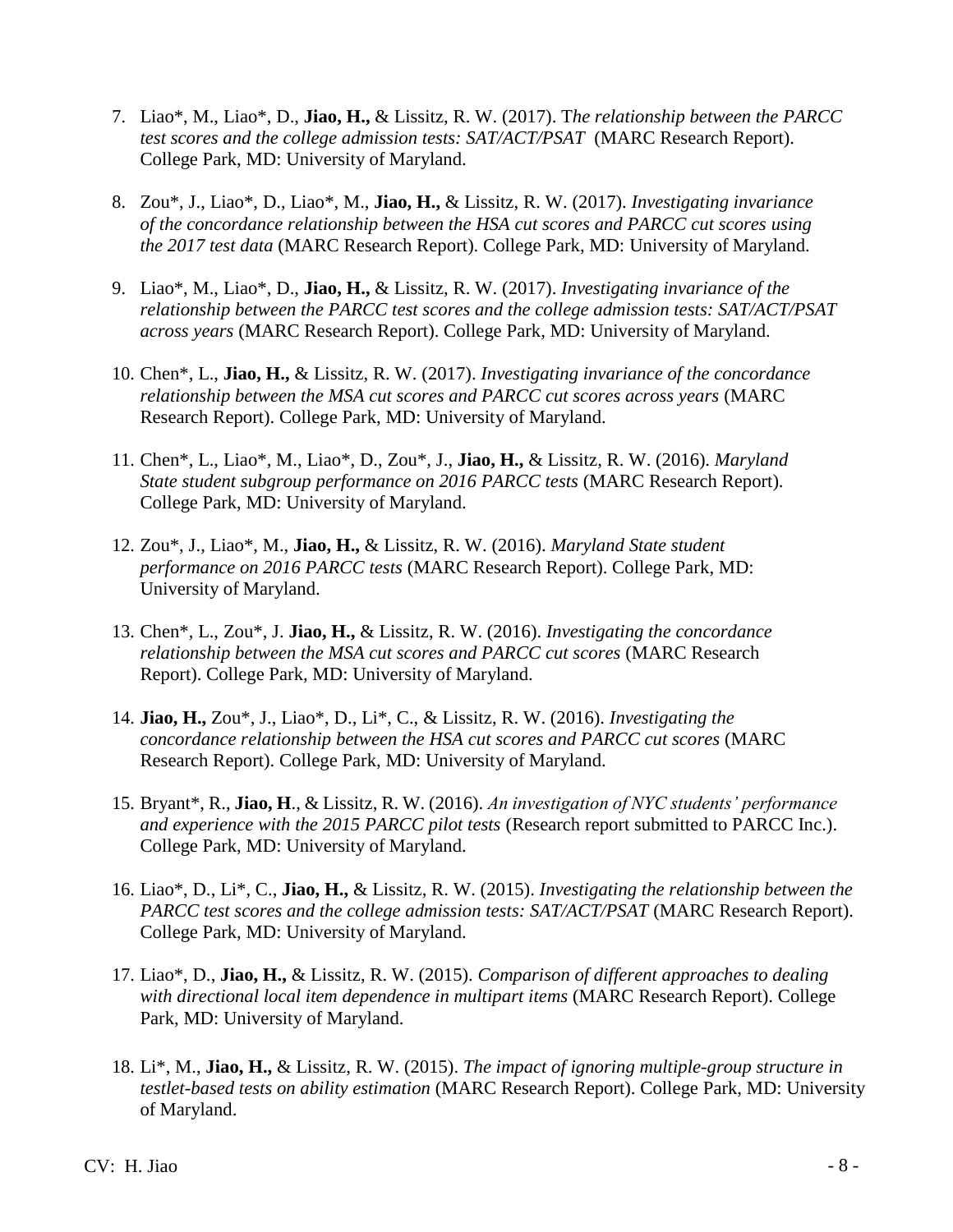- 19. Kang\*, Y., **Jiao, H.,** & Lissitz, R. W. (2015). *The impact of ignoring the multiple-group structure of item response data* (MARC Research Report). College Park, MD: University of Maryland.
- 20. Lee\*, D., **Jiao, H.,** & Lissitz, R. W. (2015). *Comparison of latent trait and latent class-based models for cognitive diagnosis* (MARC Research Report). College Park, MD: University of Maryland.
- 21. **Jiao, H.** (2014). *Differential item functioning analysis for testlet-based assessments*. (Research Report submitted to the Governing Board for the AERA Grants Program). College Park, MD: University of Maryland.
- 22. **Jiao, H.,** Haynie, K., & Liu\*, J. (2011). *A partial credit modeling study of the NCLEX innovative items*. (Research Report submitted to the Joint Research Committee, NCSBN). College Park, MD: University of Maryland.
- 23. **Jiao, H.,** Lissitz, R., & Hou\*, X. (2010). *Computer-based testing in the K-12 state assessments*. (MARCES Technical Report). College Park, MD: University of Maryland.
- 24. Lissitz, R., Li\*, Y., & **Jiao, H.** (2009). *Investigation of Factorial Structure of the 2009 HSA Biology Test across Accommodated and non-accommodated Students*. (MARCES Technical Report). College Park, MD: University of Maryland.
- 25. **Jiao, H.,** Wang, S., Johnson, M., & Jiang, J. (2007). *Investigation of 2006 FCAT Reading Grade 3 Test*. (Research Report). San Antonio, TX: Harcourt Assessment.
- 26. **Jiao, H.** (2007). *The calibration, equating, and scaling specification for the spring 2007 test administration for the Mississippi Subject Area Testing Program*. (Technical Report). San Antonio, TX: Harcourt Assessment.
- 27. *Technical Report for the Michigan Educational Assessment Program 2006-2007 Cycle*. (2007). Harcourt Assessment Inc. San Antonio, TX.
- 28. *Technical Report for the Michigan Merit Exit Program 2006-2007 Cycle*. (2007). Harcourt Assessment Inc. San Antonio, TX.
- 29. **Jiao, H.** (2007). *The calibration, equating, and scaling specification for the fall 2006 test administration for the Mississippi Subject Area Testing Program*. (Technical Report). San Antonio, TX: Harcourt Assessment.
- 30. **Jiao, H.** (2006). *Sampling Design for the Michigan Educational Assessment Program*. (Technical Report). San Antonio, TX: Harcourt Assessment.
- 31. Vukmirovic, Z., & **Jiao, H.** (2006). *Calibration and equating options for FCAT writing + assessment*. (White Paper). San Antonio, TX: Harcourt Assessment.
- 32. **Jiao, H.** (2006). *Test Construction Specification for the Michigan Educational Assessment Program*. (Technical Report). San Antonio, TX: Harcourt Assessment.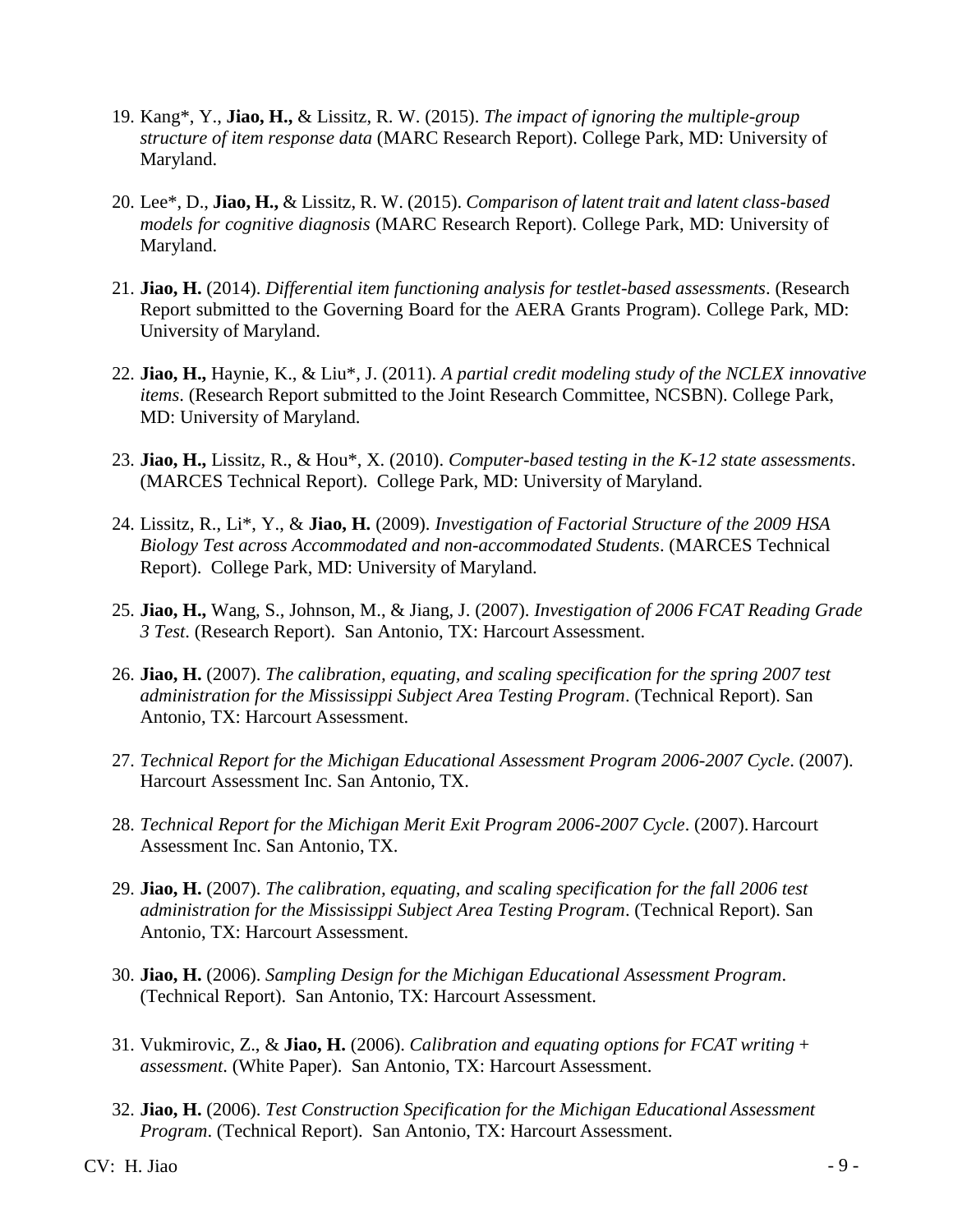- 33. **Jiao, H.,** Wang, S., He, W., & Vukmirovic, Z. (2006). *The comparability of the spring 2006 online pilot test and the paper-and-pencil tests for the Mississippi Subject Area Testing Program*. (Research Report). San Antonio, TX: Harcourt Assessment.
- 34. **Jiao, H.** (2006). *The test construction specification for the fall 2006 and spring 2007 test administrations for the Mississippi Subject Area Testing Program*. (Technical Report). San Antonio, TX: Harcourt Assessment.
- 35. **Jiao, H.** (2006). *The calibration, equating, and scaling specification for the spring 2006 test administration for the Mississippi Subject Area Testing Program*. (Technical Report). San Antonio, TX: Harcourt Assessment.
- 36. **Jiao, H.,** & Vukmirovic, Z. (2006). *The calibration, equating, and scaling specification for the Fall 2005 test administration for the Mississippi Subject Area Testing Program*. (Technical Report). San Antonio, TX: Harcourt Assessment.
- 37. Vukmirovic, Z., Jiang, J., & **Jiao, H.** (2005). *Comparison of different scoring methods of FCAT writing + assessments*. (Research Report). San Antonio, TX: Harcourt Assessment.
- 38. **Jiao, H.,** & Vukmirovic, Z. (2005). *The comparability of the spring 2005 online pilot test and the paper-and-pencil tests for Mississippi Subject Area Testing Program*. (Research Report). San Antonio, TX: Harcourt Assessment.
- 39. **Jiao, H.** (2005). *The test construction specification for the fall 2005 and spring 2006 test administrations for the Mississippi Subject Area Testing Program*. (Technical Report). San Antonio, TX: Harcourt Assessment.
- 40. **Jiao, H.,** & Vukmirovic, Z. (2005). *The calibration, equating, and scaling specification for the spring 2005 test administration for the Mississippi Subject Area Testing Program*. (Technical Report). San Antonio, TX: Harcourt Assessment.
- 41. **Jiao, H.,** Ayres, G, & Vukmirovic, Z. (2005). *Pre-equating vs. post-equating for Mississippi Subject Area Testing Program*. (Research Report). San Antonio, TX: Harcourt Assessment.
- 42. **Jiao, H.,** Ayres, G., & Vukmirovic, Z. (2005). *Impact of removing open-ended items from live administration for Mississippi Subject Area Testing Program*. (Research Report). San Antonio, TX: Harcourt Assessment.
- 43. **Jiao, H.,** Chu, K., & Vukmirovic, Z. (2005). *Comparison of writing prompts in field-test and live administration for Mississippi Subject Area Testing Program*. (Research Report). San Antonio, TX: Harcourt Assessment.
- 44. Wang, S, **Jiao, H.,** Young, M. J., Brooks, T., & Olson, J. (2005). *The effect of computerized test vs. paper-and-pencil test on K-12 student reading achievement: A meta-analysis.* (Research Report). San Antonio, TX: Harcourt Assessment.
- 45. **Jiao, H.,** Wang, S., Vukmirovic, Z., & Young, M. (2004). *A Study to Establishing the Vertical*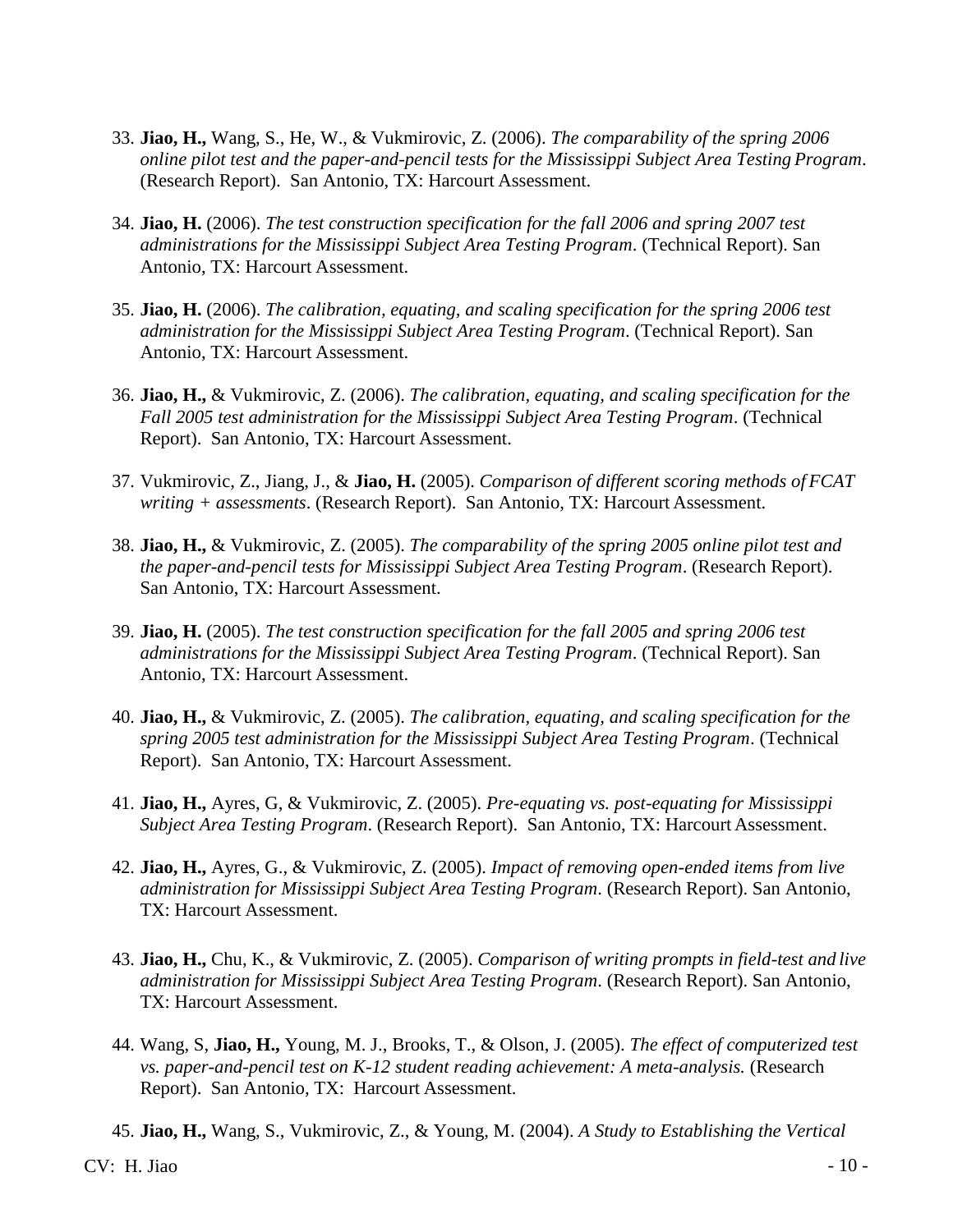*Scale for MCA-II Using the Stanford Achievement Test 10.* (Research Report). San Antonio, TX: Harcourt Assessment.

- 46. **Jiao, H.,** Wang, S. & Vukmirovic, Z. (2004). *Dimensionality Assessment for MCAS Grade 4, 7, and 10 ELA 2003 Test Administration*. (Research Report). San Antonio, TX: Harcourt Assessment.
- 47. **Jiao, H.**, & Vukmirovic, Z. (2004). *Test construction specifications for Minnesota Academic Assessments-II 2005 pilot test administration*. (Technical report). Harcourt Assessment, Inc. San Antonio, TX.
- 48. Wang, S., **Jiao, H.,** Young, M. J., Brooks, T., & Olson, J. (2004). *The effect of computerized test vs. paper-and-pencil test on K-12 student mathematics achievement: A meta-analysis.* (Research Report). San Antonio, TX: Harcourt Assessment.
- 49. Wang, S., **Jiao, H.,** Brooks, T., & Young, M. J. (2004). *Construct equivalence of Stanford Diagnostic Reading Test (Fourth Edition) between two administration modes*. (Research Report). San Antonio, TX: Harcourt Assessment.
- 50. Wang, S., **Jiao, H.,** Young, M. J., & Brooks, T. (2004). *Construct equivalence between customized and original Stanford Achievement Reading Comprehension Tests* (Tenth Edition). (Research Report). San Antonio, TX: Harcourt Assessment.
- 51. Davis, J., **Jiao, H.,** Vukmirovic, A., & Young, M. J. (2004). *Comparison between preequating and post-equating for large-scale state assessment program*. (Research report), Harcourt Assessment Inc. San Antonio, TX.
- 52. Stephenson, A., **Jiao, H.,** & Wall, N. (2004). *A performance comparison of native and Nonnative speakers of English on an English Language Proficiency Test*. (Research report). Harcourt Assessment, Inc. San Antonio, TX.
- 53. *Nevada Technical Report for the CRT and HSPE Assessments 2002-2003 Cycle*. (2004). Harcourt Assessment Inc. San Antonio, TX.
- 54. **Jiao, H.,** & Paek, I. (2002). *Examining the relationship between the full and the abbreviated versions of the Stanford Diagnostic Tests for Reading and Mathematics*. Harcourt Educational Measurement. San Antonio, TX.
- 55. Cerrillo, T., Young, M. J., Skorupski, W., **Jiao, H.,** Paek, I., Shin, S., & Turner, J. (2002). *Performance Assessment research program: Analyses of bias and Differential Item Functioning on the New Standards Reference Examinations (Form E).* Harcourt Educational Measurement, San Antonio, TX.

### D. BOOK REVIEWS, OTHER ARTICLES, NOTES

1. **Jiao, H.** (2020). Book review: Sociocognitive Foundations of Educational Measurement. *Measurement: Interdisciplinary Research and Perspectives, 16*(2).

 $CV: H. Jiao$  - 11 -2. Liao\*, M., & **Jiao, H.** (2018). Book review: Psychometric Methods: Theory in Practice, by L. R.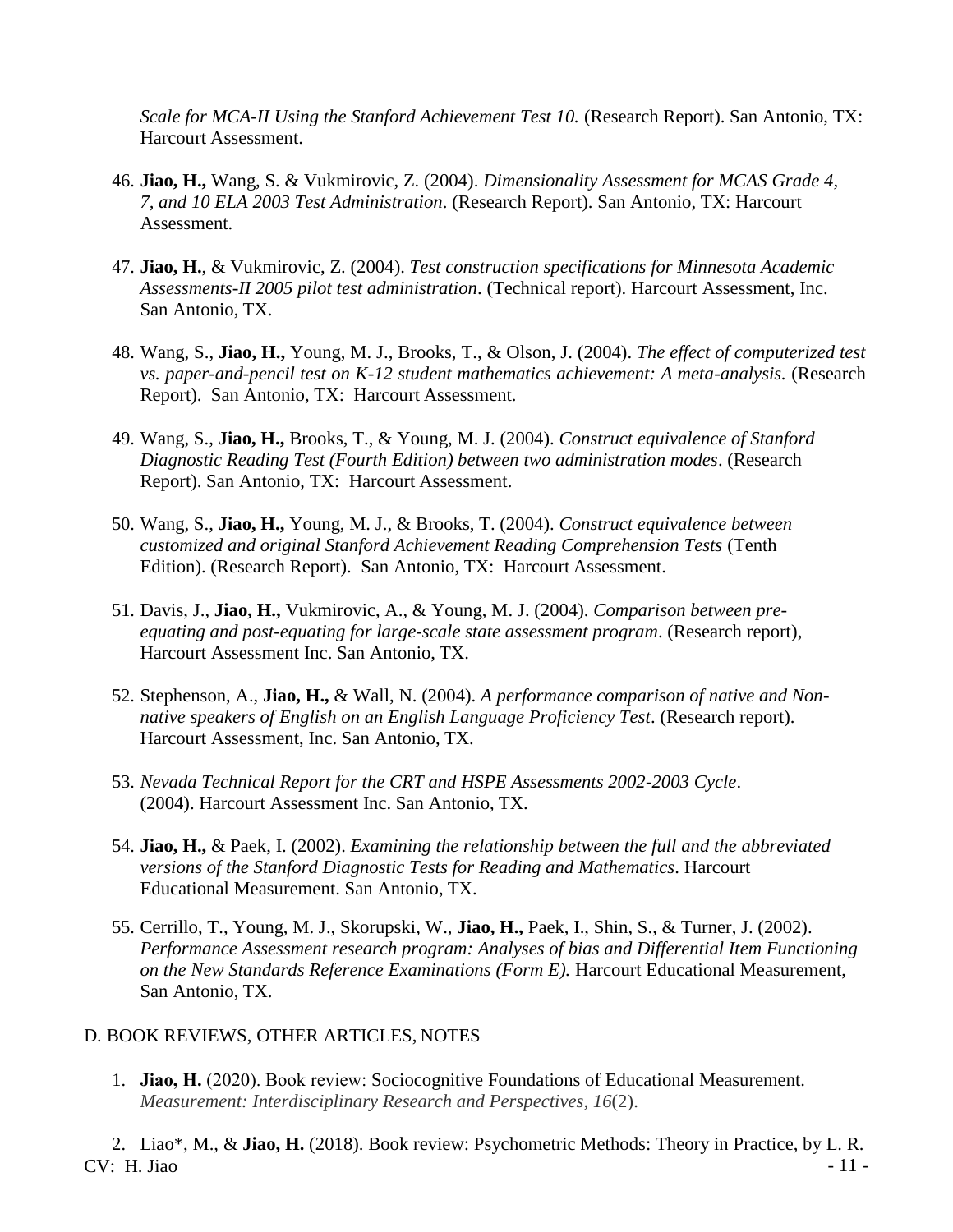Price. *Psychometrika.* doi: 10.1007/s11336-018-9625-x

- 3. Qiao\*, X., & **Jiao, H.** (2018). Book review: Bayesian psychometric modeling*. Measurement: Interdisciplinary Research and Perspectives, 16*(2).
- 4. **Jiao, H.** (2011). Book review: Bayesian Item Response Theory Modeling. *Psychometrika*. *76*(2), 360-362.
- 5. **Jiao, H.** (2009). Diagnostic classification models: Which one should I use? *Measurement: Interdisciplinary Research & Perspective*, *7*(1), 65-67.

### E. TALKS, ABSTRACTS, AND OTHER PROFESSIONAL PAPERS PRESENTED

### *Invited Talks*

- 1. **Jiao, H.** (2019, August). *Joint modeling of item responses and response time for cognitive diagnosis*. Presented at the third Summit on AI and Big Data in Education in China, Beijing, China.
- 2. **Jiao, H.** & Zhan, P. (2018, July). T*echnology-enhanced innovative science assessment*. Presented at the Second National Conference on STEM Education in China, Shenzhen, China.
- 3. **Jiao, H.** (2018, June). *Development and modeling of technology-enhanced innovative assessment*. Presented at East China Normal University, Shanghai, China.
- 4. **Jiao, H.** (2018, June). *Modeling of technology-enhanced innovative assessment data*. Presented at Beijing Normal University, Beijing, China.
- 5. **Jiao, H.** (2018, June). *Joint modeling for product data and process data for cognitive diagnosis*. Presented at Jianxi Normal University, Nanchang, Jiangxi Province, China.
- 6. **Jiao, H.,** Zhan\*, P., Liao\*, M., & Man\*, K. (2017, November). *A joint multigroup testlet model for responses and response time accounting for differential item and speed functioning*. Presented at the fifth conference on the statistical methods in psychometrics. Columbia University, New York.
- 7. **Jiao, H.** (2015, April). *A multilevel testlet model for mixed-format tests*. Invited presentation at the Annual Meeting of the National Council on Measurement in Education for the Bradley Hanson Award for Contributions to Educational Measurement, Chicago, Illinois.
- 8. **Jiao, H.,** Kamata, A., & Xie, C. (2014, November). *A multilevel cross-classified testlet model for complex item and person clustering in item response modeling*. Presented at the conference on Advances in multilevel modeling for educational research: Addressing practical issues found in real-world applications. University of Maryland, College Park.
- 9. **Jiao, H.,** & Lissitz, R. (2014, October). *Exploring a psychometric model for calibrating innovative items embedded in multiple contexts*. Presented at the 14th Annual Maryland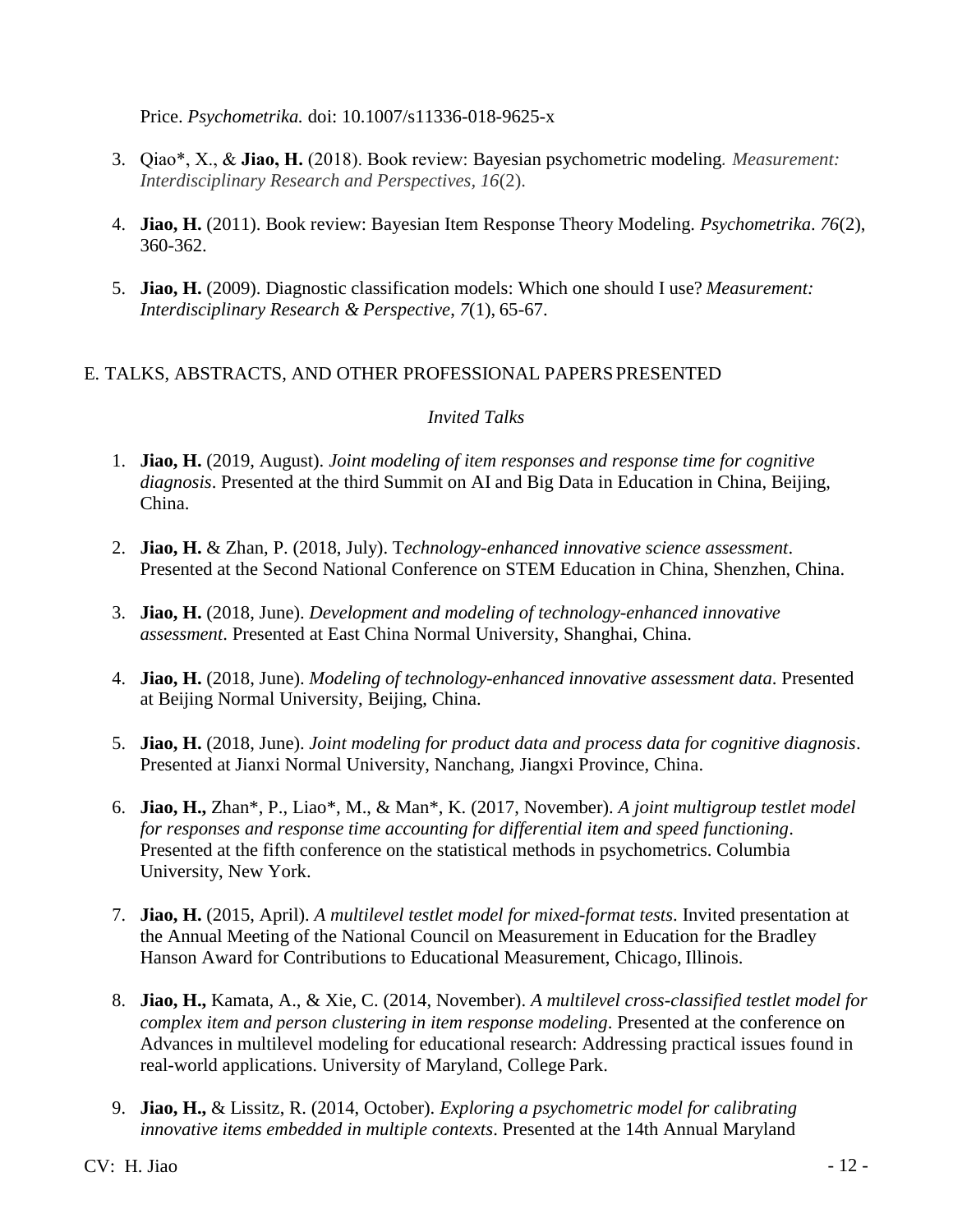Assessment Conference: *Technology enhanced innovative assessment: Development, modeling, and scoring from an interdisciplinary perspective*. University of Maryland, College Park.

- 10. **Jiao, H.** & Yang, X. (2014, May). *A multicomponent testlet model*. Presented at the Third Workshop on Statistical Methods in Cognitive Assessments. Fudan University, Shanghai, China.
- 11. **Jiao, H.** (2014, February). *Polytomous multilevel testlet models for testlet-based assessments with complex sampling designs*. Presented at the Joint Program in Survey Methodology, University of Maryland, College Park.
- 12. **Jiao, H.,** & Lissitz, R. (2012, October). *Modeling latent growth using mixture item response theory*. Presented in the Twelfth Annual Maryland Assessment Conference: *Value Added Modeling and Growth Modeling with Particular Application to Teacher and School Effectivenes*s. University of Maryland, College Park.
- 13. **Jiao, H.** (2011, July). *Item response theory models for locally dependent item response data*. Presented in the Workshop on *Modern Psychometric and Statistical Methods for Large-Scale Education Assessments*. Beijing Normal University, Beijing, China.
- 14. **Jiao, H.** (2011, July). *Current status in K-12 state assessment programs in the USA*. Presented at the Morning Star company, Guangzhou, China.
- 15. **Jiao, H.** (2010, February). *Effects of items and person clustering on measurement precision*. Invited presentation at the Educational Psychology Colloquium in the Department of Human Development, University of Maryland, College Park.
- 16. **Jiao, H.,** &Wang, S. (2004, August). *Psychometric issues in developing Stanford English proficiency test*. Presented at the International Examination Forum. Tianjin, China.
- 17. Wang, S., & **Jiao, H.** (2004, August). *Development of Stanford achievement and diagnostics Test*. Presented at the International Examination Forum. Tianjin, China.

*Refereed National and International Conference Proceedings*

- 1. **Jiao, H.,** Liao\*, M., & Wang\*, W. (2019, July). *Joint modeling of responses and response time for cognitive diagnosis at the subdomain level*. Paper presented at the International Meeting of the Psychometric Society. Chile.
- 2. **Jiao, H.,** & Qiao\*, X. (2019, July). *Understanding problem-solving strategies by analyzing log files from multiple items using data mining methods*. Paper presented at the International Meeting of the Psychometric Society. Chile.
- 3. Liao\*, D., He, Q., & **Jiao, H**. (2019, April). *Mapping background variables with sequential patterns in problem-solving tasks*. Paper presented at the annual meeting of the National Council on Measurement in Education, Toronto, Canada.
- 4. Zhan, P., **Jiao, H**., Wang, W.-C., & Man\*, K. (2019, April). *A multidimensional hierarchical framework for modeling speed and ability in computer-based multidimensional tests*. Paper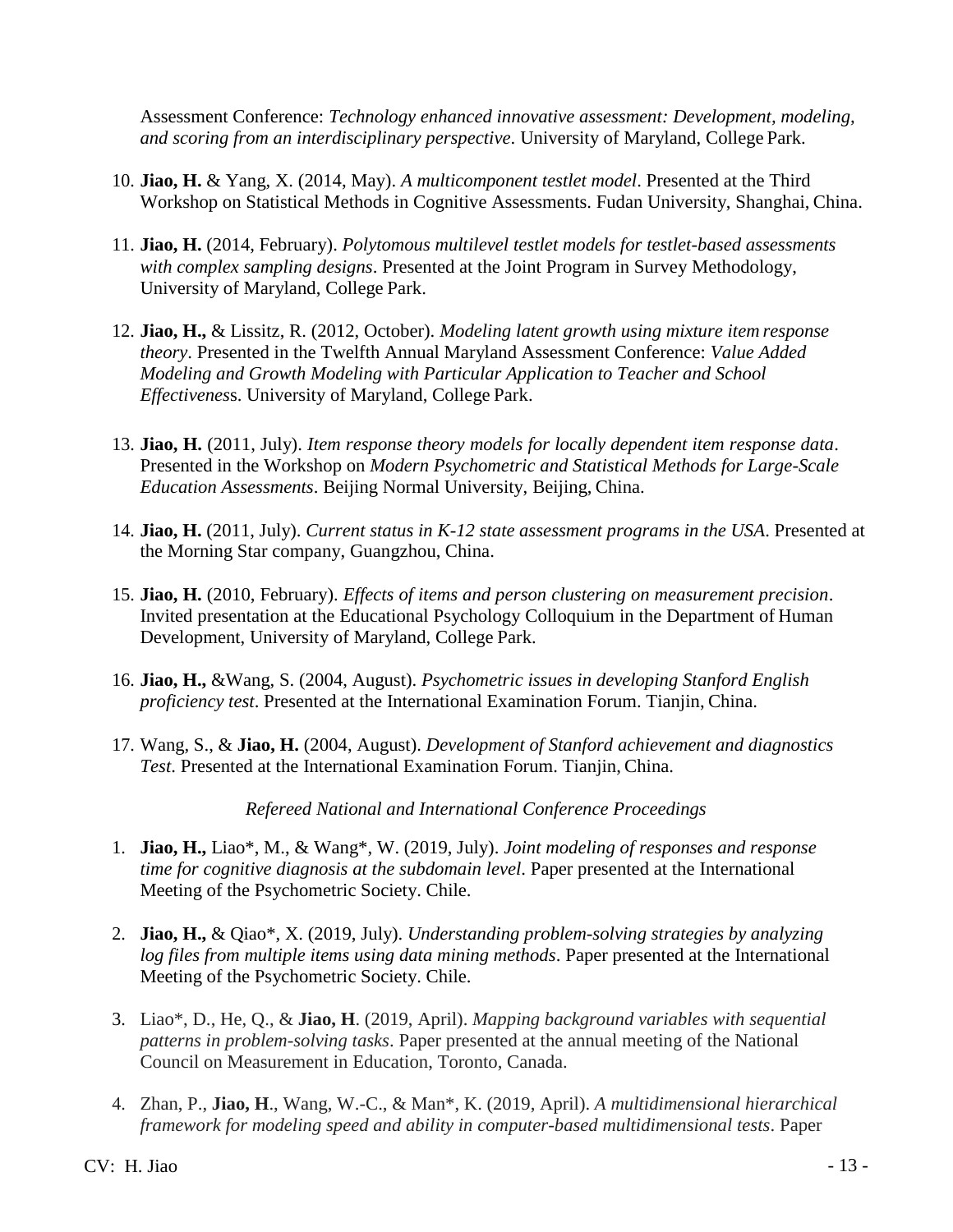presented at the annual meeting of the National Council on Measurement in Education, Toronto, Canada.

- 5. **Jiao, H.,** Liao\*, M., Liao, D., & Zhan, P. (2019, April). *Multigroup cognitive diagnostic joint modeling for responses and response time*. Paper presented at the Annual Meeting of the National Council on Measurement in Education. Toronto, Canada.
- 6. Liao\*, M., Patton, J., Yan, R., & **Jiao, H.** (2019, April). *Mining process data to detect item harvesters.* Paper presented at the annual meeting of the National Council on Measurement in Education, Toronto, Canada.
- 7. Liao\*, M., & **Jiao, H.** (2019, April). *Module assembly and routing of cognitive diagnostic multistage adaptive test.* Paper presented at the annual meeting of the National Council on Measurement in Education, Toronto, Canada.
- 8. Wang\*, W., **Jiao, H.,** & Sun\*, J. (2019, April). *Estimating students' topic-level abilities using extended higher-order IRT models*. Paper presented at the Annual Meeting of the National Council on Measurement in Education. Toronto, Canada.
- 9. **Jiao, H.,** Liao\*, M., & Zhan\*, P. (2018, July). *Multigroup cognitive diagnosis modeling for responses and response time*. Paper presented at International Test Commission Conference. Montreal, Canada.
- 10. Qiao\*, X., & **Jiao, H.** (2018, July). *Comparing data mining methods and psychometric models in analyzing process data and response data*. Paper presented at the 2018 annual conference of International Meeting of the Psychometric Society (IMPS), New York City, NY.
- 11. **Jiao, H.,** Liao\*, M., & Zhan\*, P. (2018, April). *Cognitive diagnostic modeling using responses and response times for items embedded in multiple contexts*. Paper presented at the Annual Meeting of the National Council on Measurement in Education. New York City, NY.
- 12. Li\*, C. & **Jiao, H.** (2018, April). *Subscore reporting for double-coded items embedded in multiple contexts.* Paper presented at the Annual Meeting of the National Council on Measurement in Education, New York, NY.
- 13. Zhan, P., Ma, W., **Jiao, H.,** & Ding, S. (2018, April). *A sequential higher-order latent structural model for hierarchical attributes*. Paper presented at the annual meeting of the National Council on Measurement in Education, New York.
- 14. Liao\*, D., **Jiao, H**., & Zhan\*, P. (2018, April). *A multigroup testlet model for cognitive diagnosis*. Paper presented at the annual meeting of the 2018 National Council on Measurement in Education, New York, NY.
- 15. Liao\*, M., & **Jiao, H.** (2018, April). *Incorporating item features into diagnostic classification models*. Paper presented at the Annual Meeting of the National Council on Measurement in Education. New York City, NY.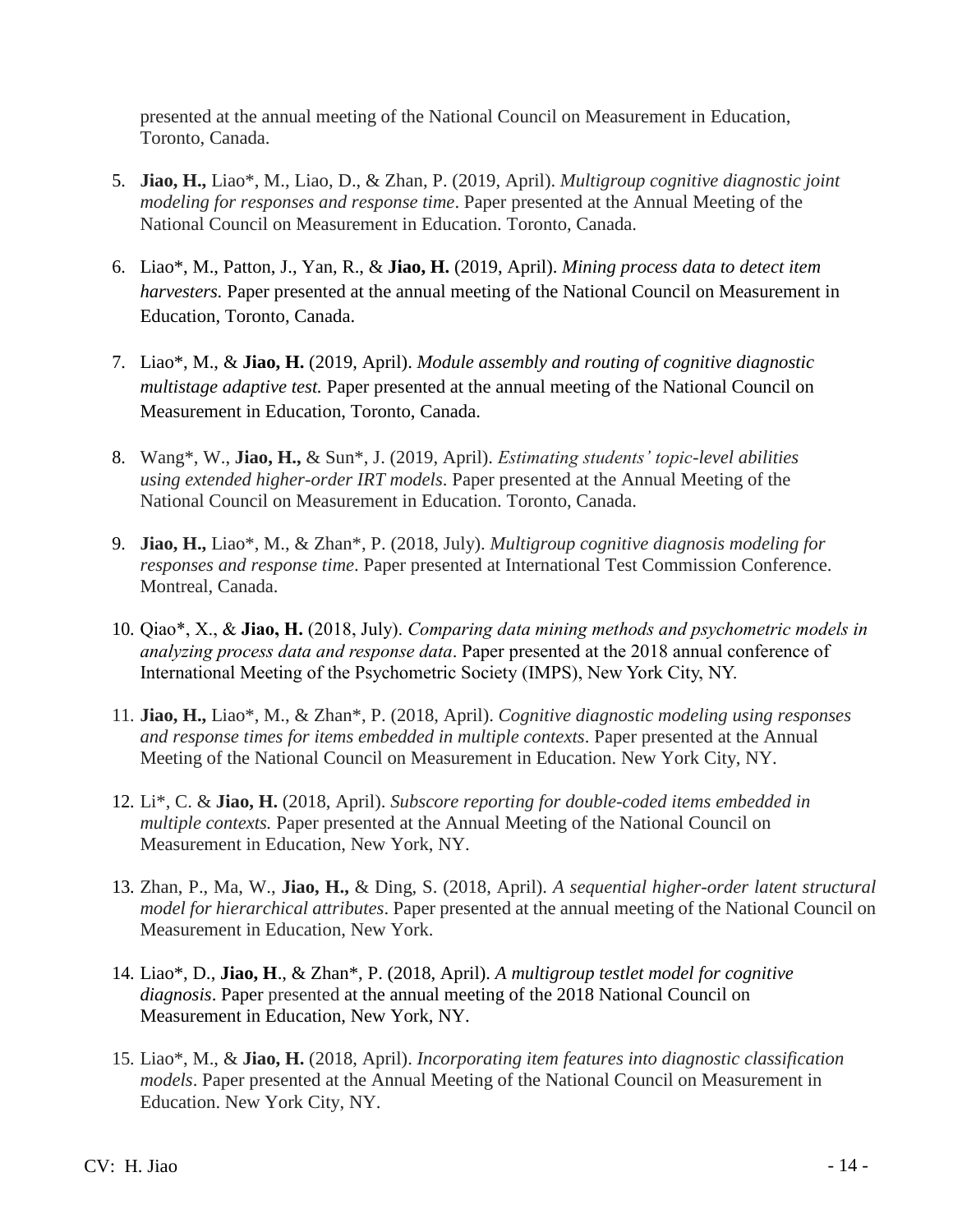- 16. Qiao\*, X., & **Jiao, H.** (2018, April). *Impact of nonignorable missing data on the performance of person fit statistic*. Paper presented at the annual meeting of the National Council on Measurement in Education (NCME), New York City, NY.
- 17. **Jiao, H.**, Zhan\*, P., & Luo, Y. (2017, July) *A non-compensatory Rasch testlet model for items embedded in multiple contexts.* Paper presented at the International Meeting of Psychometric Society, Zurich, Switzerland.
- 18. Zhan\*, P., **Jiao, H.,** & Liao\*, D. (2017, July). *Cognitive diagnosis modeling incorporating item response times*. Paper presented at the 2017 International Meeting of the Psychometric Society, Zurich.
- 19. **Jiao, H.,** Luo, Y., Man\*, K., & Liao\*, D. (2017, April). *Bayesian estimation of item response theory model parameters using OpenBUGS and Stan*. Pre-conference training session at the Annual Meeting of the National Council on Measurement in Education. San Antonio, Texas.
- 20. Liao\*, M. & **Jiao, H.** (2017, April). *Incorporating covariates in log-linear cognitive diagnosis model*. Paper presented at the Annual Meeting of the National Council on Measurement in Education. San Antonio, Texas.
- 21. Liao\*, D., **Jiao, H.,** & Lei, M. (2017, April). *Method comparison of equating testlet-based tests with mixed-format items*. Paper presented at the 2017 annual meeting of the National Council on Measurement in Education, San Antonio, TX.
- 22. Olsen\*, E. & **Jiao, H.** (2017, April). *Mixture MIRID*. Paper presented at the Annual Meeting of the National Council on Measurement in Education. San Antonio, Texas.
- 23. Man\*, K. & **Jiao, H.** (2017, April). *Robust Bayesian estimation of latent parameters in item response models ignoring existence of aberrance behaviors*. Paper presented at the Annual Meeting of the National Council on Measurement in Education. San Antonio, Texas.
- 24. Man\*, K., & **Jiao, H**. (2016, July). *Directional local dependency testlet model*. Paper presented at the International Meeting of the Psychometric Society, Asheville, NC.
- 25. Li\*, C., **Jiao, H.**, & Lissitz, R. W. (2016, July) *Comparing pattern scoring with number-correct scoring in mixed-format tests.* Paper presented at the International Meeting of the Psychometric Society, Asheville, NC.
- 26. **Jiao, H.,** Zou\*, J., Liao\*, D., Li\*, C., & Lissitz, R. W. (2016, April). *A comparison of methods to link a state test to the PARCC consortium test*. Paper presented at the Annual Meeting of the National Council on Measurement in Education. Washington D.C.
- 27. Zhan\*, P., & **Jiao, H.** (2017, December). *A sequential higher-order latent structure model for hierarchical attributes in cognitive diagnoses*. Paper presented at the 2017 World Educational Research Association & Hong Kong Educational Research Association, Hong Kong.
- 28. Man\*, K. **Jiao, H.,** & Ouyang, Y. (2016, April). *Response time based nonparametric person fit index for aberrant response behavior detection in large-scale assessment*. Paper presented at the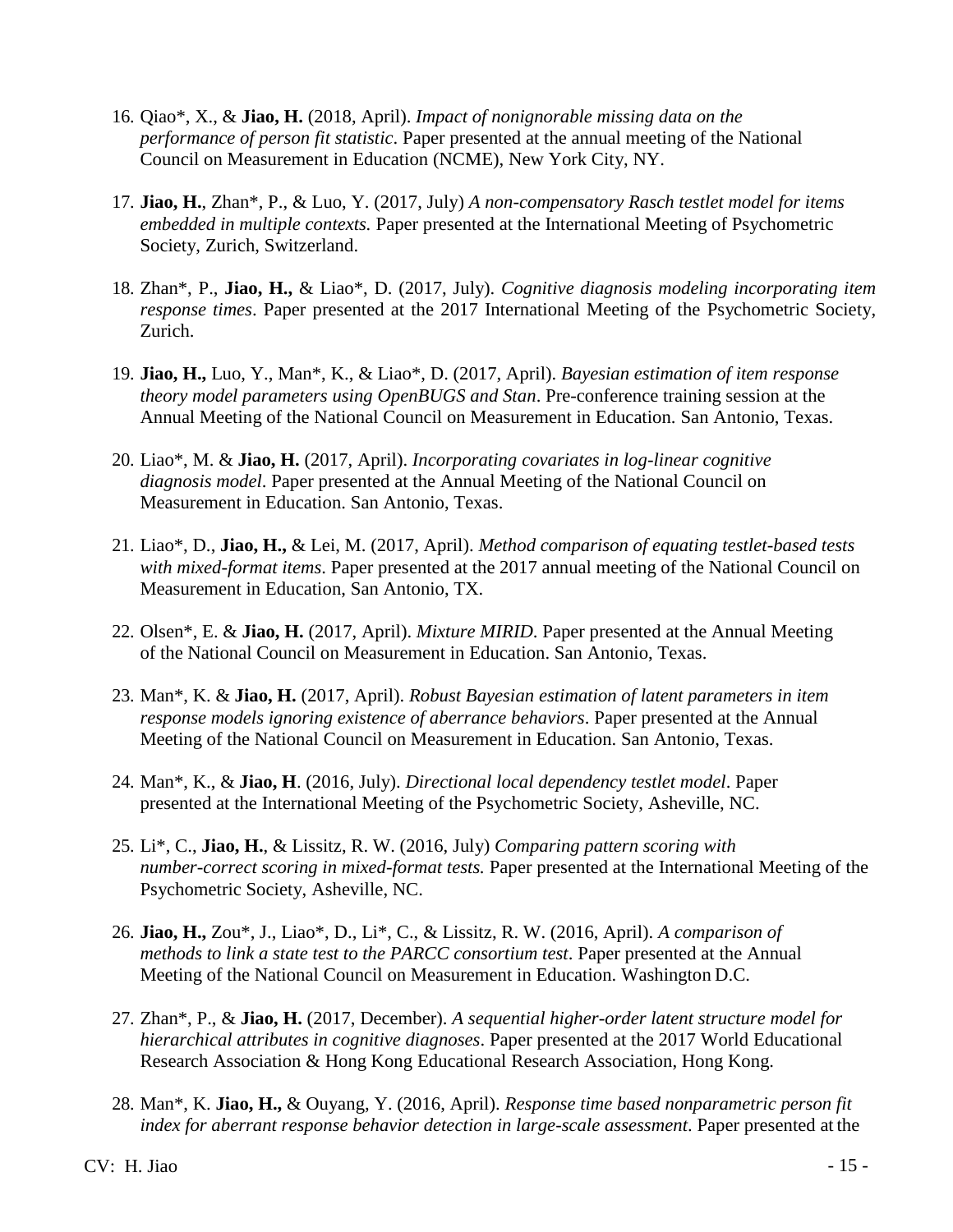Annual Meeting of the National Council on Measurement in Education. Washington D.C.

- 29. Li\*, C. & **Jiao, H.** (2016, April). *A multilevel cross-classified dichotomous Item Response Theory model for complex person clustering structures*. Paper presented at the Annual Meeting of the National Council on Measurement in Education. Washington D.C.
- 30. Liao\*, D., **Jiao, H**., & Lissitz R. W. (2016, April). *A conditional IRT model for directional local item dependency in multipart items*. Paper presented at the Annual Meeting of the National Council on Measurement in Education, Washington, D.C.
- 31. Li\*, M., **Jiao, H.**, & Lissitz, R. W. (2016, April). *The impact of ignoring multiple-group structure in testlet-based tests on ability estimation*. Presented at the Annual Meeting of the National Council on Measurement in Education, Washington, D.C.
- 32. Kang\*, Y., **Jiao, H.,** & Lissitz, R. W. (2016, April). *The impact of ignoring the multiplegroup structure of item response data*. Presented at the Annual Meeting of the National Council on Measurement in Education, Washington, D.C.
- 33. Bryant\*, R. & **Jiao, H.** (2016, April). *Investigating item parameter drift amplification and cancellation at the testlet-level on model parameter estimation*. Presented at the Annual Meeting of the National Council on Measurement in Education, Washington, D.C.
- 34. Li\*, C. & **Jiao, H**. (2016, April). *Modeling learning growth with a cross-classified multilevel IRT model*. Paper presented at the Annual Meeting of the American Educational Research Association. Washington D.C.
- 35. Liao\*, D. & **Jiao, H.** (2016, April). *A multi-group cross-classified testlet model for dual local item dependence in the presence of DIF items.* Paper presented at the 18<sup>th</sup> International Objective Measurement Workshop, Washington, D.C.
- 36. Liao\*, M. & **Jiao, H.** (2016, April). *A combination of diagnostic classification model and IRT model with testlet effects.* Paper presented at the 18<sup>th</sup> International Objective Measurement Workshop, Washington, D.C.
- 37. Zheng\*, Y., & **Jiao, H.** (2016, April). *Comparison of classification accuracy based on IRT and measurement decision theory on tests with polytomous items.* Paper presented at the 18<sup>th</sup> International Objective Measurement Workshop, Washington, D.C.
- 38. Man\*, K., & **Jiao, H.** (2016, April). *New response time based index for detecting aberrant behavior*. Paper presented at the 18<sup>th</sup> International Objective Measurement Workshop, Washington, D.C.
- 39. **Jiao, H.,** Wolfe, E., Foltz, P., & Harrell-Williams, L. M. (2015, Nov.). *Distributional agreement indices for evaluating the performance of automated scoring*. Presentation at the Annual Meeting of the AEA-Europe Conference, Glasgow, England.
- 40. Song, T., Wolfe, E., & **Jiao, H.** (2015, Nov.). *What makes an essay difficult to score*. Presentation at the Annual Meeting of the AEA-Europe Conference, Glasgow, England.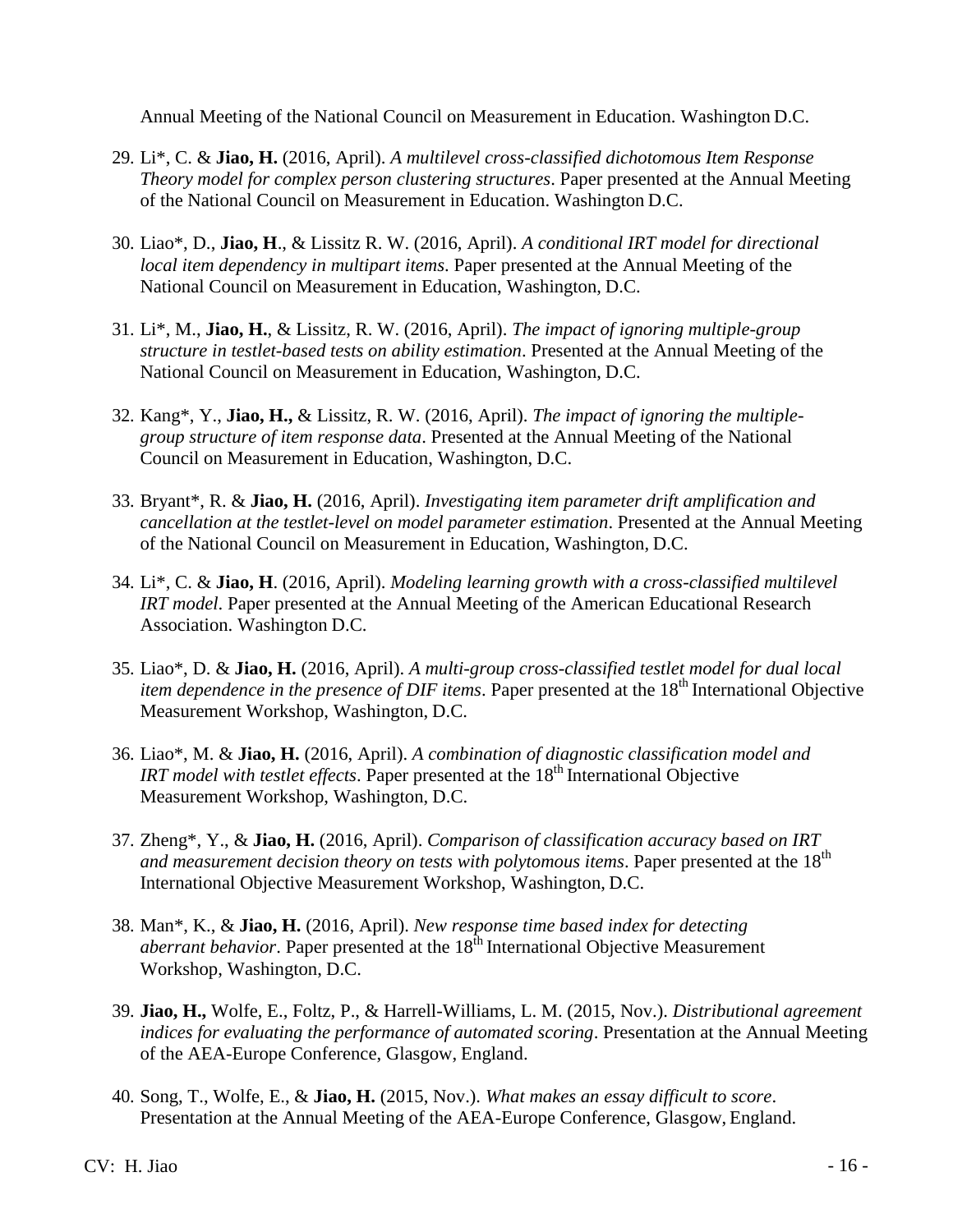- 41. Li\*, C., **Jiao, H.,** & Liao\*, D. (2015, July). *A multilevel cross-classified polytomous item response theory model for complex person clustering structures*. Paper presented at the Annual International Meeting of the Psychometric Society. Beijing, China.
- 42. **Jiao, H.,** Dogan, E., & Lissitz, R. W. (2015, April). *Modeling local item dependence in multipart items using item splitting*. Paper presented at the Annual Meeting of the National Council on Measurement in Education, Chicago, Illinois.
- 43. Liao\*, D. **& Jiao, H.** (2015, April). A *multilevel Graded Response testlet model with complex sampling designs*. Paper presented at the Annual Meeting of the National Council on Measurement in Education, Chicago, Illinois.
- 44. Li\*, T. **& Jiao, H.** (2015, April). *Guessing detection using hybrid mixture IRT model with response times*. Paper presented at the Annual Meeting of the National Council on Measurement in Education, Chicago, Illinois.
- 45. Zheng\*, X., **Jiao, H.,** & Zheng\*, Q. (2015, April). *Evaluating dimensionality assessment procedures in complex-structure noncompensatory framework*. Paper presented at the Annual Meeting of the National Council on Measurement in Education, Chicago, Illinois.
- 46. **Jiao, H.**, Bryant\*, R., & Luo, Y. (2014, October). *Random vs. adaptive assignment of field-test items in computerized adaptive tests*. Paper presented at the Annual Meeting of the International Association of Computerized Adaptive Testing. Princeton, New Jersey.
- *47.* Luo\*, Y., **Jiao, H.**, & Lissitz, R. (2014, July). *An Empirical study of the impact of the choice of persistence model in value-added modeling upon teacher effect estimates.* Paper presented at the Annual International Meeting of the Psychometric Society. Madison, Wisconsin.
- 48. **Jiao, H.,** & Wang, S. (2014, April). *Modeling complex binary item responses with an IRT model with internal restrictions on item difficulty*. Paper presented at the 2014 Annual Meeting of the National Council on Measurement in Education, Philadelphia, PA.
- 49. Song, T., Wolfe, E., & **Jiao, H.** (2014, April). *Features of difficult-to-score essays*. Paper presented at the 2014 Annual Meeting of the National Council on Measurement in Education, Philadelphia, PA.
- 50. Xie\*, C., & **Jiao, H.** (2014, April). *Cross-classified modeling of dual local item dependence*. Paper presented at the 2014 Annual Meeting of the National Council on Measurement in Education, Philadelphia, PA.
- 51. Li\*, T., Li\*, M., **Jiao, H.,** & Lissitz, R. (2014, April). *Bias in multilevel IRT estimation of teacher effectiveness*. Paper presented at the 2014 Annual Meeting of the National Council on Measurement in Education, Philadelphia, PA.
- 52. **Jiao, H.,** Wolfe, E., & Song, T. (2014, April). *Guessing in Rasch modeling*. Paper presented at the 2014 International Objective Measurement Workshop, Philadelphia, PA.
- 53. **Jiao, H.** & Macready, G. (2013, July). *Mixture hybrid Item Response Theory modeling with*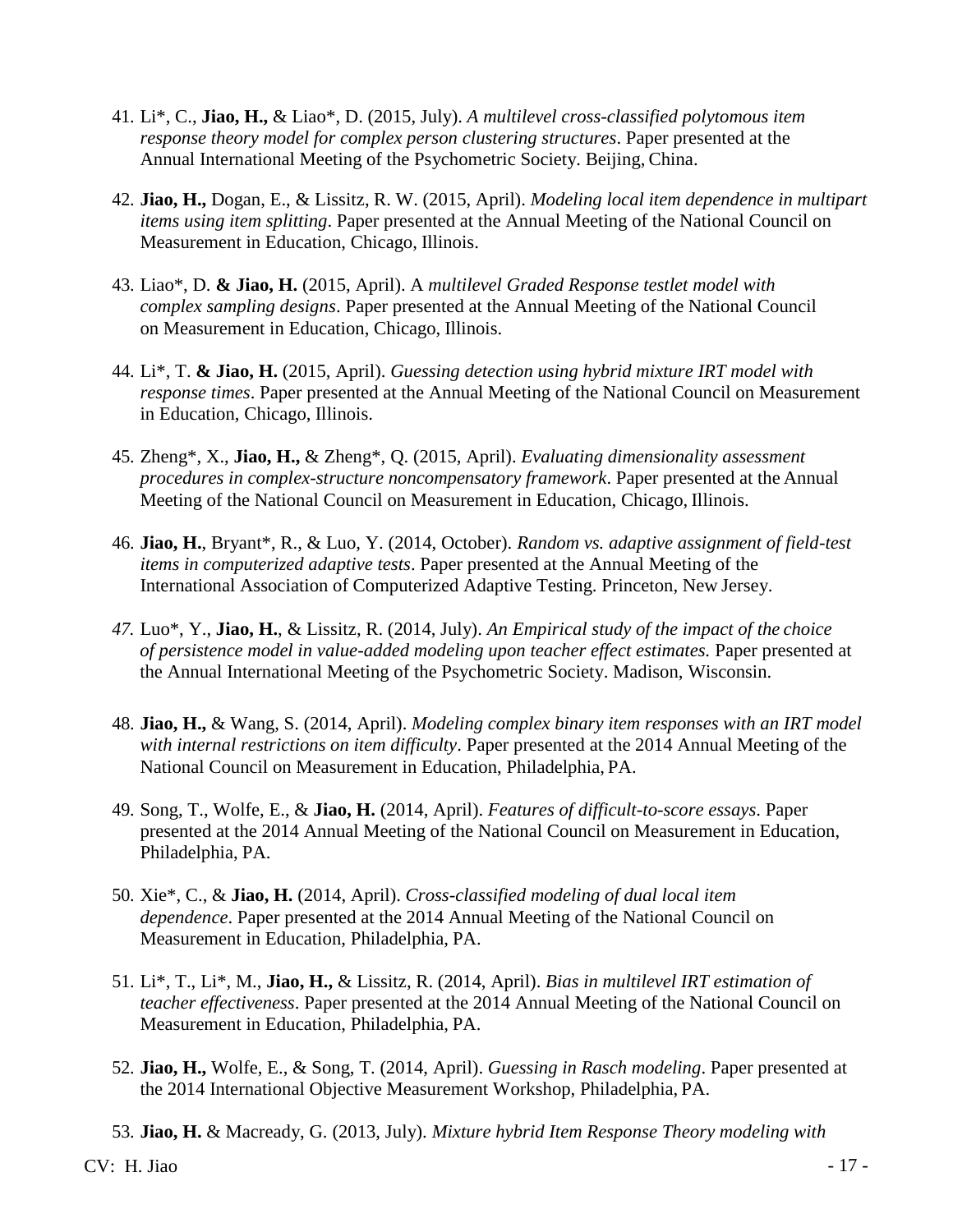*different functional forms across latent classes*. Paper presented at the Annual Meeting ofthe Psychometric Society. Arnhem, Netherland.

- 54. **Jiao, H.,** Kamata, A., Van Wie\*, A., & Luo\*, Y. (2013, April). *A multilevel testlet model for multiple hierarchical levels of person clustering effects*. Paper presented at the 2013 Annual Meeting of the National Council on Measurement in Education, San Francisco, CA.
- 55. Li\*, T., **Jiao, H.,** Harring, J., & Macready, G. (2013, April). *Adding covariates to mixture item response models: a comparison of different approaches*. Paper presented at the 2013 Annual Meeting of the National Council on Measurement in Education, San Francisco, CA.
- 56. Chen\*, Y.-F., von Davier, M., & **Jiao, H.** (2013, April). *Comparison of different approaches to dealing with testlet effects in mixture item response theory modeling*. Paper presented at the 2013 Annual Meeting of the National Council on Measurement in Education, San Francisco, CA.
- 57. Chen\*, Y.-F., & **Jiao, H.** (2013, April). *Evaluating parameter recovery in the mixture Rasch model based computerized adaptive tests with missing data.* Paper presented at the 2013 Annual Meeting of the American Educational Research Association, San Francisco, CA.
- 58. Li\*, T., Xie\*, C., & **Jiao, H.** (2013, April). *Assessing fit of alternative polytomous item response models using posterior predictive model checking*. Paper presented at the Annual Meeting of the American Educational Research Association, San Francisco, CA.
- 59. Xie\*, C., & **Jiao, H.** (2013, April). *The Rasch model plus ability based slipping*. Paper presented at the Annual Meeting of the American Educational Research Association, San Francisco,CA.
- 60. Xie\*, C., Li\*, T., Rupp, A., & **Jiao, H.** (2013, April). *Posterior predictive model checking for dichotomous item response theory models with upper asymptote effects*. Paper presented at the Annual Meeting of the American Educational Research Association, San Francisco, CA.
- 61. Xie\*, C., Lissitz, R., **Jiao, H.,** Kang\*, Y., & Li\*, M (2013, April). *Accounting for team-teaching in value-added modeling of teacher effectiveness: a real data analysis*. Paper presented at the annual meeting of the American Educational Research Association, Division D 2013 In-Progress Research Gala, San Francisco, CA.
- 62. **Jiao, H.,** Macready, G., & Johnson, M. (2012, July). *A four-parameter mixture Item Response Theory model*. Paper presented at the Annual Meeting of the Psychometric Society. Lincoln, Nebraska.
- 63. van Wie\*, A., **Jiao, H.,** & Luo\*, Y. (2012, July). *A four-level IRT for simultaneous evaluation of student, teacher, and school effects*. Paper presented at the Annual Meeting of the Psychometric Society. Lincoln, Nebraska.
- 64. Luo\*, Y., **Jiao, H.,** & van Wie\*, A. (2012, July). *A four-level three-parameter IRT*. Paper presented at the Annual Meeting of the Psychometric Society. Lincoln, Nebraska.
- 65. Chen\*, Y. F., & **Jiao, H.** (2012, July). *Does model misspecification lead to spurious latent classes in the population?* Paper presented at the Annual Meeting of the Psychometric Society. Lincoln, Nebraska.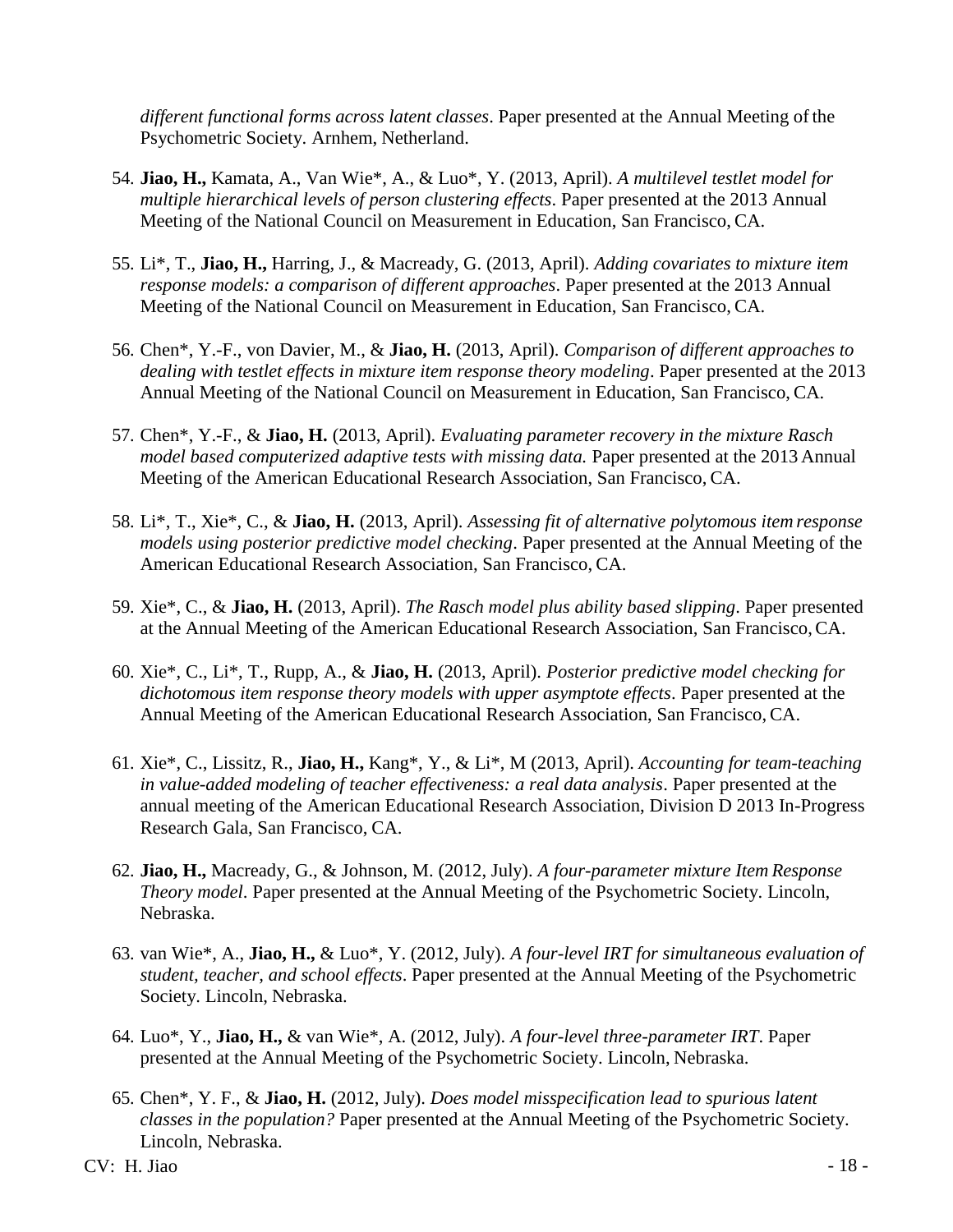- 66. Chen\*, Y. F., & **Jiao, H.** (2012, April). *The impact of missing responses on parameter estimation and classification accuracy in a mixture Rasch model*. Paper presented at the Annual Meeting of the National Council on Measurement in Education, Vancouver, Canada.
- 67. Xie\*, C., & **Jiao, H.** (2012, April). *A four-parameter multidimensional item response theory model*. Paper presented at the Annual Meeting of the National Council on Measurement in Education, Vancouver, Canada.
- 68. Cho\*, Y., **Jiao, H.,** & Macready, G. (2012, April). *Simultaneous effects of different item*  discrimination profiles and item difficulty profiles in mixture 2PL models. Paper presented at the Annual Meeting of the National Council on Measurement in Education, Vancouver, Canada.
- 69. Cho\*, Y., **Jiao, H.,** & Macready, G. (2012, April). *Assessing the effects of different item parameter profiles in mixture Rasch models.* Paper presented at the Annual Meeting of the American Educational Research Association, Vancouver, Canada.
- 70. Chen\*, Y. F., & **Jiao, H.** (2012, April). *Detection of aberrant respondents based on the mixture Rasch model.* Paper presented at the 18<sup>th</sup> International Objective Measurement Workshop. Vancouver, Canada.
- 71. Zhu\*, X., & **Jiao, H.** (2012, April). The testlet effect in vertical scaling. Paper presented at the 18<sup>th</sup> International Objective Measurement Workshop. Vancouver, Canada.
- 72. **Jiao, H.,** Macready, G., Zhu, J., & An\*, W. (2011). *A modified three-parameter logistic item response theory with varying upper asymptote effects*. Paper presented at the Annual Meeting of the Psychometric Society. Hong Kong, China.
- 73. **Jiao, H.,** Macready, G., Liu\*, J., & Cho\*, Y. (2011, April). *A mixture Rasch model based computerized classification test*. Paper presented at the Annual Meeting of the National Council on Measurement in Education, New Orleans, LA.
- 74. **Jiao, H.,** Lissitz, R., & Zhu\*, X. (2011, April). *Constructing a common scale in a testing program to model growth: Joint consideration of vertical scaling and horizontal equating.* Paper presented at the Annual Meeting of the American Educational Research Association, New Orleans, LA.
- 75. **Jiao, H.,** Mislevy, R., & Zhang\*, Y. (2011, April). A *general framework for clustering effects in IRT modeling*. Paper presented at the Annual Meeting of the American Educational Research Association, New Orleans, LA.
- 76. **Jiao, H.,** von Davier, M., Kamata, A., & Chen\*, Y-F. (2011, April). *A multilevel Rasch mixture testlet model*. Paper presented at the Annual Meeting of the American Educational Research Association, New Orleans, LA.
- 77. Liu\*, J., & **Jiao, H.** (2011, April). *A comparison of estimation methods for an explanatory IRT model with person covariates in generalized (non)linear mixed model framework*. Paper presented at the Annual Meeting of the National Council on Measurement in Education, New Orleans, LA.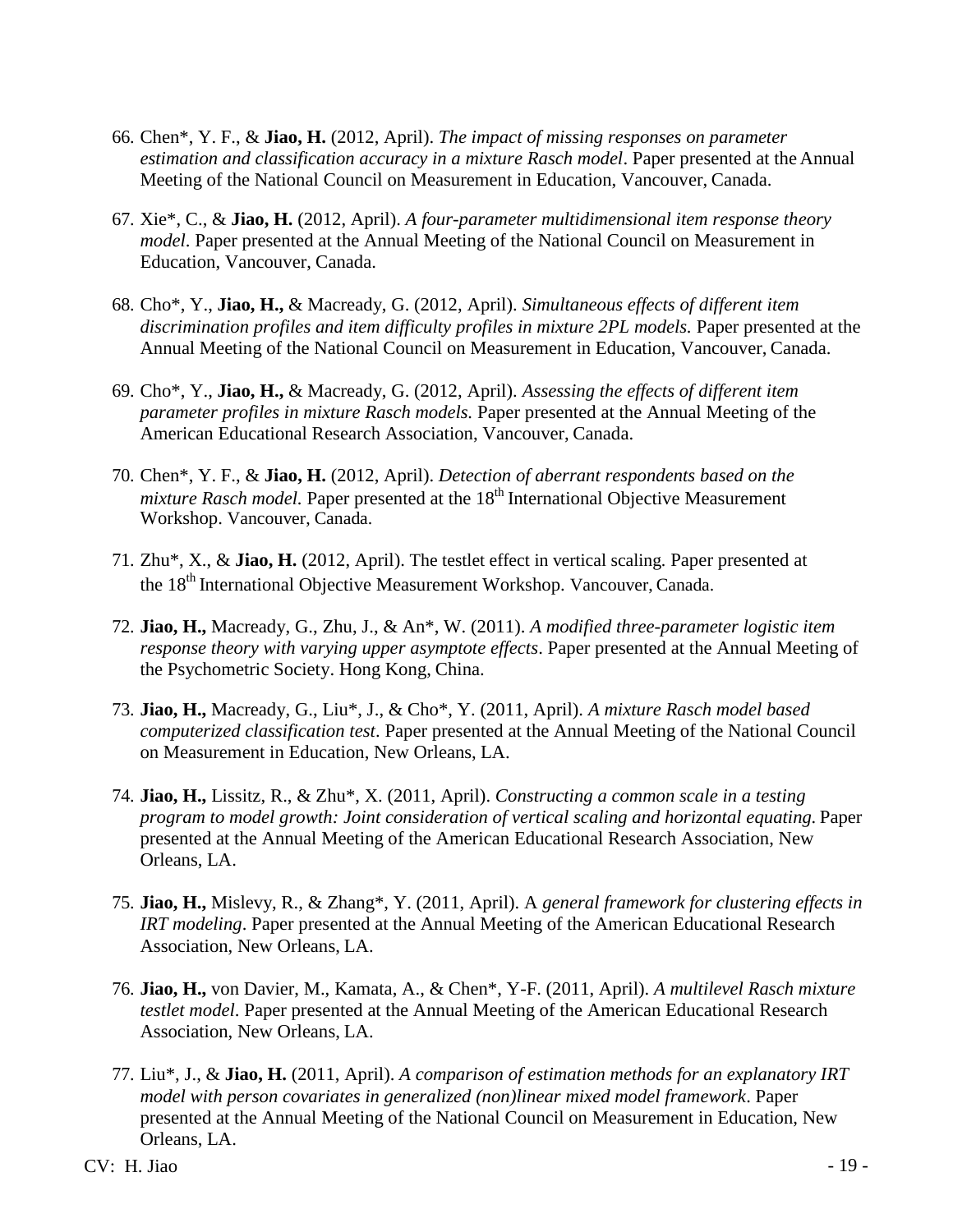- 78. Lu\*, R., & **Jiao, H.** (2011, April). *Modeling local item dependence in multistage tests*. Paper presented at the Annual Meeting of the National Council on Measurement in Education, New Orleans, LA.
- 79. Chen\*, Y-F., & **Jiao, H.** (2011, April). *Explanation of latent differential item functioning based on a mixture Rasch model: characterizing latent classes with the inclusion of background and cognitive-related covariates*. Paper presented at the Annual Meeting of the National Council on Measurement in Education, New Orleans, LA.
- 80. Patarapichayatham\*, C., Kamata, A., & **Jiao, H.** (2011, April). *Evaluation of the ability estimates under the bi-factor testlet model*. Paper presented at the Annual Meeting of the National Council on Measurement in Education, New Orleans, LA.
- 81. **Jiao, H.,** Kamata, A., & Binici, S. (2010, July). *The effects of ignoring item and person clustering on ability estimation and proficiency classification across years*. Paper presented at the annual conference of the Psychometric Society. Athens, GA.
- 82. Choi\*, Y., & **Jiao, H.** (2010, July). *The effects of model misspecification on the identification of latent classes in the mixture Item Response Theory Models*. Paper presented at the International Meeting of the Psychometric Society. Athens, GA.
- 83. Cho\*, Y., von Davier, M., **Jiao, H.,** & Macready, G. (2010, July). *A comparison of classification consistency obtained with unidimensional IRT models and mixture generalized diagnostic models*. Paper presented at the International Meeting of the Psychometric Society. Athens, GA.
- 84. Liu\*, M. & **Jiao, H.** (2010, April). *Comparing estimation methods for mixture Rasch model*. Paper presented at the 15th International Objective Measurement Workshop meeting, Denver, CO.
- 85. **Jiao, H.,** & von Davier, M. (2010, April). *Parameter estimation of the Rasch mixture testlet model using the marginal maximum likelihood method*. Paper presented at the Annual Meeting of the American Educational Research Association, Denver, CO.
- 86. **Jiao, H.,** Kamata, A., Wang, S., & Jin, Y. (2010, April). *Simultaneous modeling of item and person dependence using multilevel Rasch measurement model*. Paper presented at the Annual Meeting of the American Educational Research Association, Denver, CO.
- 87. **Jiao, H.,** von Davier, M., & Wang, S.(2010, April). *Polytomous mixture Rasch testlet model*. Paper presented at the Annual Meeting of the National Council on Measurement in Education, Denver, CO.
- 88. **Jiao, H.,** Lissitz, B., Macready, G., Wang, S., & Liang\*, S. (2010, April). *Exploring using the Mixture Rasch Model for standard setting*. Paper presented at the Annual Meeting of the National Council on Measurement in Education, Denver, CO.

 $CV: H. Jiao$  - 20 -89. Li\*, Y., & **Jiao, H.** (2010, April). *Multilevel polytomous testlet model*. Paper presented at the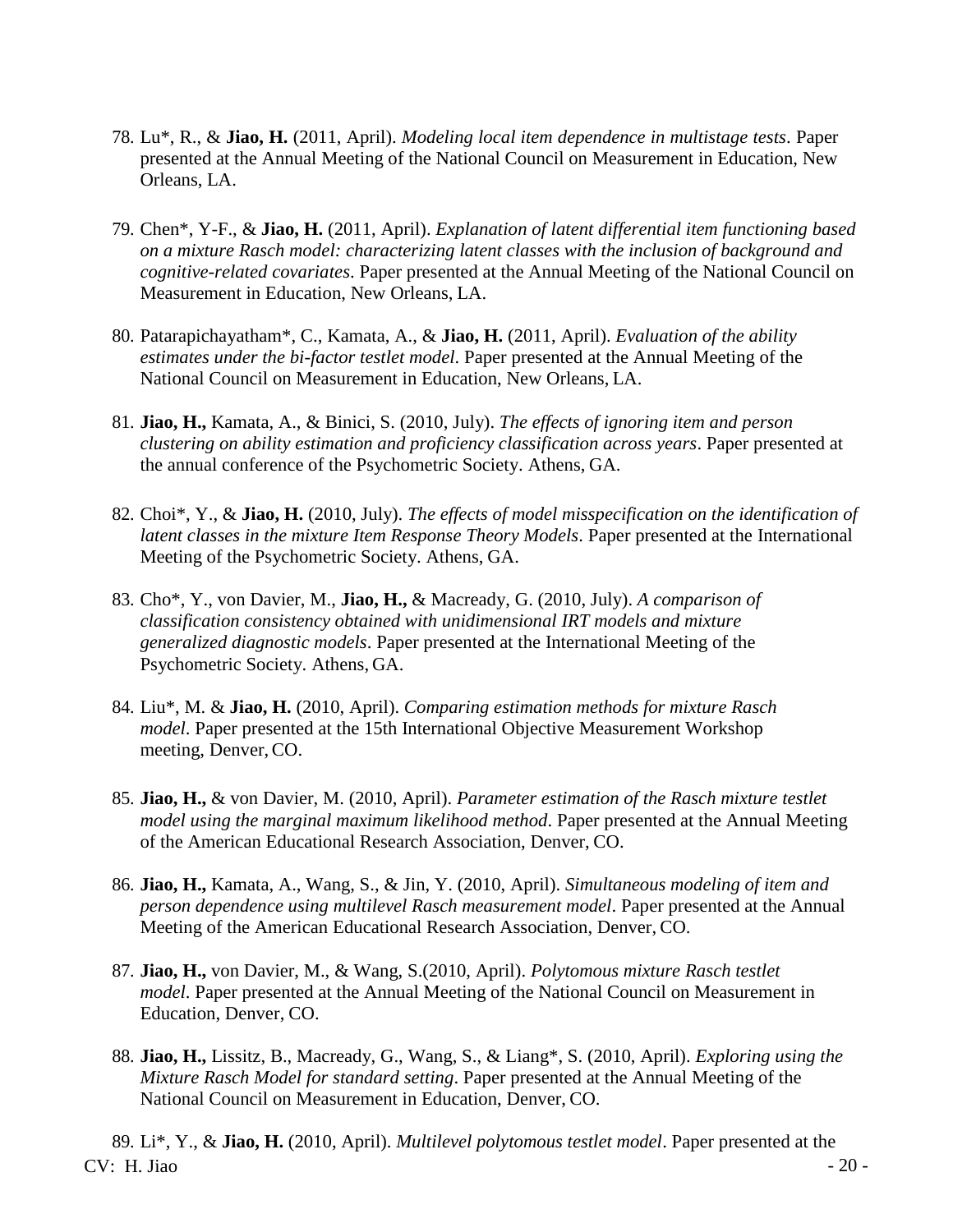Annual Meeting of the National Council on Measurement in Education, Denver, CO.

- 90. Li\*, Y., **Jiao, H.,** & Lissitz, B. (2010, April). *Investigation of content clustering in large-scale science assessments using Rasch multidimensional IRT and testlet models*. Paper presented at the NCME Graduate Student Poster Session, Denver, CO.
- 91. Lu\*, R. & **Jiao, H.** (2010, April). *The effects of LID on multistage CAT*. Paper presented at the National Council on Measurement in Education, Denver, CO.
- 92. Wang, S., **Jiao, H.,** & Jin, Y. (2010, April). *Effect of ignoring hierarchical data structures on accuracy of vertical scaling: A mixed-effects Rasch Model approach*. Paper presented at the Annual Meeting of the National Council on Measurement in Education, Denver, CO.
- 93. Wang, S. & **Jiao, H.** (2010, April). *Modeling LID in science assessments*. Paper presented at the Annual Meeting of the National Council on Measurement in Education, Denver, CO.
- 94. **Jiao, H.,** Wang, S., & Lu\*, R. (2009, April). *Mixture Rasch model for dichotomously scored testlet-based assessments*. Paper presented at the Annual Meeting of the National Council on Measurement in Education, San Diego, CA.
- 95. Lu\*, R., & **Jiao, H.** (2009, April). *Detecting DIF using mixture Rasch model*. Paper presented at the Annual Meeting of the National Council on Measurement in Education, San Diego, CA.
- 96. Wang, S., & **Jiao, H.** (2009, April). *Exploring relationship between static and dynamic vertical scaling from cross-section and longitudinal design perspective*. Paper presented at the Annual Meeting of the National Council on Measurement in Education, San Diego, CA.
- 97. **Jiao, H.,** & Wang, S., (2009, April). *The effects of anchor item selection on IRT true score equating with nonequivalent-group anchor-test design*. Paper accepted at the Annual Meeting of the American Educational Research Association, San Diego, CA.
- 98. **Jiao, H.,** Wang, S., Wan, L., & Lu\*, R. (2009, April). *Investigation of local item dependence in scenario-based science assessments*. Paper accepted at the Annual Meeting of the American Educational Research Association, San Diego, CA.
- 99. Wang, S., & **Jiao, H.** (2009, April). *A longitudinal study of achievement gap: Gender and ethnicity difference in reading and mathematics progress*. Paper accepted at the Annual Meeting of the American Educational Research Association, San Diego, CA.
- 100. **Jiao, H.,** Wang, S., & Binici, S. (2008, November). *Applications of testlet models in investigation of content clustering in large-scale science assessments*. Paper presented at the Annual Meeting of the Florida Educational Research Association, FL.
- 101. **Jiao, H.,** & Wang, S. (2008, March). *Construct equivalence for vertically scaled science assessment*. Paper presented at the Annual Meeting of the American Educational Research Association, New York City, NY.
- 102. **Jiao, H.,** Wang, S., & He\*, W. (2008, March). *The sensitivity of Yen's Q3 statistics in detecting*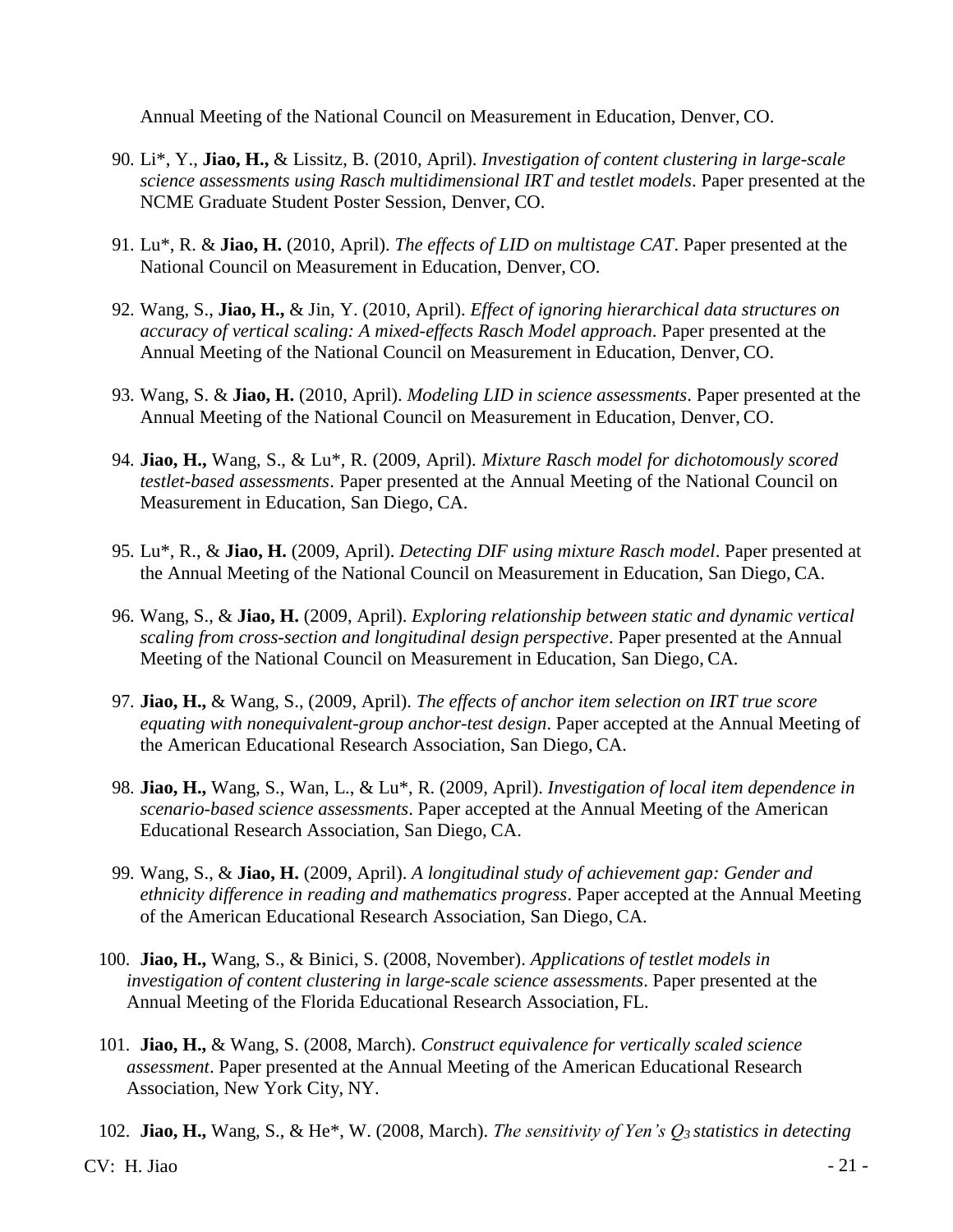*local item dependence.* Paper presented at the Annual Meeting of the American Educational Research Association, New York City, NY.

- 103. **Jiao, H.,** Wang, S., & He\*, W. (2008, March). *Comparison of estimation methods of oneparameter testlet model.* Paper presented at the Annual Meeting of the National Council on Measurement in Education, New York City, NY.
- 104. Wang, S., & **Jiao, H.** (2008, March). *Empirical evidence of construct equivalence of vertical scale across grades in K-12 large-scale standardized reading assessments.* Paper presented at the Annual Meeting of the National Council on Measurement in Education, New York City, NY.
- 105. Wang, S., & **Jiao, H.** (2008, March). *Does large-scale standardized test violate the unidimensionality across grades? An empirical study of construct invariance of vertical scale of mathematics test.* Paper presented at the Annual Meeting of the American Educational Research Association, New York City, NY.
- 106. Wang, S., & **Jiao, H.** (2008, June). *Validity of accommodated state assessments*. Paper presented at the National Conference of the Large-scale Assessment, Orlando, FL.
- 107. **Jiao, H.,** Wang, S., & Binici, S. (2007, November). *Investigating the comparability between online and paper-and-pencil versions of large-scale high school exit examinations*. Paper presented at the Annual Meeting of the Florida Educational Research Association, Tampa, FL.
- 108. Wang, S., **Jiao, H.,** & Young, M. J. (2007, November). *Effectiveness of using Stanford English Language Proficiency Test to identify English Language Learners*. Paper presented at the Annual Meeting of the Florida Educational Research Association, Tampa, FL.
- 109. **Jiao, H.,** & Wang, S. (2007, April). *The effects of the selection of vertical linking items on modeling student growth*. Paper presented at the Annual Meeting of the National Council on Measurement in Education, Chicago, IL.
- 110. **Jiao, H.,** & Wang, S. (2007, April). *The choice of vertical linking items on vertical scaling*. Paper presented at the Annual Meeting of the American Educational Research Association, Chicago, IL.
- 111. **Jiao, H.,** & Wang, S. (2007, June). *Validity of assessing limited English proficiency student in state assessment programs*. Paper presented at the National Conference of the Large-scale Assessment, Nashville, TN.
- 112. He\*, W., Wang, S., & **Jiao, H.** (2007, April). *Robustness of the SPRT procedure in CMT when local item independence assumption is violated*. Paper presented at the Annual Meeting of the National Council on Measurement in Education, Chicago, IL.
- 113. Wang, S., **Jiao, H.,** Young, M., Olson, J., & Brooks, T. (2007, April). *A meta-analysis of testing mode effects in K-12 reading assessments*. Paper presented at the Annual Meeting of the American Educational Research Association, Chicago, IL.
- 114. Wang, S., & **Jiao, H.** (2007, April). *Construct validity and measurement invariance of largescale standardized reading and mathematics tests under disability and LEP accommodations in*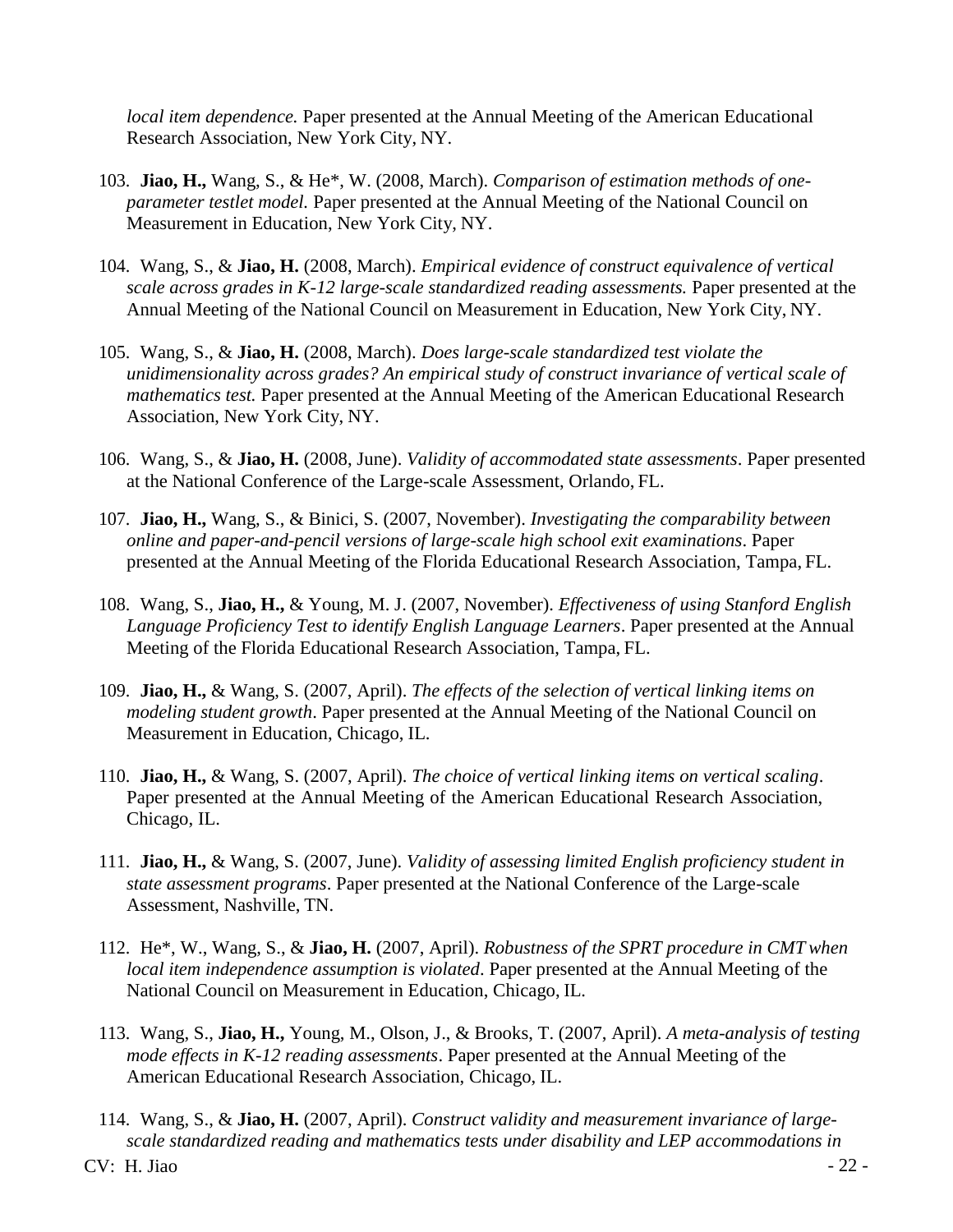*K-12 education***.** Paper presented at the Annual Meeting of the American Educational Research Association, Chicago, IL.

- 115. Wang, S., Young, M., Brooks, T., **Jiao, H.,** & Skoglund, G. (2007, April). *A Comparison of computer-automated and human scoring methods for a large scale state-wide writing assessment in K-12 education*. Paper presented at the Annual Meeting of the National Council on Measurement in Education, Chicago, IL.
- 116. **Jiao, H.,** & Wang, S. (2006, June). *Comparison of vertical linking designs*. Paper presented at the National Conference of the Large-scale Assessment, San Francisco, CA.
- 117. **Jiao, H.,** Wang, S., Kamata, A., & Miyazaki, Y. (2006, April). *An investigation of local item dependence using multilevel testlet model*. Paper presented at the Annual Meeting of the National Council on Measurement in Education, San Francisco, CA.
- 118. **Jiao, H.,** Wang, S., Yi, Q., & Vukmirovic, Z. (2006, April). *The equivalence of the computerbased and paper-and-pencil versions of a large-scale diagnostic reading test*. Paper presented at the Annual Meeting of the American Educational Research Association, San Francisco,CA.
- 119. Lau, A. C., **Jiao, H.,** & Lam, W. (2006, April). *A simulation study to compare pattern scoring and number-correct scoring with 3PL-IRT model.* Paper presented at the Annual Meeting of the National Council on Measurement in Education, San Francisco, CA.
- 120. **Jiao, H.,** Wang, S., & Vukmirovic, Z. (2006, April). *Investigation of local item dependence in scenario-based science assessment*. Paper presented at the 13<sup>th</sup> International Objective Measurement Workshop, San Francisco, CA.
- 121. Wang, S., **Jiao, H.,** Young, M, & Jin, Y. (2006, April). *The effects of linking designs in vertical scaling on the growth patterns of student achievement*. Paper presented at the 13<sup>th</sup> International Objective Measurement Workshop, San Francisco, CA.
- 122. Wang, S., **Jiao, H.,** & Young, M. (2006, April). *The robustness of unidimensional Rasch Measurement Model to multidimensional data in vertical scaling.* Paper presented at the 13<sup>th</sup> International Objective Measurement Workshop, San Francisco, CA.
- 123. Wang, S. & **Jiao, H.** (2005, June). *Cost-benefits of using computerized adaptive test for largescale state assessment*. In the session of "Technical and Policy Issues in Using Computerized Adaptive Tests in State Assessments: Promises and Perils". Paper presented at the National Conference of the Large-scale Assessment. San Antonio, TX.
- 124. **Jiao, H.,** Ro, S., Vukmirovic, Z., & Wang, S. (2005, April). *A comparison of different designs for calibrating mixed format items in a stand-alone field test*. Paper presented at the Annual Meeting of the American Educational Research Association, Montreal, Canada.
- 125. Vukmirovic, Z., **Jiao, H.,** & Turhan, A. (2005, April). *A comparison among different methods used to establish a common metric for field-test items*. Paper presented at the Annual Meeting of the American Educational Research Association, Montreal, Canada.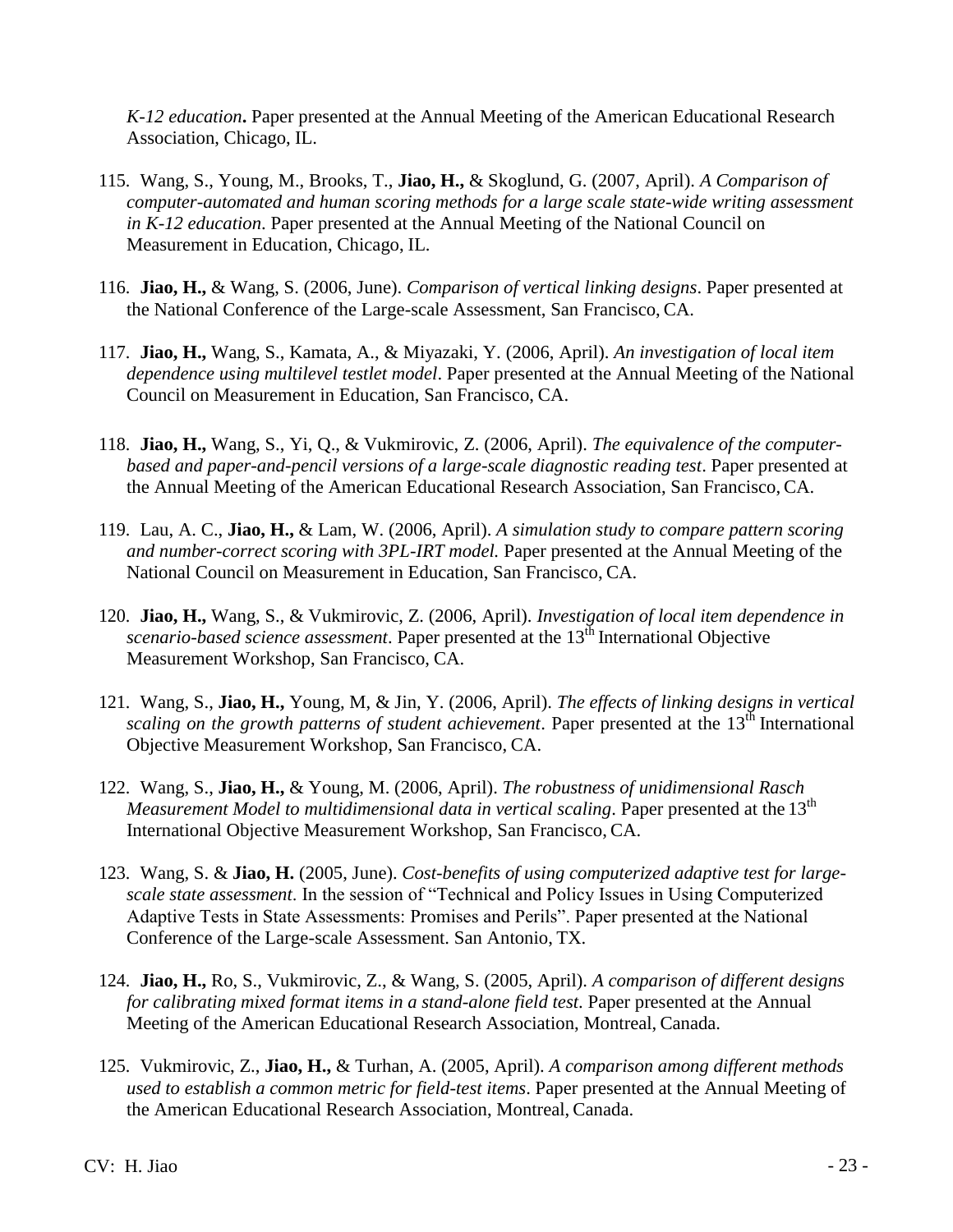- 126. Wang, S., **Jiao, H.,** & Severance, N. (2005, April). *An investigation of growth patterns of student achievement using unidimensional and multidimensional vertical scale methods*. Paper presented at the Annual Meeting of the National Council on Measurement in Education, Montreal, Canada.
- 127. Wang, S., **Jiao, H.**, & Brooks, T. (2005, April). *Construct equivalence between customized and original standardized reading comprehension tests*. Paper presented at the Annual Meeting of the American Educational Research Association, Montreal, Canada.
- 128. **Jiao, H.,** & Lau, A. (2004, August). *Mixing linear and adaptive algorithms in computerized classification test.* Paper presented at the 28<sup>th</sup> International Congress of Psychology. Beijing, China.
- 129. **Jiao, H.,** & Wang, S., & Vukmirovic, Z. (2004, August). *The effects of random sampling on the Mantel Statistics*. Paper presented at the 28<sup>th</sup> International Congress of Psychology. Beijing, China.
- 130. **Jiao, H.,** & Wang, S., & Vukmirovic, Z. (2004, August). *Consistency of using different matching variables in detecting Differential Item Functioning.* Paper presented at the 28<sup>th</sup> International Congress of Psychology. Beijing, China.
- 131. **Jiao, H.,** Wang, S., Lau, A. C., & Zhang, H. (2004, August). *Comparison of computerized adaptive test and computerized classification test in making dichotomous classification decisions*. Paper presented at the 28<sup>th</sup> International Congress of Psychology. Beijing, China.
- 132. **Jiao, H.,** Wang, S., & Lau, A. C. (2004, August). *An investigation of two combination procedures of SPRT for three-category classification decisions in computerized classification test*. Paper presented at the Annual Meeting of American Educational Research Association. San Diego, CA.
- 133. Lau, A. C., **Jiao, H.,** & Lam, W. (2004, April). *A simulation study to investigate the properties of pattern scoring and number-correct scoring using IRT model*. Paper presented at the Annual Meeting of American Educational Research Association, San Diego, CA.
- 134. Stephenson, A., & **Jiao, H.** (2004, April). *Comparison of native and non-native speakers of English on an English language proficiency test*. Paper presented at the Annual Meeting of American Educational Research Association, San Diego, CA.
- 135. **Jiao, H.,** & Kamata, A. (2003, April). *Model comparisons in the presence of local item dependence.* Paper presented at the Annual Meeting of American Educational Research Association, Chicago, IL.
- 136. **Jiao, H.,** & Lau, A. C. (2003, April). *The effects of model misfit in computerized classification test.* Paper presented at the Annual Meeting of the National Council on Measurement in Education, Chicago, IL.
- 137. Stephenson, A., & **Jiao, H.** (2003, April). *Classification of students' English proficiency with Discriminant Analysis*. Paper presented at the Annual Meeting of the American Educational Research Association, Chicago, IL.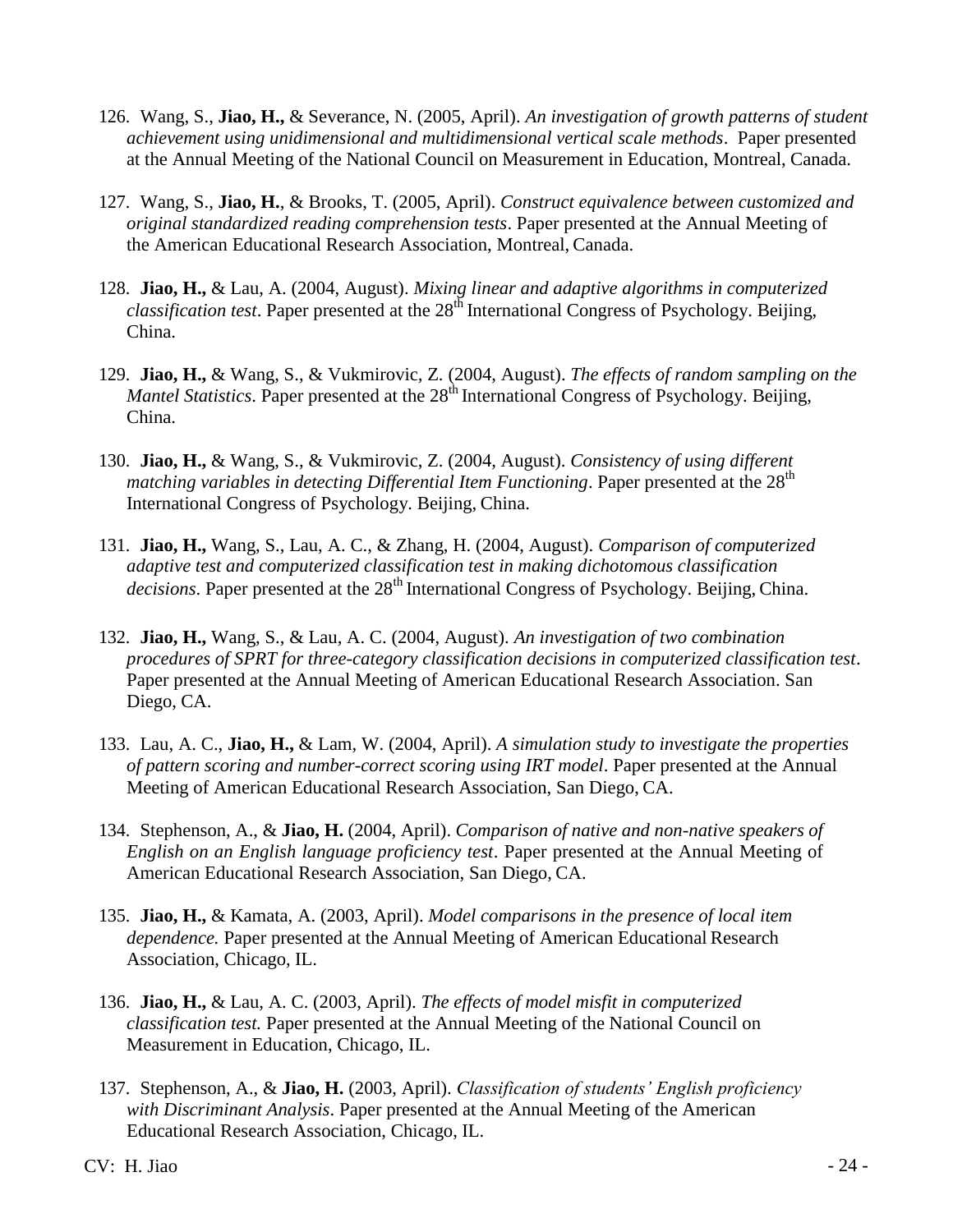#### *Unrefereed National and International Conference Proceedings*

- 1. Man\*, K., **Jiao, H.,** Zhan, P., & Huang, C.-Y. (2017, May). *A conditional joint modeling approach for compensatory multidimensional item response model and response times*. Paper presented at the annual meeting of the Modern Modeling Methods Conference, Storrs, Connecticut.
- *2.* Li\*, C., Liao\*, D., Zou\* J., **Jiao, H**., & Lissitz, R. W. (2016, June). *Investigating the concordance relationship between the MSA and PARCC scores using propensity score matching and extrapolation methods.* Paper presented at the Maryland State Department of Education Data Summit, Ellicott City, MD.
- *3.* Liao\*, D., Li\*, C., **Jiao, H**., & Lissitz, R. W. (2016, June). *Investigating the relationship between PARCC test scores and college admission test scores: SAT/ACT/PSAT.* Paper presented at the Maryland State Department of Education Data Summit, Ellicott City, MD.
- *4.* Zou\*, J., **Jiao, H**., Liao\*, D., Li\*, C., & Lissitz, R. W. (2016, June) *Linking HSA to the PARCC consortium test.* Paper presented at the Maryland State Department of Education Data Summit, Ellicott City, MD.
- 5. Man\*, K., & **Jiao, H**. (2016, May). *Modeling directional local item dependence*. Paper presented at the Modern Modeling Methods Conference, University of Connecticut, Storrs, CT.
- 6. **Jiao, H.** & Yao, L. (2014, August). *Estimation of noncompensatory multidimensional Rasch model*. Paper presented at the Meeting of the Pacific-Rim Objective Measurement Symposium. Guangzhou, China.
- 7. Luo, Y., & **Jiao, H.** (2014, May). *Estimation methods for four-level Rasch model*. Poster presented at the conference on the Frontiers of Hierarchical Modeling in Observational Studies, Complex Surveys and Big Data. College Park, Maryland.
- 8. Liao\*, D, & **Jiao, H.** (2014, May). *Polytomous multilevel testlet models with complex sampling designs*. Poster presented at the conference on the Frontiers of Hierarchical Modeling in Observational Studies, Complex Surveys and Big Data. College Park, Maryland.
- 9. Li\*, Y., **Jiao, H.,** & Lissitz, B. (2010, August). *Construct equivalence of a state high-school graduation test with and without accommodations.* Paper presented at the meeting of the International Commission of Testing, Hong Kong, China.

### F. CONTRACTS AND GRANTS

### *External Funding*

2015-2020 **Funding agency:** Maryland State Department of Education **PI**

**Title**: Psychometric research and analysis for Maryland state assessment programs.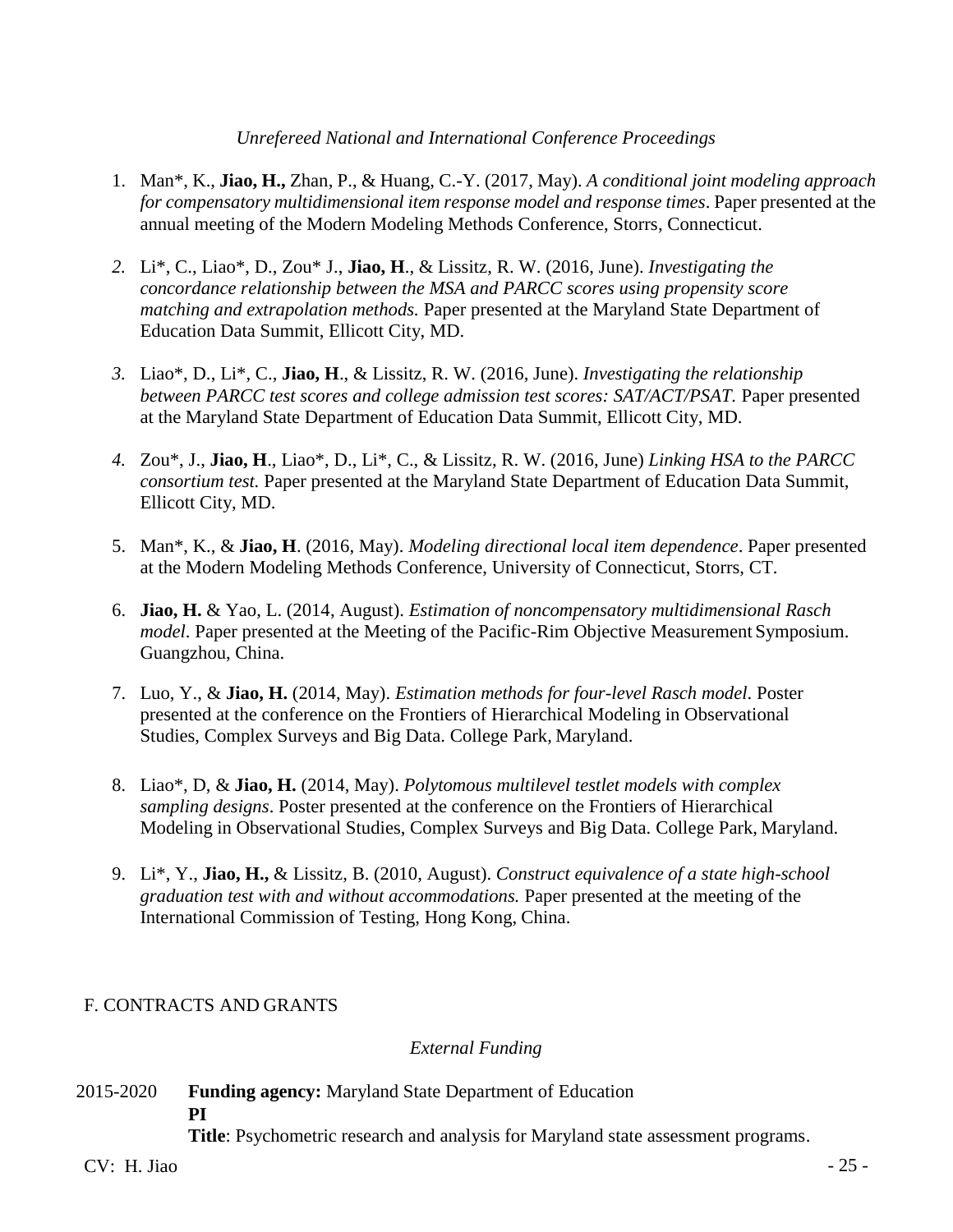| 2019      | <b>Funding agency: Classic Learning Test</b><br>PI                                                                    |
|-----------|-----------------------------------------------------------------------------------------------------------------------|
|           | Title: Norming Study of CLT.                                                                                          |
| 2018-2019 | <b>Funding agency:</b> Management Systems International<br>PI                                                         |
|           | <b>Title:</b> Linking assessments to a global standard with social moderation.                                        |
| 2018-2019 | <b>Funding agency: Classic Learning Test</b><br>PI                                                                    |
|           | Title: Psychometric properties of CLT.                                                                                |
| 2017-2018 | Funding agency: American Institute for Research                                                                       |
|           | PI with CO-PIs: Dandan Liao and Qiwei He                                                                              |
|           | Title: Using log files to identify sequential patterns in the PIAAC problem solving in                                |
|           | technology-rich environment by U.S. adults' employment status.                                                        |
| 2017      | <b>Funding agency: Delaware State Department of Education</b><br>PI                                                   |
|           | <b>Title:</b> Standard setting for SAT writing                                                                        |
| 2016      | Funding agency: The Council of Chief State School Officers                                                            |
|           | PI                                                                                                                    |
|           | Title: Applying sampling weights in 2016-2017 Kindergarten Readiness Assessment for<br>Maryland state.                |
| 2015-2016 | Funding agency: The Partnership for Assessment of Readiness for College and Careers,                                  |
|           | Inc.                                                                                                                  |
|           | PI                                                                                                                    |
|           | <b>Title:</b> Investigating New York City students' performance on and experience with the 2015<br>PARCC pilot tests. |
| 2014-2015 | <b>Funding agency:</b> Management Systems International                                                               |
|           | PI                                                                                                                    |
|           | <b>Title:</b> Alignment study for University Readiness Test in Egypt.                                                 |
| 2014-2015 | <b>Funding agency:</b> Educational Records Bureau                                                                     |
|           | PI                                                                                                                    |
|           | Title: Psychometric analysis for Comprehensive Testing Program 4.                                                     |
| 2014-2015 | <b>Funding agency: NCS Pearson, Inc.</b><br>PI                                                                        |
|           | <b>Title:</b> Multilevel modeling of rater effects                                                                    |
| 2014-2015 | Funding agency: National Council on Measurement in Education                                                          |
|           | PI                                                                                                                    |
|           | <b>Title:</b> A multilevel testlet model for mixed-format tests                                                       |
| 2014      | Funding agency: American Registry of Diagnostic Medical Sonography                                                    |
|           | PI                                                                                                                    |
|           | <b>Title:</b> Standard setting for the PVI-China certification examination                                            |
|           | <b>Note:</b> PVI= Physician in Vascular Interpretation                                                                |
| 2013-2014 | <b>Funding agency: NCS Pearson, Inc.</b>                                                                              |
|           | PI                                                                                                                    |
|           | <b>Title:</b> Bayesian estimation of item response theory models and multilevel item response<br>theory models        |
| 2010-2014 | <b>Funding agency:</b> American Educational Research Association/National Science<br>Foundation #DRL-0941014          |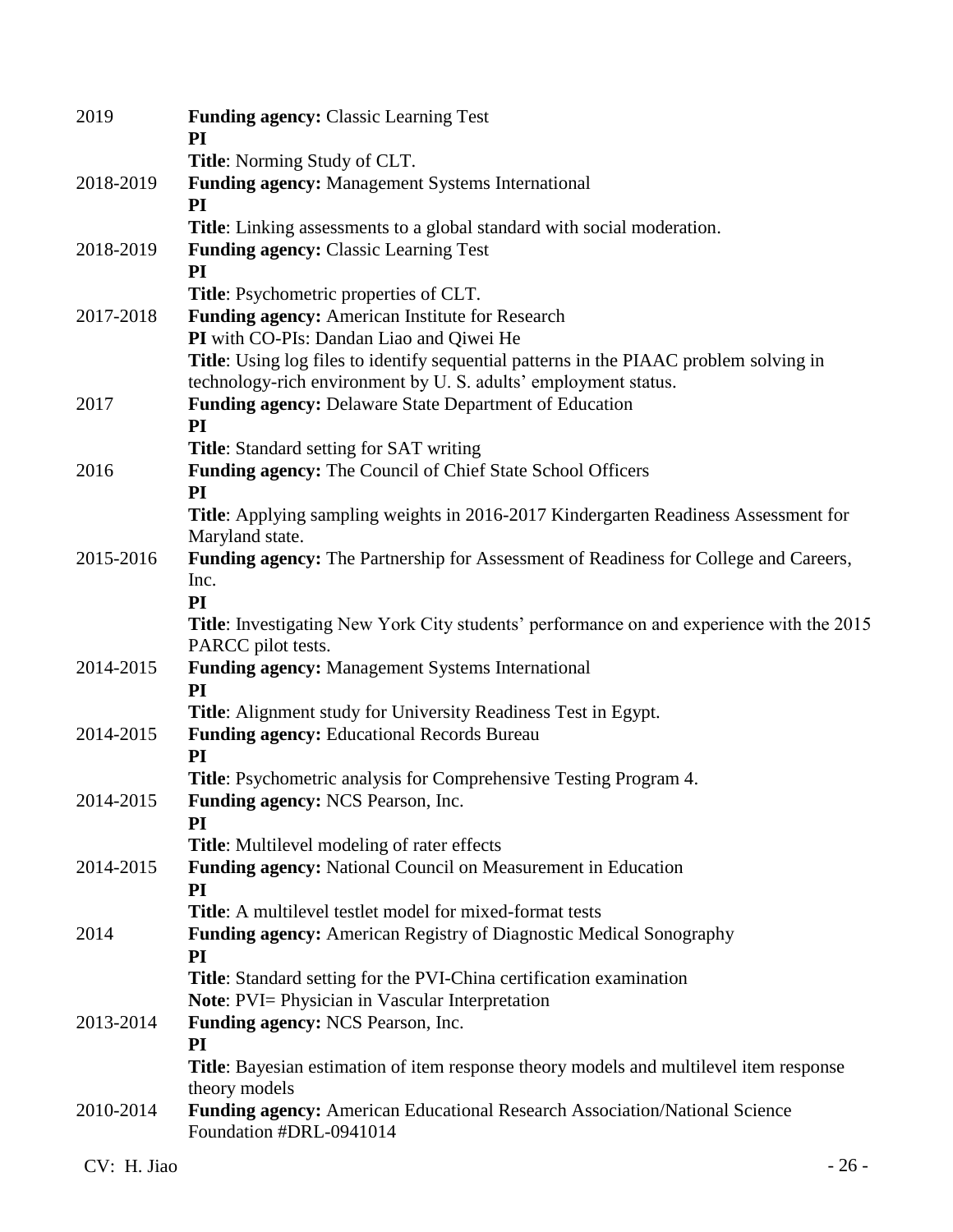|                                          | PI                                                                                                                                                   |  |  |
|------------------------------------------|------------------------------------------------------------------------------------------------------------------------------------------------------|--|--|
|                                          | Title: Latent differential item functioning analysis for testlet-based assessments                                                                   |  |  |
| 2009-2015                                | Funding agency: Maryland State Department of Education                                                                                               |  |  |
|                                          | <b>CO-PI</b> with PI: Robert Lissitz                                                                                                                 |  |  |
|                                          | Title: Psychometric research and analysis for Maryland state assessment programs.                                                                    |  |  |
| 2009-2011                                | <b>Funding agency:</b> National Council of State Boards of Nursing, Joint Research Committee                                                         |  |  |
| <b>CO-PI</b> with PI: Kathleen C. Haynie |                                                                                                                                                      |  |  |
|                                          | Title: A Partial Credit Modeling Study of NCLEX Innovative Items                                                                                     |  |  |
| 2003                                     | <b>Funding agency:</b> University of Michigan, Ann Arbor                                                                                             |  |  |
| PI                                       |                                                                                                                                                      |  |  |
|                                          | <b>Title:</b> Evaluating the dimensionality of the Michigan English Language Assessment Battery                                                      |  |  |
|                                          | Internal Funding                                                                                                                                     |  |  |
| 2008-2009                                | <b>Funding agency:</b> College of Education, University of Maryland, College Park                                                                    |  |  |
|                                          | PI                                                                                                                                                   |  |  |
|                                          | Title: Mixture Rasch Model for Dichotomously Scored Testlet Based Assessments                                                                        |  |  |
| 2008                                     | <b>Funding agency:</b> The General Research Board (GRB), University of Maryland, GRB                                                                 |  |  |
|                                          | PI                                                                                                                                                   |  |  |
|                                          | <b>Title:</b> The Effects of Anchor Item Selection on Item Response Theory True Score Equating<br>in Nonequivalent-group Anchor-test Equating Design |  |  |
|                                          |                                                                                                                                                      |  |  |

### **Centers for Research, Scholarship and Creative Activities**

#### **Conference Organized (through center)**

- 1. Conference Co-Organizer, *The international meeting for the psychometric society* (2020). Maryland Assessment Research Center (MARC), University of Maryland, College Park, MD.
- 2. Conference Co-Organizer, *Assessment on learning and instruction* (2019). Maryland Assessment Research Center (MARC), University of Maryland, College Park, MD.
- 3. Conference Co-Organizer, *Innovative psychometric modeling* (2018). Maryland Assessment Research Center (MARC), University of Maryland, College Park, MD.
- 4. Conference Co-Organizer, *Applications of artificial intelligence to assessment* (2017). Maryland Assessment Research Center (MARC), University of Maryland, College Park, MD.
- 5. Conference Co-Organizer, *Data analytics and psychometrics: Informing assessment practices* (2016). Maryland Assessment Research Center (MARC), University of Maryland, College Park, MD.
- 6. Conference Co-Organizer, *Test fairness in the new generation of large-scale assessment* (2015). Maryland Assessment Research Center (MARC), University of Maryland, College Park, MD.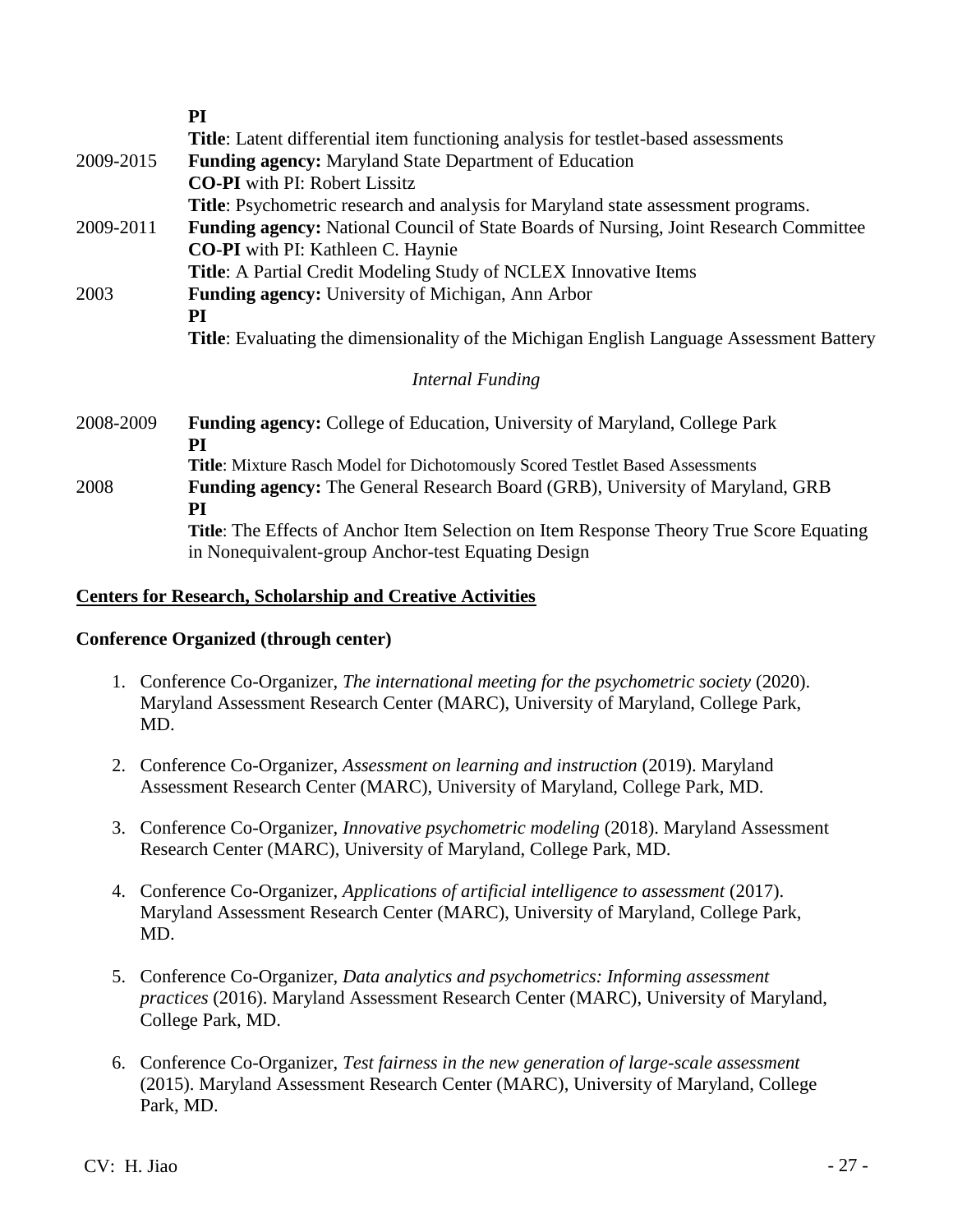- 7. Conference Co-Organizer, *Technology enhanced innovative assessment: Development, modeling, and scoring from an interdisciplinary perspective* (2014). Maryland Assessment Research Center (MARC), University of Maryland, College Park, MD.
- 8. Conference Co-Organizer, *The next generation of testing: Common core standards, Smarter-Balanced, PARCC, and the nationwide testing movement* (2013). Maryland Assessment Research Center (MARC), University of Maryland, College Park, MD.
- 9. Conference Co-Organizer, *Value added modeling and growth modeling with particular application to teacher and school effectiveness* (2012). Maryland Assessment Research Center (MARC), University of Maryland, College Park, MD.
- 10. Conference Co-Organizer, *Computers and their impact on state assessment: Recent history and predictions for the future* (2011). Maryland Assessment Research Center (MARC), University of Maryland, College Park, MD.

#### G. FELLOWSHIPS, PRIZES, AND AWARDS

| 2014      | The Bradley Hanson Award for Contributions to Educational Measurement by National<br>Council on Measurement in Education.                     |
|-----------|-----------------------------------------------------------------------------------------------------------------------------------------------|
| 2011      | The International Initiative Fellows Program at the College of Education, University of<br>Maryland, College Park, MD.                        |
| 2010      | The American Educational Research Association Research Grant sponsored by the<br>National Science Foundation.                                 |
| 2009      | The GATE Fellows Program (Teaching Innovation Award) at the College of Education,<br>University of Maryland, College Park, MD.                |
| 2008      | The SPARC: Support Program for Advancing Research and Collaboration Award,<br>College of Education, University of Maryland, College Park, MD. |
| 2008      | The General Research Board (GRB) Summer Award, University of Maryland, College<br>Park, MD.                                                   |
| 2005      | The Revere Award for Customer Focus, Harcourt Assessment, Inc., San Antonio, TX                                                               |
| 2003      | The Spaan Fellowship, Funded research in Second or Foreign Language Testing,<br>University of Michigan, Ann Arbor, MI.                        |
| 2002      | The Lenke Psychometric Fellowship, Harcourt Educational Measurement, San Antonio,<br>TX.                                                      |
| 2002      | The Academic Conference Travel Award, Florida State University, Tallahassee, FL.                                                              |
| 1998-2001 | University Fellowship, Florida State University, Tallahassee, FL.                                                                             |

 $CV: H. Jiao$  - 28 -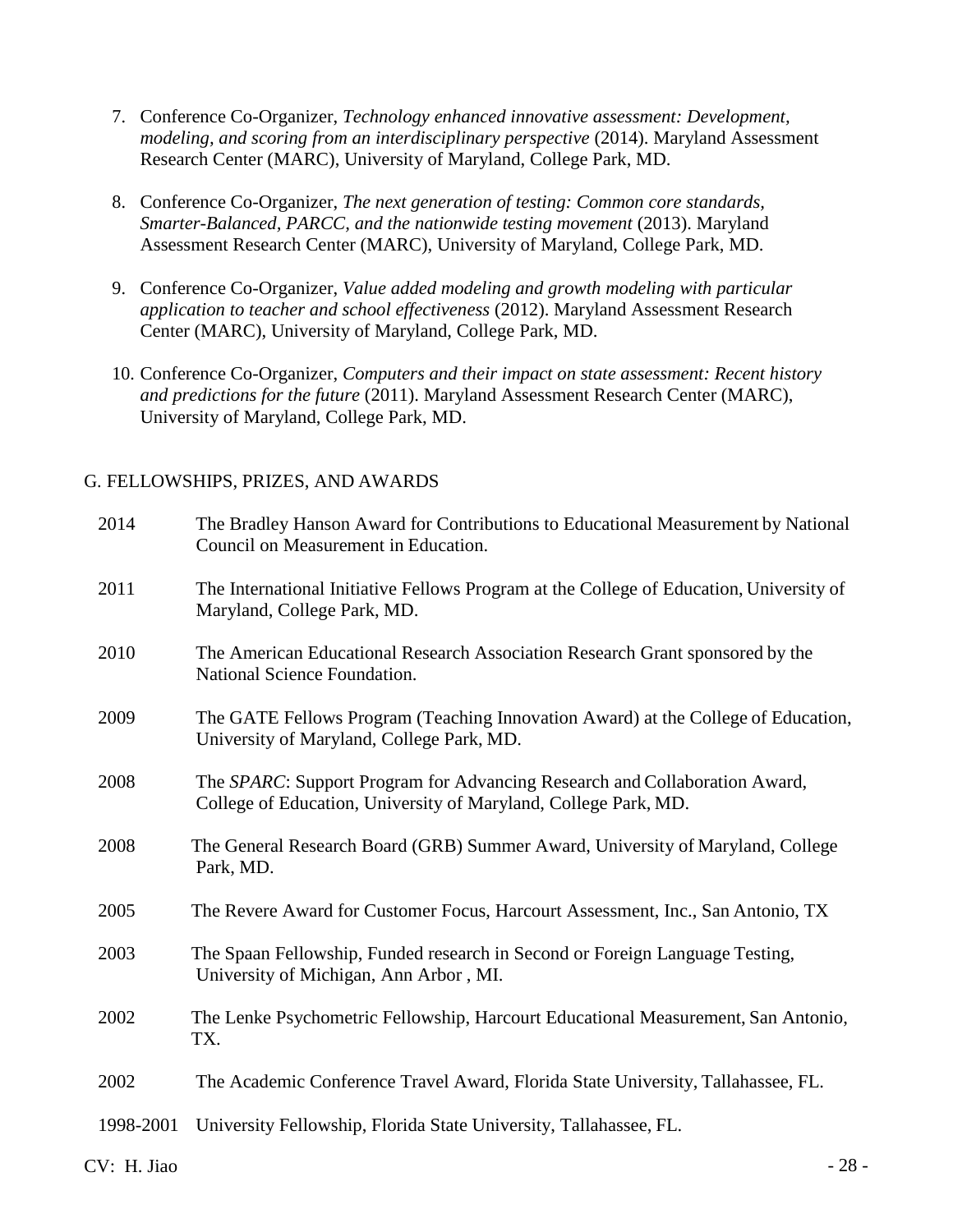| 1999-2000 | Graduate Assistantship, Florida State University, Tallahassee, FL.                    |
|-----------|---------------------------------------------------------------------------------------|
| 1999      | Teaching Assistantship, Florida State University, Tallahassee, FL.                    |
| 1996      | Liu Yonglin Excellent Teaching Prize, Shanghai Jiao Tong University, Shanghai, China. |
| 1996      | Star Teacher, Shanghai Jiao Tong University, Shanghai, China.                         |
| 1993      | Teaching Excellence Award, Shanghai Jiao Tong University, Shanghai, China.            |
| 1992      | The Excellent Graduate Award of Shanghai City, Shanghai Municipality, China.          |

### H.EDITORSHIPS, EDITORIAL BOARDS, AND REVIEWING ACTIVITIES FOR JOURNALS AND OTHER LEARNING PUBLICATIONS

### *Editorships*

| 2017-current | Review Editor for Quantitative Psychology and Measurement, Frontiers in<br>Psychology                                                                                                              |
|--------------|----------------------------------------------------------------------------------------------------------------------------------------------------------------------------------------------------|
| 2019-2020    | Guest Associate Editor for the Research Topic on Cognitive diagnostic assessment<br>for learning, Quantitative Psychology and Measurement, Frontiers in Psychology                                 |
| 2017-2019    | Guest Associate Editor for the Research Topic on Process Data in Educational and<br>Psychological Measurement, Quantitative Psychology and Measurement,<br>Frontiers in Psychology                 |
| 2017-2018    | Co-editor for the book: Applications of artificial intelligence to assessment.<br>Charlotte, NC: Information Age Publisher                                                                         |
| 2017-2018    | Co-editor for the book: Data analytics and psychometrics: Informing assessment<br>practices. Charlotte, NC: Information Age Publisher                                                              |
| 2016-2017    | Co-editor for the book: Technology enhanced innovative assessment:<br>Development, modeling, and scoring from an interdisciplinary perspective.<br>Charlotte, NC: Information Age Publisher        |
| 2016-2017    | Guest editor for the Special Issue on Applied Educational Measurement of<br>Pensamjento educativo, Journal of Latin-American Education Research                                                    |
| 2016-2017    | Co-editor for the book: Test fairness in the new generation of large-scale<br>assessment. Charlotte, NC: Information Age Publisher                                                                 |
| 2016-2017    | Co-editor for the book: Technology enhanced innovative assessment:<br>Development, modeling, and scoring from an interdisciplinary perspective.<br>Charlotte, NC: Information Age Publisher        |
| 2015         | Co-editor for the book: The next generation of testing: Common core standards,<br>Smarter-Balanced, PARCC, and the nationwide testing movement. Charlotte, NC:<br><b>Information Age Publisher</b> |
| 2014         | Co-editor for the book: Value added modeling and growth modeling with<br>particular application to teacher and school effectiveness. Charlotte, NC:<br><b>Information Age Publisher</b>            |
| 2012         | Co-editor for the book: Computers and their impact on state assessment: Recent<br>history and predictions for the future. Charlotte, NC: Information Age Publisher                                 |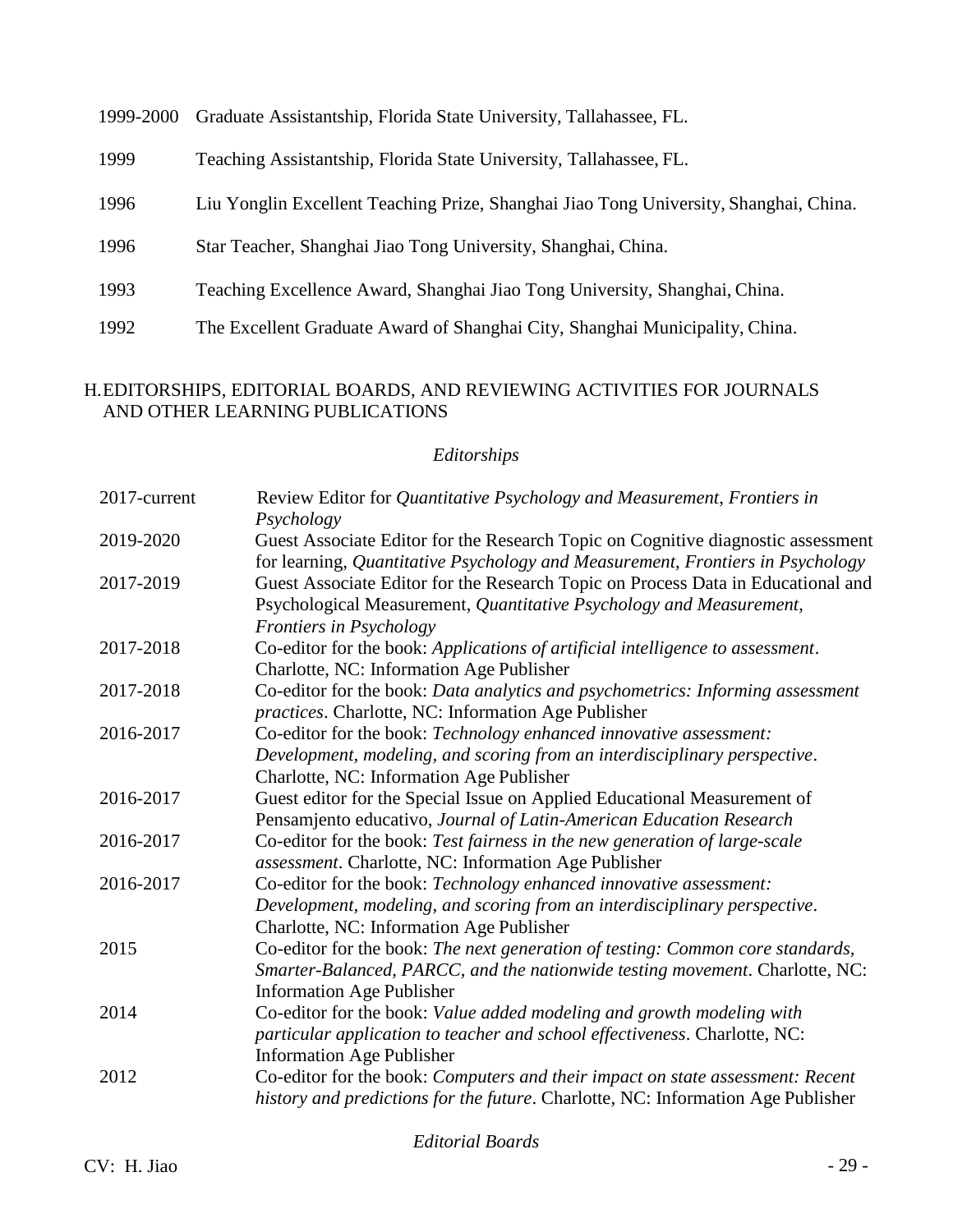| $2019$ -current     | Editorial Board of the Springer book series: Methodology of Educational               |  |
|---------------------|---------------------------------------------------------------------------------------|--|
|                     | Measurement and Assessment.                                                           |  |
| $2019$ -current     | Editorial Board for <i>Educational Measurement: Issues and Practice</i> .             |  |
| $2019$ -current     | Editorial Board for <i>Measurement: Interdisciplinary Research and Perspectives</i> . |  |
| $2019$ -current     | Editorial Board for <i>Educational Assessment</i> .                                   |  |
| $2019$ -current     | Editorial Board for <i>Methods in Psychology</i> .                                    |  |
| $10/2010 - 10/2011$ | Editorial Board for the American Educational Research Journal -                       |  |
|                     | Teaching, Learning, and Human Development section.                                    |  |
| $6/2012 - 6/2013$   | Editorial Board for <i>Psychology</i> .                                               |  |
| 2015, 2016          | Article editor for Sage Open                                                          |  |

#### *Reviewer for Professional Journals*

| British Journal of Mathematical and Statistical Psychology           |
|----------------------------------------------------------------------|
| Journal of Educational Measurement Applied Psychological Measurement |
| <b>Educational and Psychological Measurement</b>                     |
| Psychometrika                                                        |
| <b>Psychological Methods</b>                                         |
| <b>Behavior Research Methods</b>                                     |
| Multivariate Behavioral Research                                     |
| Journal of Educational and Behavioral Statistics                     |
| International Journal of Testing                                     |
| <b>Educational Assessment</b>                                        |
| International Journal of Quantitative Research in Education          |
| <b>Organizational Research Methods</b>                               |
| Journal of American Educational Research                             |
| Frontiers in Quantitative Psychology and Measurement                 |
| <b>Writing Systems Research</b>                                      |
| Alberta Journal of Educational Research                              |
|                                                                      |

#### *Reviewer for Book Chapters*

*Handbook of Diagnostic Classification Models* edited by Matthias von Davier and Youngsun Lee *Improving Large-Scale Education Assessment: Theory, Issues, and Practice* edited by Marielle Simon, Kadriye Ercikan, and Michel Rousseau, published by Routledge. *The Companion to Language Assessments* edited by Antony J. Kunnan, published by John Wiley & Sons, Inc.

*Reviewer for National and International Conferences*

American Educational Research Association (AERA)

Division D, Special Interest Group for Rasch Measurement Model, Special Interest Group for Hierarchical Linear Modeling, Special Interest Group for Research on the Inclusions of Students with Disabilities and Limited English Proficient Students in Large-scale Assessments, Special Interest Group for Licensure and Certification Tests.

National Council on Measurement in Education (NCME) Psychometric Society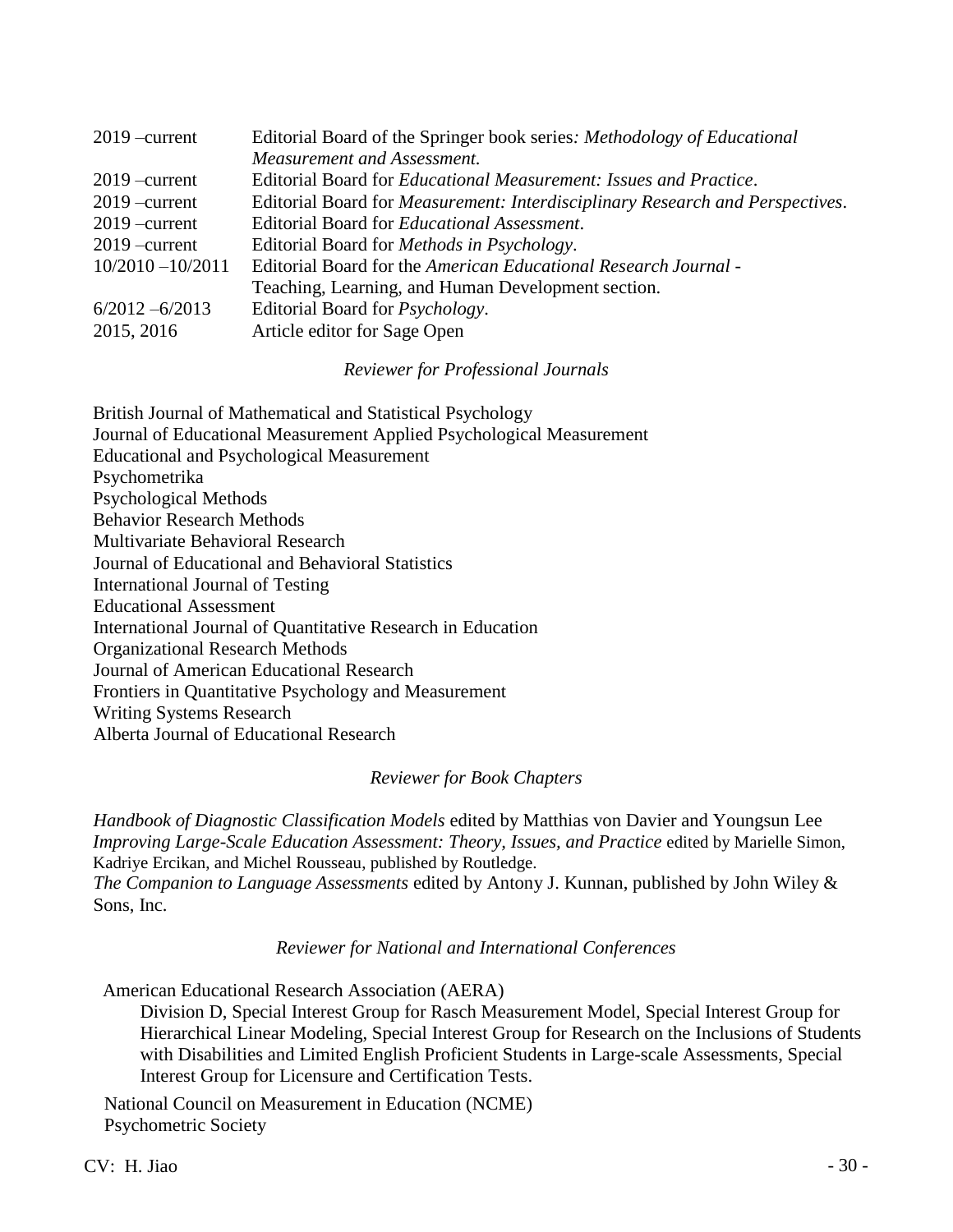International Objective Measurement Workshop Florida Educational Research Association (FERA) Southwest Educational Research Association

*Tenure Reviewing Activities*

| May 2019   | External reviewer for an Assistant Professor promoted to Associate |  |
|------------|--------------------------------------------------------------------|--|
|            | Professor                                                          |  |
| Nov. 2017  | External reviewer for an Assistant Professor promoted to Associate |  |
|            | Professor                                                          |  |
| April 2016 | External reviewer for an Assistant Professor promoted to Associate |  |
|            | Professor                                                          |  |

*Grant and Fellowship Reviewing Activities*

|            | 2019, 2018, 2017, 2016, 2014 Review panel for National Science Foundation: DRK-12 program |
|------------|-------------------------------------------------------------------------------------------|
| 2014, 2018 | <b>Grant Proposal Reviewer for National Science Foundation</b>                            |
| 2013-2017  | Reviewer for the Chinese Government Award for Outstanding Self-                           |
|            | financed Students Abroad                                                                  |

*Membership in Professional Organizations*

National Council on Measurement in Education (NCME) American Educational Research Association (AERA) Psychometric Society

### **3. TEACHING, MENTORING, AND ADVISING**

### A. COURSES TAUGHT IN LAST FIVE YEARS

### *Graduate Courses*

| Year(s)          | Course Title                              | <b>Approximate Typical Enrollment</b> |
|------------------|-------------------------------------------|---------------------------------------|
| Spring 2020      | Instrumentation                           | about 10                              |
| <b>Fall 2019</b> | Applied Measurement: Issues and Practices | about 20                              |
| Spring 2019      | Instrumentation                           | about 10                              |
| <b>Fall 2018</b> | Classification and cognitive diagnosis    | about 10                              |
| Spring 2018      | Computerized adaptive testing             | about 10                              |
| Fall 2017        | Psychometrics in large-scale assessment   | about 10                              |
| Spring 2017      | Instrumentation                           | about 10                              |
| Fall 2016        | Classification and cognitive diagnosis    | about 10                              |
| Spring 2016      | Quantitative methods I                    | about 30                              |
| Fall 2015        | Psychometrics in large-scale assessment   | about 10                              |
| Spring 2015      | Modern measurement theory                 | about 10                              |
| <b>Fall 2014</b> | On sabbatical                             |                                       |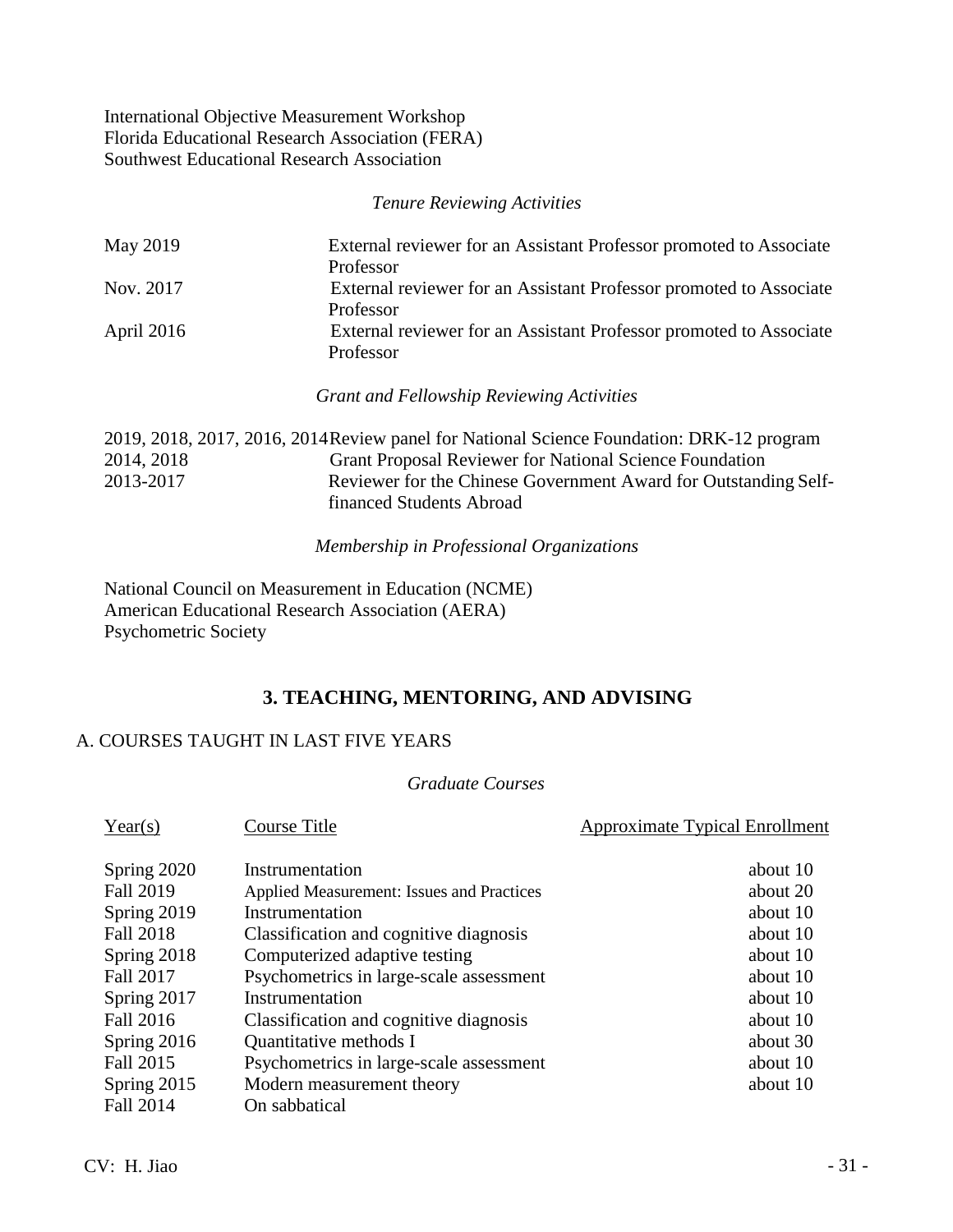### B. COURSES OR CURRICULUM DEVELOPMENT

| about 10 |
|----------|
| about 10 |
| about 10 |
| about 10 |
| about 10 |
| about 10 |
| about 12 |
| about 30 |
| about 30 |
|          |

C. MANUALS, NOTES, SOFTWARE, WEBPAGES, & OTHER CONTRIBUTIONS TO TEACHING

| 2007-2019 | Course Websites under the Enterprise Learning Management System (ELMS) at the |
|-----------|-------------------------------------------------------------------------------|
|           | University of Maryland: www.elms.umd.edu                                      |
| 2007-2019 | *Notes for each class                                                         |

\*I have created a substantial set of course materials for all of the courses I taught which typically include *Power Point* lecture slides with data-analysis steps and outputs from software packages, computer lab worksheets with sample data sets and guided tasks, homework assignments, projects with real data from large-scale assessments, simulation work, in-class examinations, in-class practice questions, handouts for computer software program training, research projects, and critiques.

### A. ADVISING (RESEARCH DIRECTIONS)

#### *Master*

- 1. Manqian Liao (**advisor**), EDMS, University of Maryland, to graduate in fall 2017.
- 2. Heather Trotter (**advisor**), EDMS, University of Maryland, graduated in spring 2015.
- 3. Dandan Liao (**advisor**), EDMS, University of Maryland, graduated in fall 2015.
- 4. Tongyun Li (**co-advisor**), EDMS, University of Maryland, graduated in fall 2012.
- 5. Huili Liu (**advisor**), EDMS, University of Maryland, graduated in spring 2012.
- 6. Anton Syromyatin (**advisor**), EDMS, University of Maryland, graduated in fall 2011.

#### *Doctoral Advisor*

- 1. Xin Qiao (**advisor**), EDMS, University of Maryland, expected to graduate in spring 2021.
- 2. Yishan Ding (**advisor**), EDMS, University of Maryland, expected to graduate in spring 2024.

#### *Doctoral Advisor and Dissertation Chair*

- 1. Chengbin Yin (**chair**), EDMS, University of Maryland, expected to graduate in spring 2020.
- 2. Manqian Liao (**chair**), EDMS, University of Maryland, expected to graduate in spring 2020.

3. Evan Olson (**chair**), EDMS, University of Maryland, expected to graduate in fall 2019.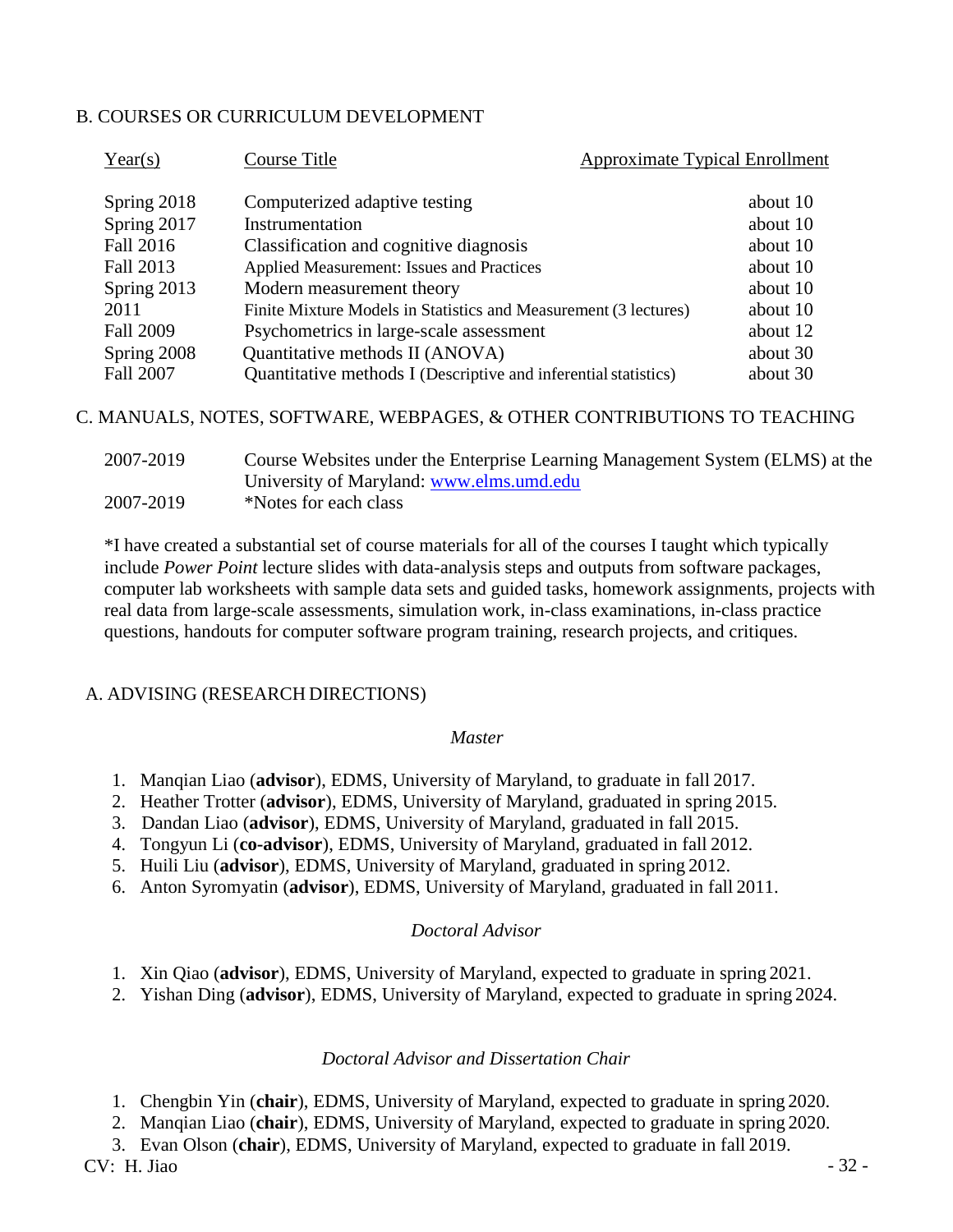- 4. Rosalyn Bryant (**chair**), EDMS, University of Maryland, graduated in spring 2018. Working at District of Columbia Public Schools.
- 5. Chen Li (**chair**), EDMS, University of Maryland, graduated in spring 2018. Working at Kaplan.
- 6. Dandan Liao (**chair**), EDMS, University of Maryland, graduated in spring 2018. Working at American Institute for Research.
- 7. Yuan Zhang (**chair**), EDMS, University of Maryland, graduated in fall 2015. Working at Highmark Health.
- 8. Tongyun Li (**chair**), EDMS, University of Maryland, graduated in spring 2015. Working at Educational Testing Service.
- 9. Chao Xie (**chair**), EDMS, University of Maryland, graduated in spring 2014. Working at American Institute for Research.
- 10. Yong Luo (**chair**), EDMS, University of Maryland, graduated in fall 2013. Will start working at Educational Testing Service.
- 11. Ying-Fang Chen (**chair**), EDMS, University of Maryland, graduated in fall 2013. Working at University of California, Berkeley.
- 12. Ru Lu (**chair**), EDMS, University of Maryland, graduated in fall 2010. Working at Educational Testing Service.

### *Doctoral Committee*

- 1. Jordan Prendez (**Committee member**), Dr. Jeffrey Harring (chair), EDMS, University of Maryland, expected to graduate in fall 2020.
- 2. Yating Zheng (**Committee member**), Dr. Laura Stapleton (chair), EDMS, University of Maryland, expected to graduate in fall 2019.
- 3. Ji An (**committee member**), Dr. Laura Stapleton (chair), EDMS, University of Maryland, expected to graduate in Fall 2019.
- 4. Kyoko Hillman (**committee member**), Dr. M. Long (chair), Second Language Acquisition Program, University of Maryland, expected to graduate in fall 2019.
- 5. Anna Van Wie (**committee member**), Dr. Laura Stapleton (chair), EDMS, University of Maryland, expected to graduate in fall 2019.
- 6. Yuyun Peng (**Dean's representative**), Dr. Jing Lin (chair), Counseling, Higher Education, Special Education, University of Maryland, graduated in fall 2018.
- 7. Dongming Zhang (**committee member**), Dr. Ping Wang (chair), Ischool, University of Maryland, graduated in fall 2018.
- 8. Shauna Sweet (**committee member**), Dr. Gregory Hancock (chair), EDMS, University of Maryland, graduated in fall 2018.
- 9. Kari Hansen (**committee member**), Dr. Laura Stapleton (chair), EDMS, University of Maryland, *defended* in summer 2017.
- 10. Reem Albassam (**committee member**), Dr. David Lei (chair), EDMS, University of Maryland, *defended* in spring 2016.
- 11. Chin-Fang Weng (**committee member**), Dr. Robert Mislevy (chair), EDMS, University of Maryland, *defended* in fall 2013.
- 12. Xiaoshu Zhu (**committee member**), Dr. Robert Lissitz (chair), EDMS, University of Maryland, current doctoral candidate, *defended* in spring 2013.
- 13. Eunyung Chong (**committee member**), Dr. John E. Newhagen (chair), College of Journalism, University of Maryland, *defended* in spring 2012.
- 14. Ebony Terrell Shockley (**committee member**), Dr. Victoria-Maria MacDonald (chair), CAPS Department, University of Maryland, *defended* in spring 2012.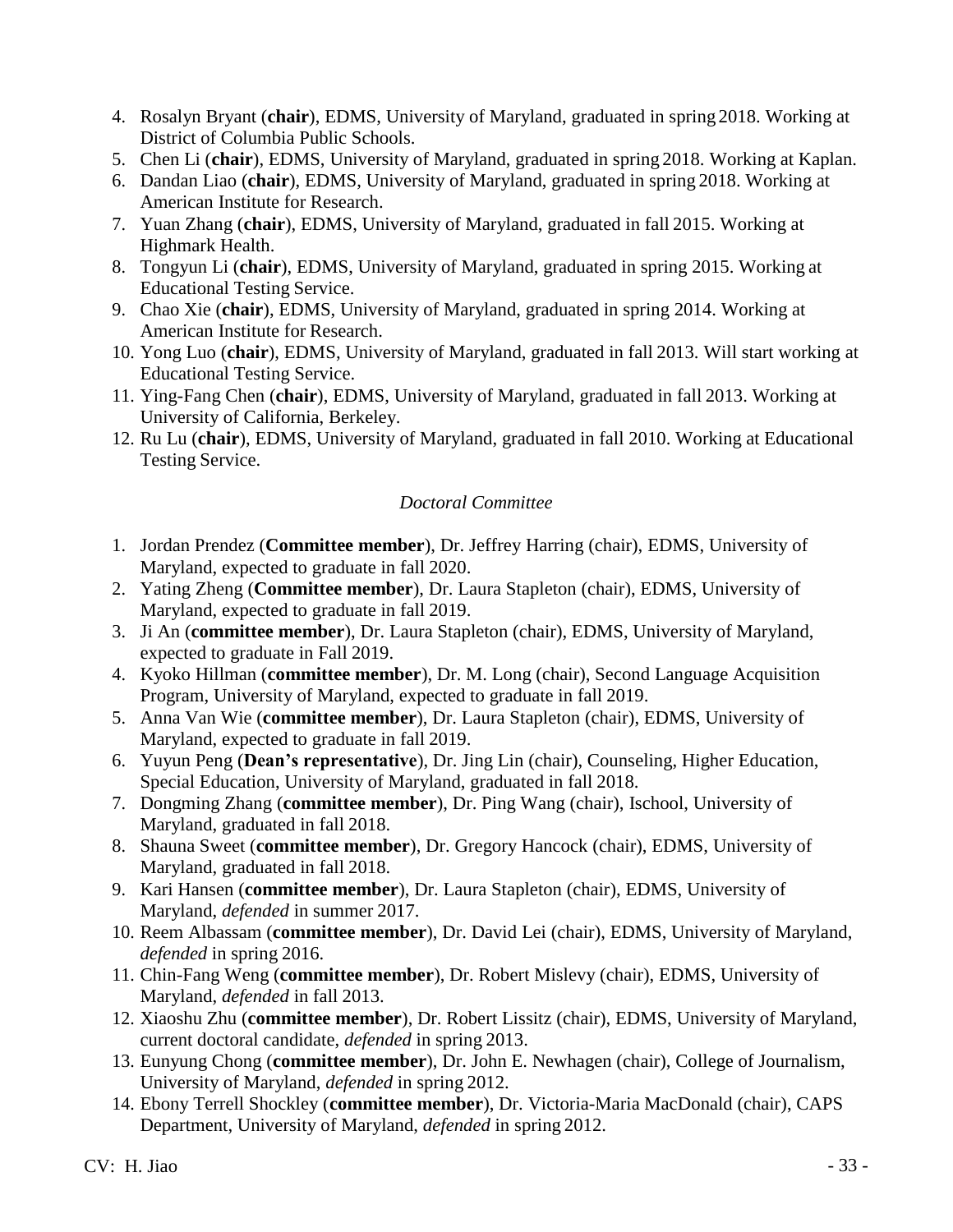- 15. Daisy Rustein (**committee member**), Dr. Robert Mislevy (chair), EDMS, University of Maryland, *graduated* in winter 2011.
- 16. Younyoung Choi (**committee member**), Dr. Robert Mislevy (chair), EDMS, University of Maryland, *graduated* in fall 2011.
- 17. Jui-Chen Hsu (**committee member**), Dr. Jeff Harring & Gregory Hancock (chair), EDMS, University of Maryland, *graduated* in fall 2011.
- 18. Nidhi Kohli (**committee member**), Dr. Jeff Harring & Gregory Hancock (chair), EDMS, University of Maryland, *graduated* in summer 2011.
- 19. Min Liu (**committee member**), Dr. Gregory Hancock (chair), EDMS, University of Maryland, *graduated* in summer 2011.
- 20. Jessica Mislevy (**committee member**), Dr. Andre Rupp & Jeff Harring (chair), EDMS, University of Maryland, *graduated* in spring 2011.
- 21. Xiaodong Hou (**committee member**), Dr. Gregory Hancock (chair), EDMS, University of Maryland, *graduated* in summer 2011.
- 22. Ying Li (**committee member**), Dr. Robert Lissitz (chair), EDMS, University of Maryland, *graduated* in spring 2011.
- 23. Joyce Wang (**committee member**), Dr. Gregory Hancock (chair), EDMS, University of Maryland, *graduated* in spring 2010.
- 24. Marc Kroopnick (**committee member**), Dr. Robert Mislevy (chair), EDMS, University of Maryland, *graduated* in spring 2010.
- 25. Yunyun Dai (**committee member**), Dr. Robert Mislevy (chair), EDMS, University ofMaryland, *graduated* in winter 2009.
- 26. Jennifer Hamilton (**committee member**), Dr. Gregory Hancock (chair), EDMS, University of Maryland, *graduated* in summer 2009.
- 27. Fei-Fei Li (**committee member**), Dr. Robert Mislevy (chair), EDMS, University of Maryland, *graduated* in spring 2009.
- 28. Donyang Li (**committee member**), Dr. Robert Mislevy (chair), EDMS, University of Maryland, *graduated* in spring 2009.
- 29. Yi Cao (**committee member**), Dr. Robert Lissitz (chair), EDMS, University of Maryland, *graduated* in spring 2008.

### *Mentorship*

1. Mentor to Assistant Professor Yang Liu, University of Maryland College Park, 2018-current

### *Mentoring Visiting Scholars*

- 1. Fangwen Wu, East China Normal University, China, 11/2019-5/2021
- 2. Xie-Feng Lu, Hunan Normal University, China, 8/2018-7/2019
- 3. Zhangjing Zhao, The National Institute of Education Sciences, China, 5/2016-11/20217
- 4. Peida Zhan, Beijing Normal University, China, 9/2016-9/20217
- 5. Chunmei Fan, Beijing Post and Communications University, China, 8/2015- 8/2016
- 6. Chunxia Huang, Beijing Language and Culture University, China, 10/2009-10/2010

### **Professional and Extension Education**

### **Workshops**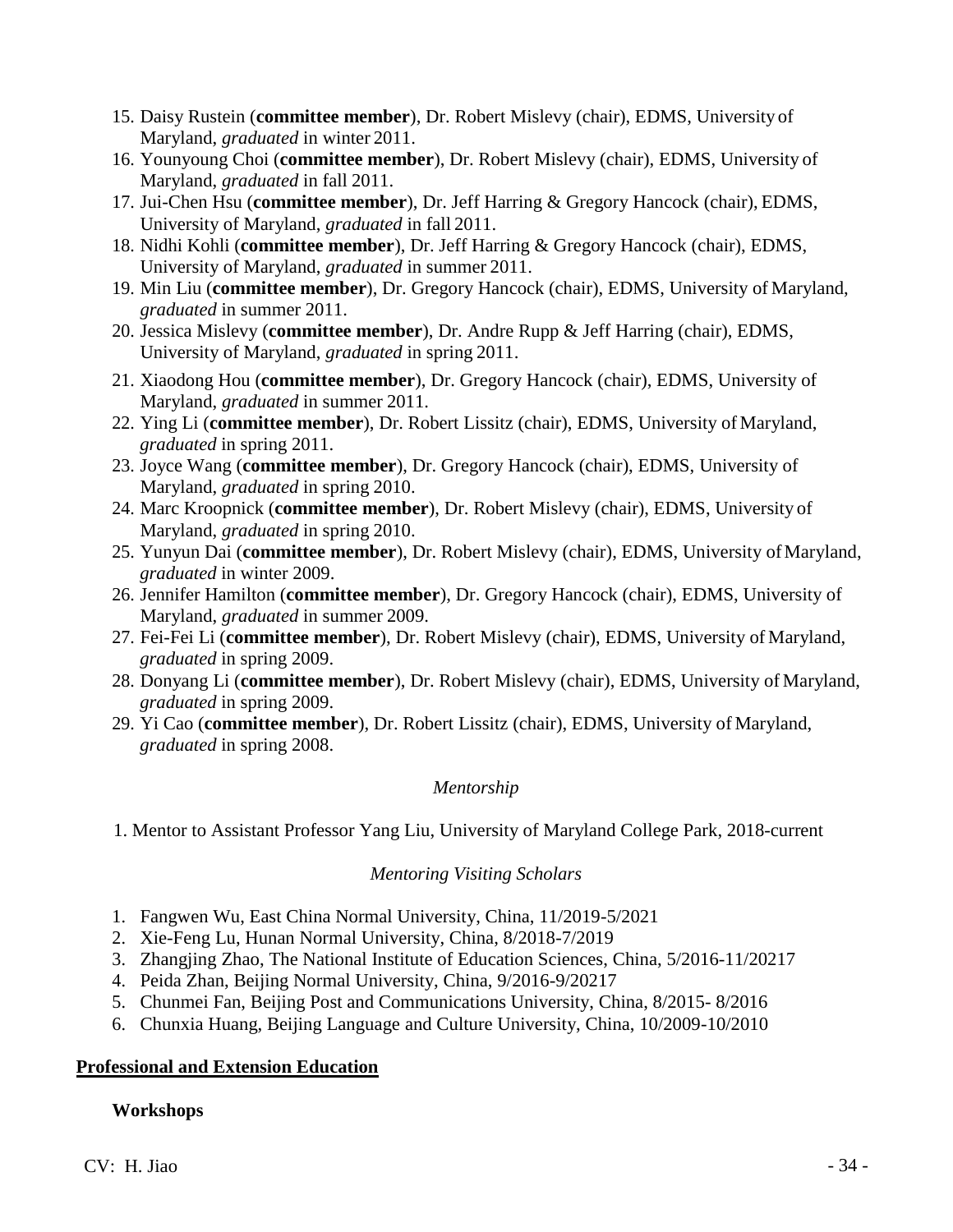1. **Jiao, H.,** Luo, Y., Man\*, K., & Liao\*, D. (2017, April). *Bayesian estimation of item response theory model parameters using OpenBUGS and Stan*. Pre-conference training session at the Annual Meeting of the National Council on Measurement in Education. San Antonio, Texas.

### **4. SERVICE**

#### A. PROFESSIONAL

#### *Work with National and International Committees*

| $2015$ – present | Chair, the Technical Advisory Committee, Maryland State Department of<br>Education.                                             |
|------------------|---------------------------------------------------------------------------------------------------------------------------------|
| $2020$ – present | <b>Committee member, the Research Advisory Committee, Prince George Public</b><br>School, Maryland.                             |
| $2017$ – present | <b>Committee member, Oversight/Professional Advisory Committee for the</b><br>College of Business, University of North America. |
| $2020 - 2022$    | Chair, the NCME Brenda H. Loyd Dissertation Award Committee                                                                     |
| $2019 - 2020$    | Chair, Organizing Committee for 2020 International Meeting of                                                                   |
|                  | Psychometric Society.                                                                                                           |
| $2018 - 2020$    | <b>Chair Elected</b> , American Educational Research Association, Rasch Special<br>Interest Group.                              |
| $2018 - 2019$    | Chair, American Educational Research Association, Division D2 program.                                                          |
| $2015 - 2018$    | Committee member, the Research and Psychometric Committee, PARCC<br>consortium test.                                            |
| $2017 - 2018$    | Co-Chair, American Educational Research Association, Division D2 program.                                                       |
| $2017 - 2019$    | Committee member, National Council on Measurement in Education Outreach<br>and Partnership Committee.                           |
| $2017 - 2018$    | Committee member, the Program Committee, the International Objective<br>Measurement Workshop.                                   |
| $2015 - 2016$    | Committee member, the Program Committee, the International Objective<br>Measurement Workshop.                                   |
| $2013 - 2016$    | Committee member, the NCME annual awards committee.                                                                             |
| $2012 - 2014$    | <b>Committee member, the Program Committee, the International Meeting of</b><br>Psychometric Society.                           |
| $2012 - 2013$    | Committee member, the Early Career Award committee, AERA-Division D.                                                            |
| $2011 - 2012$    | Committee member, the Significant Contribution for Educational                                                                  |
|                  | Measurement and Research Methodology committee, AERA-Division D.                                                                |
| $2010 - 2011$    | Chair, the Significant Contribution for Educational                                                                             |
|                  | Measurement and Research Methodology committee, AERA-Division D.                                                                |
| $2009 - 2010$    | Co-chair, the Significant Contribution for Educational                                                                          |
|                  | Measurement and Research Methodology committee, AERA-Division D.                                                                |
| Oct. 2014        | Session Chair for the annual meeting of the International Association of                                                        |
|                  | Computerized Adaptive Testing.                                                                                                  |
| $2008 - 2011$    | Session Chair for the annual meeting of the National Council on Measurement in<br>Education.                                    |

#### B. CAMPUS SERVICE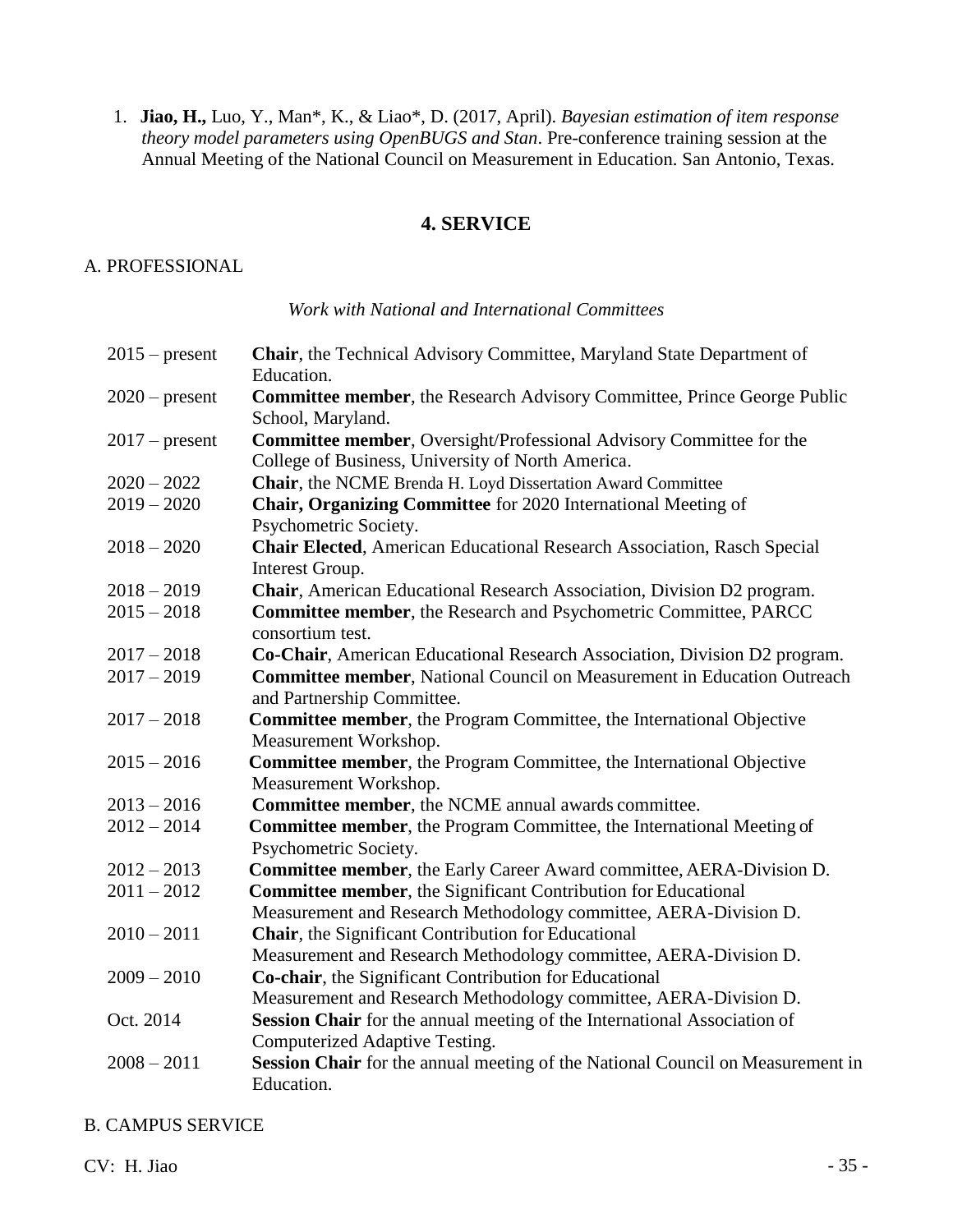# *Department Service*

| $2019 - 2020$                  | Chair, the Department Awards and Fellowship Committee to the HDQM<br>department                                                    |
|--------------------------------|------------------------------------------------------------------------------------------------------------------------------------|
| $2020 - 2021$                  | Member, the Department Tenure Review Committee in the HDQM<br>department                                                           |
| $2019 - 2020$                  | Chair, the Graduate Student Admission Committee to the EDMS program                                                                |
| $2018 - 2019$                  | Member, the Graduate Student Admission Committee to the EDMS program                                                               |
| $2017 - 2018$                  | Member, the Department Fellowship Committee to the HDQM department                                                                 |
| $2017 - 2018$                  | Chair, the Examination Committee for the EDMS program Master                                                                       |
|                                | Comprehensive Exam, Doctoral Preliminary Exam, and Doctoral                                                                        |
|                                | Comprehensive Exam                                                                                                                 |
| $2017 - 2018$                  | <b>Member, the Merit Review Committee for the HDQM Department</b>                                                                  |
| $2017 - 2018$                  | Co-Organizer, the Measurement and Statistics Monday Symposium                                                                      |
| $2016 - 2017$                  | Member, the Examination Committee for the EDMS program Master                                                                      |
|                                | Comprehensive Exam, Doctoral Preliminary Exam, and Doctoral                                                                        |
|                                | Comprehensive Exam                                                                                                                 |
| $2016 - 2017$                  | <b>Co-Organizer, the Measurement and Statistics Monday Symposium</b>                                                               |
| $2016 - 2017$                  | Member, the Department Fellowship Committee to the HDQM department                                                                 |
| $2015 - 2016$                  | Member, the Search Committee for Assistant Professor in the                                                                        |
|                                | program of Measurement, Statistics and Evaluation                                                                                  |
| $2014 - 2016$                  | Member, the Graduate Student Admission Committee to the EDMS program                                                               |
| $2013 - 2014$                  | Chair, the Graduate Student Admission Committee to the EDMS program                                                                |
| $2014 - 2015$                  | Member, the Search Committee for Assistant/Associate Professor in the                                                              |
|                                | program of Measurement, Statistics and Evaluation                                                                                  |
| $2013 - 2014$                  | <b>Member,</b> the Search Committee for Assistant Professor in the program of                                                      |
|                                | <b>Educational Psychology and Developmental Science</b>                                                                            |
| $2012 - 2013$                  | Chair, the Examination Committee for Master Comprehensive Exam, Doctoral                                                           |
|                                | Preliminary Exam, and Doctoral Comprehensive Exam                                                                                  |
| $2012 - 2013$<br>$2011 - 2012$ | <b>Organizer, the Measurement and Statistics Monday Symposium</b><br>Member, the Search Committee for Chair of Department of Human |
|                                | Development and Quantitative Methodology.                                                                                          |
| $2010 - 2011$                  | Member, the Search Committee for Assistant/Associate Professor in the                                                              |
|                                | Department of Measurement, Statistics and Evaluation                                                                               |
| $2010 - 2012$                  | Member, the Examination Committee for Master Comprehensive Exam,                                                                   |
|                                | Doctoral Preliminary Exam, and Doctoral Comprehensive Exam                                                                         |
| $2009 - 2010$                  | <b>Chair, the Graduate Student Admission Committee</b>                                                                             |
| $2007 - 2009$                  | Member, the Graduate Student Admission Committee                                                                                   |
|                                |                                                                                                                                    |

# *College Service*

| 2019          | <b>Member, Awards Committee</b> of College of Education          |
|---------------|------------------------------------------------------------------|
| $2018 - 2019$ | <b>Member, Senate Steering Committee of College of Education</b> |
| $2017 - 2019$ | <b>Senator</b> of College of Education                           |
| $2017 - 2018$ | <b>Member, College Partnership committee</b>                     |
| 2018          | Member, Awards Committee, College of Education                   |
| $2008 - 2011$ | <b>Member, the International Committee, College of Education</b> |
|               |                                                                  |